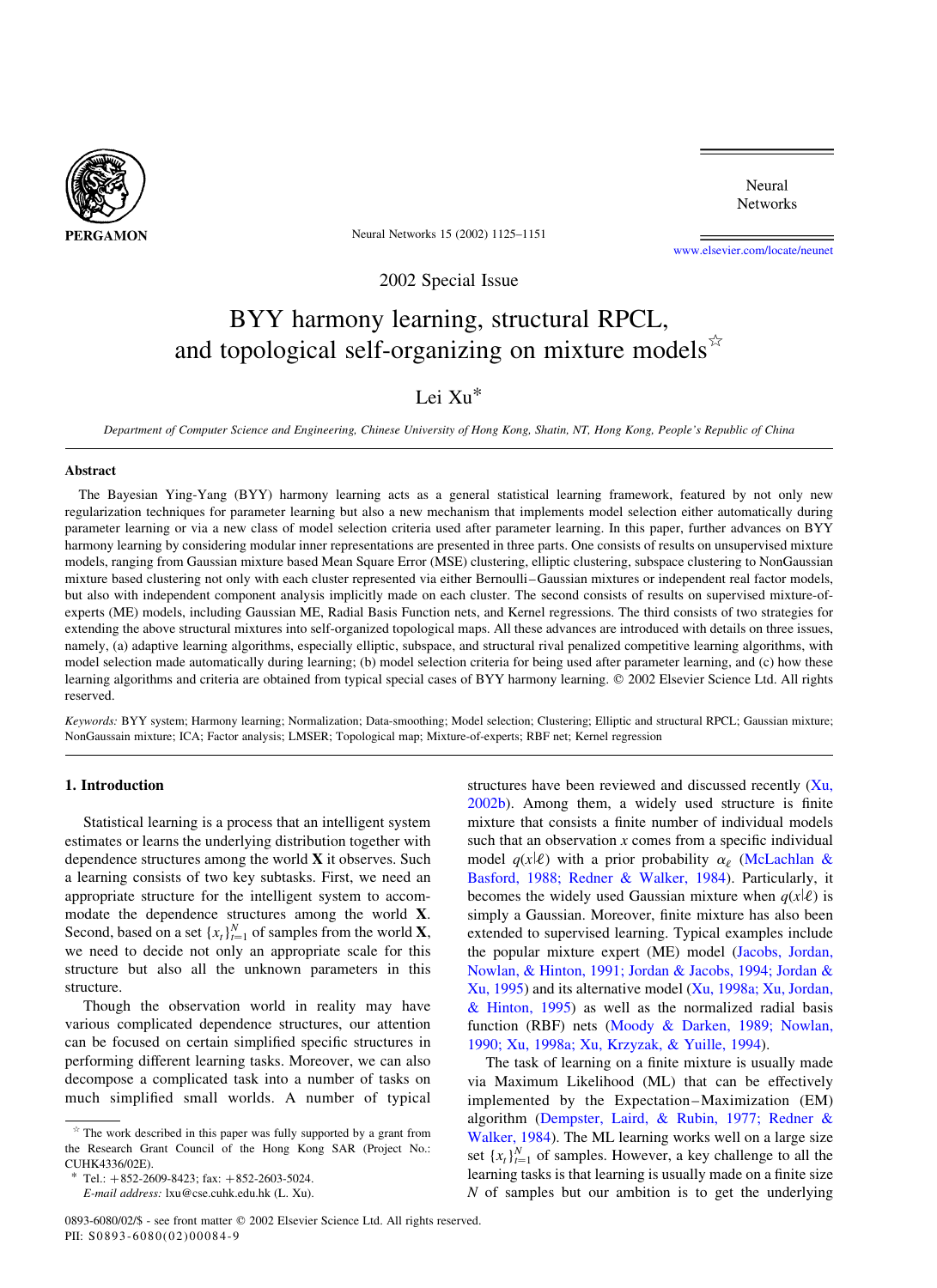distribution such that we can apply it to all or as many as possible new coming samples from  $X$ . That is, we expect that a learned system has its generalization ability as good as possible.

In past decades, many efforts have been made towards this critical challenge. On one hand, a number of model selection criteria have been developed to evaluate a family of structures with different scales such that a best one is selected. Typical examples include the VC dimension based learning theory [\(Vapnik, 1995](#page-26-0)), AIC [\(Akaike, 1974](#page-25-0)) as well as its extensions ([Bozdogan, 1987; Bozdogan & Ramirez,](#page-26-0) [1988; Cavanaugh, 1997; Sugiura, 1978](#page-26-0)), cross-validation ([Rivals & Personnaz, 1999; Stone, 1974, 1978\)](#page-26-0). On the other hand, a number of theories for regularization have been proposed to impose constraints on parameters in a given structure of a large scale such that it becomes effectively equivalent to reducing the scale of the structure to an appropriate level. Typical examples include Tikhonovtype regularization theory ([Girosi, Jones, & Poggio, 1995;](#page-26-0) [Tikhonov & Arsenin, 1977](#page-26-0)), Bayesian theory ([Schwarz,](#page-26-0) [1978; Neath & Cavanaugh, 1997; Mackey, 1992\)](#page-26-0), the Minimum Message Length (MML) theory (Wallace  $\&$ [Boulton, 1968; Wallace & Dowe, 1999\)](#page-26-0), and the Minimum Description Length (MDL) theory ([Hinton & Zemel, 1994;](#page-26-0) [Rissanen, 1986, 1999\)](#page-26-0).

Firstly proposed in 1995 [\(Xu, 1995; Xu, 1996\)](#page-26-0) and systematically developed in past years, the BYY harmony learning acts as a general statistical learning framework not only for understanding several existing typical learning models, but also for tackling the above key challenge with a new learning mechanism that makes model selection implemented either in parallel automatically during parameter learning or subsequently after parameter learning via a new class of model selection criteria obtained from this mechanism. Also, this BYY harmony learning has motivated three types of regularization, namely a data smoothing technique that provides a new solution on the hyperparameter in a Tikinov-like regularization ([Tikhonov &](#page-26-0) [Arsenin, 1977\)](#page-26-0), a normalization with a new conscience delearning mechanism that closely relates to the Rival Penalized Competitive Learning (RPCL) [\(Xu, Krzyzak, &](#page-26-0) [Oja, 1993\)](#page-26-0), and a structural regularization by imposing certain structural constraints via designing a specific forward structure in a BYY system.

Specifically, the BYY harmony learning in different specific cases results in various specific learning algorithms as well as the detailed forms for implementing regularization and model selection, covering three main statistical learning paradigms.

First, new results are obtained on several major unsupervised learning tasks, including: (a) new criteria for selecting the number of clusters in the  $k$ -means clustering and its various extensions that base on Gaussian mixture, together with adaptive EM-like algorithms [\(Xu, 1997,](#page-26-0) [2001b\)](#page-26-0); (b) an adaptive algorithm for Gaussian factor analysis and a criterion for determining the dimension of principal subspace  $(Xu, 1998b)$  $(Xu, 1998b)$ ; (c) a learned parametric model for Independent Component Analysis (ICA) that works on sources mixed with super-Gaussian and sub-Gaussian ([Xu, Cheung, & Amari, 1998\)](#page-26-0); (d) adaptive algorithms for independent binary factor analysis and independent real factor analysis (or noisy ICA), together with the corresponding criteria for the number of independent factors [\(Xu, 1998b, 2000, 2001a\)](#page-26-0); as well as (e) several extensions of LMSER learning and the corresponding criteria for the number of hidden units  $(X<sub>u</sub>, 1993, 1998b,$ [2000, 2001a\)](#page-26-0).

Second, we obtain not only new understanding on three major supervised learning models, namely three layer forward net with back-propagation learning, Mixture-of-Experts (ME) model ([Jacobs et al., 1991; Jordan & Jacobs,](#page-26-0) [1994; Jordan & Xu, 1995\)](#page-26-0) and its alternative model [\(Xu,](#page-26-0) [1998a; Xu et al., 1995\)](#page-26-0), as well as normalized RBF nets ([Moody & Darken, 1989; Nowlan, 1990; Xu et al., 1994](#page-26-0)) and its extensions  $(Xu, 1998a)$ , but also new adaptive algorithms for learning and new criteria for deciding the number of hidden units, experts, and basis functions [\(Xu,](#page-26-0) [1998a, 2001b\)](#page-26-0).

Third, the BYY harmony learning has also been extended to act as a general state space approach for modeling data that has temporal relationship among samples, which provides not only a unified point of view on Kalman filter, Hidden Markov model (HMM), ICA and Blind Source Separation (BSS) with extensions, but also several new results such as higher order HMM, independent HMM for binary BSS, temporal ICA and temporal factor analysis for noisy real BSS, with adaptive algorithms for implementation and criteria for selecting the number of states or sources ([Xu, 2000\)](#page-26-0).

In this paper, further advances on the BYY harmony learning are obtained by considering modular inner representations, which leads to mixture models with different structures. Specifically, we start at Gaussian mixture and Gaussian ME in Section 3, including not only unsupervised tasks of Mean Square Error (MSE) clustering, elliptic clustering, subspace clustering but also supervised tasks of Gaussian ME, RBF nets, and Kernel regressions. Not only previous results are reviewed from a unified perspective, but also elliptic RPCL and structural RPCL algorithms are presented as special cases of the BYY harmony learning. Model selection on both the number of clusters and the dimensions of subspaces is made either automatically during learning or alternatively by the corresponding criteria obtained from the BYY harmony principle.

Then, Section 4 further goes beyond Gaussians with new results from three aspects. First, a nonGaussian structural RPCL clustering is made via Bernoulli–Gaussian mixtures, with the number of clusters and the polyhedral structure of each cluster determined either automatically during learning or after learning by a given criterion. Moreover, a local LMSER is obtained for not only acting as a fast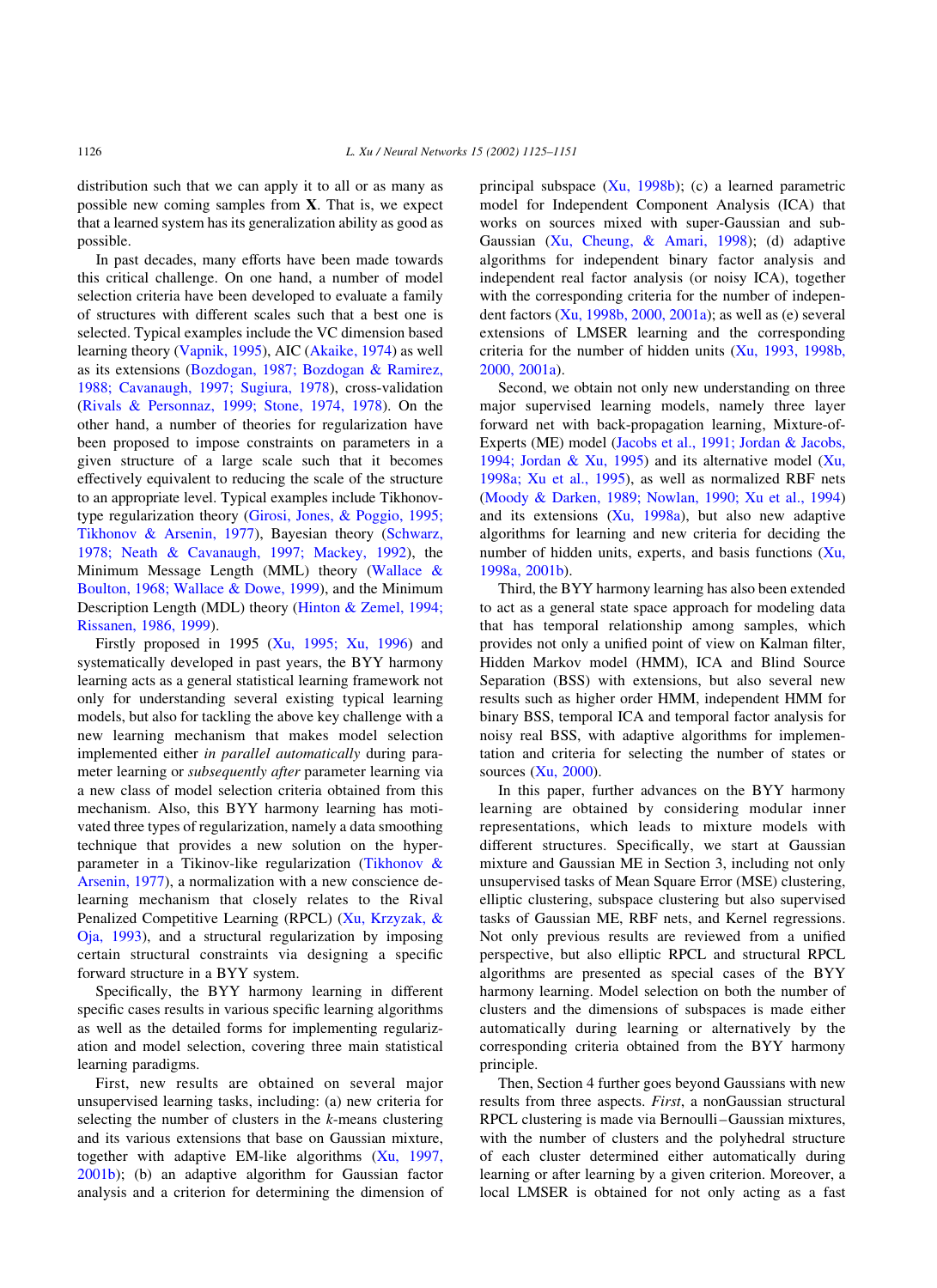<span id="page-2-0"></span>

Fig. 1. Bayesian Ying-Yang system and three architectures.

implementation of such a structural clustering but also implementing a competitive Principal ICA (P-ICA) on these clusters. Second, all the results are further extended to clusters of nonGaussian represented via independent real factor models. Third, typical algorithms for ICA and competitive ICA are summarized from the perspective of the BYY harmony learning on a F-architecture, in comparison with P-ICA as well as competitive P-ICA.

Finally, before concluding in Section 6, two strategies are discussed in Section 5 such that the above structural mixtures are extended into self-organized topological maps for tasks of both supervised learning and unsupervised learning.

### 2. BYY system and harmony learning

2.1. BYY system, harmony learning, and regularization techniques

## 2.1.1. BYY system and harmony principle

As shown in Fig.  $1(a)$ , we consider a world **X** with each object in observation represented by a stochastic notation  $x \in X$ . Corresponding to each x, there is an inner representation  $y \in Y$  in the representation domain Y of a learning system. We consider the joint distribution of  $x, y$ , which can be understood from two complement perspectives.

On one hand, we can interpret that each x is generated (or reconstructed/decoded) from an invisible inner representation y; that may in a form of symbol, integral, binary code, and real vectors according to the natures of learning tasks, via a backward path distribution  $q(\mathbf{x}|\mathbf{y})$  or a generative model by

$$
q(\mathbf{x}) = \int q(\mathbf{x}|\mathbf{y})q(\mathbf{y})\mathrm{d}\mathbf{y}.\tag{1}
$$

That is, x is generated from an inner distribution  $q(y)$  in a structure that is designed according to the learning tasks.

On the other hand, we can interpret that each  $x$  is mapped (or encoded/recognized) into an invisible inner representation y via a forward path distribution  $p(y|x)$  or a representative model by

$$
p(\mathbf{y}) = \int p(\mathbf{y}|\mathbf{x})p(\mathbf{x})d\mathbf{x},\tag{2}
$$

which matches the inner density  $q(y)$  in a pre-specified structure.

The two perspectives reflect the two types of Bayesian decomposition of the joint density  $q(\mathbf{x}|\mathbf{v})q(\mathbf{v}) = q(\mathbf{x}, \mathbf{v}) =$  $p(\mathbf{x}, \mathbf{y}) = p(\mathbf{x})p(\mathbf{y}|\mathbf{x})$  on  $X \times Y$ . Without any constraints, the two decompositions should be theoretically identical. However, in a real consideration, the four components  $p(y|\mathbf{x})$ ,  $p(\mathbf{x})$ ,  $q(\mathbf{x}|\mathbf{y})$ ,  $q(\mathbf{y})$  should be subject to certain structural constraints. Thus, we usually have two different but complementary Bayesian representations:

$$
p(\mathbf{x}, \mathbf{y}) = p(\mathbf{y}|\mathbf{x})p(\mathbf{x}), \qquad q(\mathbf{x}, \mathbf{y}) = q(\mathbf{x}|\mathbf{y})q(\mathbf{y}), \tag{3}
$$

which, as discussed in the original paper [\(Xu, 1996\)](#page-26-0), compliments to the famous Chinese ancient Ying-Yang philosophy with  $p(x, y)$  called Yang machine that consists of the observation space (or called Yang space) by  $p(x)$  and the forward pathway (or called Yang pathway) by  $p(\mathbf{v}|\mathbf{x})$ , and with  $q(x, y)$  called Ying machine that consists of the invisible state space (or Ying space) by  $q(y)$  and the Ying (or backward) pathway by  $q(\mathbf{x}|\mathbf{y})$ . Such a pair of Ying-Yang models is called Bayesian Ying-Yang (BYY) system.

The task of learning on a BYY system consists of specifying all the aspects of the system.

First, on a set  $\{x_t\}_{t=1}^N$  of samples from the observed world **X**, the distribution  $p(x)$  can be obtained by a nonparametric Parzen window PDF estimate (Devroye, Györfi, & Lugosi, [1996](#page-26-0)):

$$
p_{h_x}(x) = \frac{1}{N} \sum_{t=1}^{N} G(x|x_t, h_x^2 I),
$$
\n(4)

where and throughout this paper,  $G(x|m, \Sigma)$  denotes a Gaussian density with mean vector  $m$  and covariance matrix  $\Sigma$ . Particularly, when  $h_x = 0$ ,  $p_{h_x}(x)$  becomes the empirical density:

$$
p_0(x) = \frac{1}{N} \sum_{t=1}^{N} \delta(x - x_t),
$$
  
\n
$$
\delta(u) = \begin{cases} \lim_{\delta V_u \to 0} 1/\delta V_u, & \text{for } u = 0, \\ 0, & \text{otherwise,} \end{cases}
$$
\n(5)

where  $\delta V_u$  is the infinitesimal volume at  $u = 0$  in the space of u. This  $\delta(u)$  is usually referred as the Kronecker function.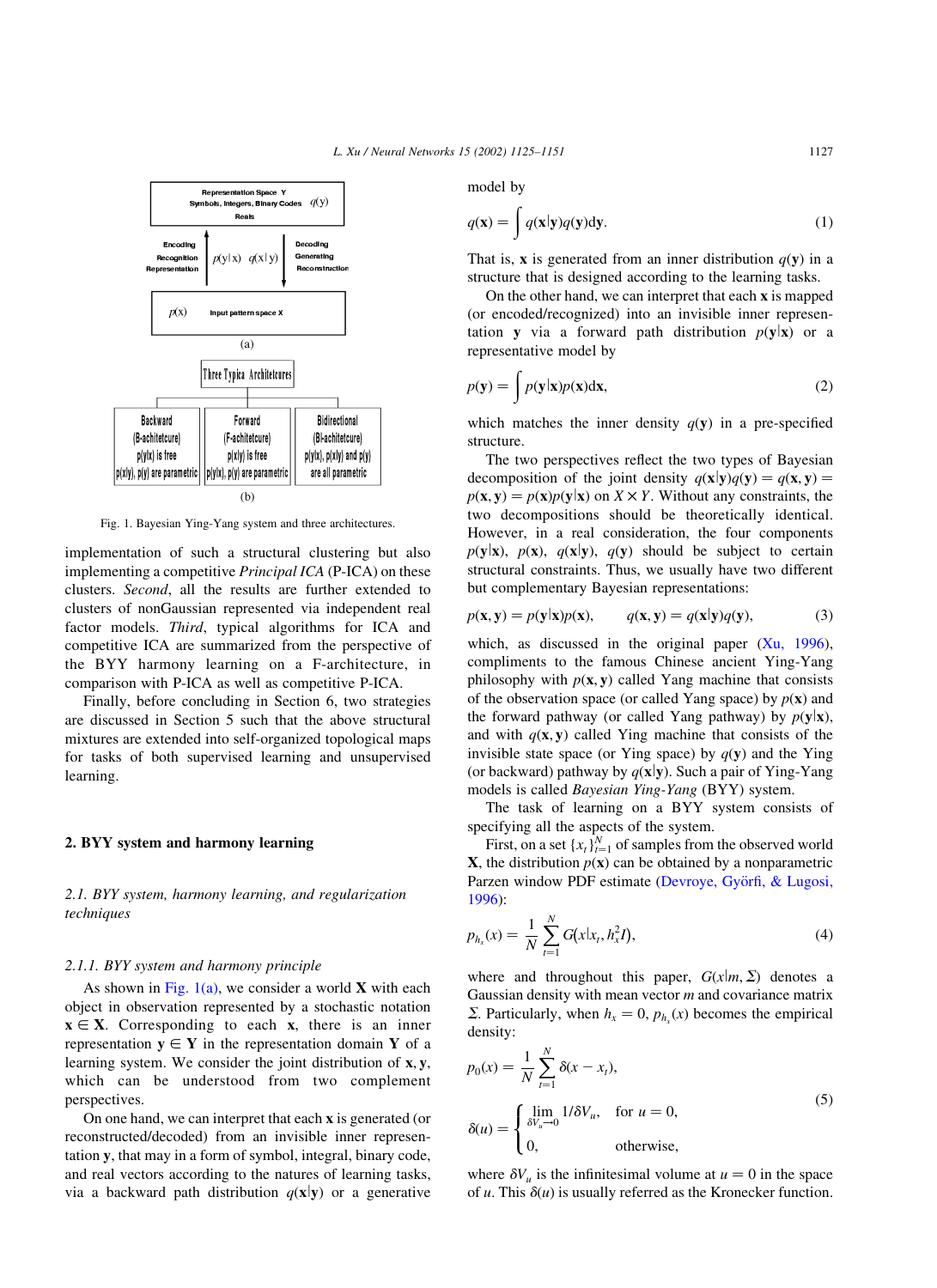Second, we need to design the structure of each of other three components  $p(y|x), q(x|y), q(y)$ .

Specifically, the structure of  $q(y)$  depends on the considered learning tasks, which is closely related to the complexity of the world  $X$  that we observe. In this paper, we consider a modular world  $X = \{X, L\}$  that consists of a number of individual objects to observe, with L denoting a set of labels and each  $\ell \in L$  denoting an object. In this case, each  $\mathbf{x} = \{x, \ell\}$  contains a feature vector  $x = [x^{(1)}, ..., x^{(d)}]^T$ observed from the object  $\ell$ , subject to a joint underlying distribution  $p(\mathbf{x}) = p(x, \ell)$ . Correspondingly, we consider a representation domain  $Y = \{Y, L\}$ , subject to a parametric structure of  $p(y) = p(y, \ell)$  that describes the vector y and the label  $\ell$  jointly. This  $p(y)$  is specified by three ingredients. One is a set **k** that consists of the scales k,  $\{m_\ell\}$  of the representation domain  $Y$ , where k is the number of labels in L, and  $m_\ell$  is the dimension of either a binary or real vector y. The other ingredient is the function form of  $p(y)$  which is usually pre-specified according to a specific learning task. Another ingredient consists of a set  $\theta$ <sub>v</sub> of parameters in this given function form.

Moreover, we need to design the structures of  $p(y|x)$ ,  $q(\mathbf{x}|\mathbf{y})$  that specify the mapping capacity of  $x \to y$  and  $y \to x$ , respectively. Each of the two can be either parametric or structure free. We say  $p(u|v)$  is structural free in the sense that  $p(u|v)$  can be any function that satisfies  $\int p(u|v) = 1$ ,  $p(u|v) \geq 0$ . A structure-free distribution is actually specified via learning. Given its function form, a parametric  $p(u|v, \theta_{u|v})$  is featured by a set  $\theta_{u|v}$  of unknown parameters.

Coordinately, the nature of a BYY system is featured by the structure of  $q(y)$  for describing the representation domain  $Y$ , and the architecture of a BYY system is featured by a combination of the specific structures of  $p(y|x), q(x|y)$ . Discarding a useless architecture that both  $p(y|x)$ ,  $q(x|y)$  are structure-free, a meaningful BYY architecture can be one of the three choices given in Fig.  $1(b)$  namely, the B-, F-, and BI-architecture.

In a narrow sense, our learning task includes two subtasks. One is parameter learning for determining the value of  $\theta$  that consists of all the unknown parameters in  $p(y|x), q(x|y), q(y)$ as well as  $h<sub>x</sub>$  (if any). The other subtask is selecting the representation scales  $\mathbf{k} = \{k, \{m_{\ell}\}\}\$ , which is called *model* selection since a collection of specific BYY systems with different such scales corresponds to a family of specific models that share a same system configuration but in different scales.

The fundamental learning principle is to make the Ying machine and Yang machine be best harmony in a twofold sense:

- The difference between the two Bayesian representations in Eq. (3) should be minimized.
- † The resulting BYY system should be of the least complexity.

2.1.2. Kullback divergence, harmony measure, and regularization techniques

To implement the above harmony learning principle, we need to formalize it mathematically. One possible measure is the well known Kullback divergence

$$
D_K(p||q) = \int p(u) \ln \frac{p(u)}{q(u)} du \ge 0,
$$
\n(6)

with  $D_K(p||q) = 0$ , iff  $p(u) = q(u)$ ,

which is applicable to both the cases that  $p$ ,  $q$  are discrete and continuous densities. The minimization of Kullback divergence does implement the above first point well, and thus this is why it has been used in the early stage of the BYY system ([Xu, 1996, 1997, 1998b](#page-26-0)). However, it is not able to implement the least complexity nature. In other words, the Kullback divergence can only be used for a partial implementation. We need a measure that implements both of the above two points.

We consider the following cross-entropy

$$
H(p||q) = \sum_{t=1}^{N} p_t \ln q_t, \tag{7}
$$

where both  $p(u)$ ,  $q(u)$  are discrete densities in the form

$$
q(u) = \sum_{t=1}^{N} q_t \delta(u - u_t), \qquad \sum_{t=1}^{N} q_t = 1.
$$
 (8)

The maximization of  $H(p||q)$  has two interesting natures:

• Matching nature with p fixed,  $\max_a H(p||q)$  pushes q towards

$$
q_t = p_t, \text{ for all } t. \tag{9}
$$

• Least complexity nature  $\max_p H(p||q)$  with q fixed pushes p towards its simplest form

$$
p(u) = \delta(u - u_{\tau}), \text{ or } p_t = \overline{\delta}_{t,\tau}, \text{ with } \tau = \arg \max_{t} q_t,
$$
\n(10)

where and throughout this paper,  $\bar{\delta}_{j,j^*}$  denotes

$$
\bar{\delta}_{j,j^*} = \begin{cases} 1, & j = j^*, \\ 0, & \text{otherwise.} \end{cases}
$$
 (11)

As discussed in [Xu \(2001a\)](#page-26-0), Eq. (10) is a kind of the least complexity from the statistical perspective. In other words, the maximization of the functional  $H(p||q)$  indeed implements the above harmony learning principle mathematically.

Moreover, as shown in  $Xu$  (2001a), either a discrete or continuous density  $q(u)$  can be represented in the form of Eq. (8) via the following normalization:

$$
\hat{q}_t = q(u_t)/z_q, \qquad z_q = \sum_{t=1}^N q(u_t) \tag{12}
$$

based on a given set  $\{u_t\}_{t=1}^N$  of samples.

Putting Eq. (12) into Eq. (7), it follows that we can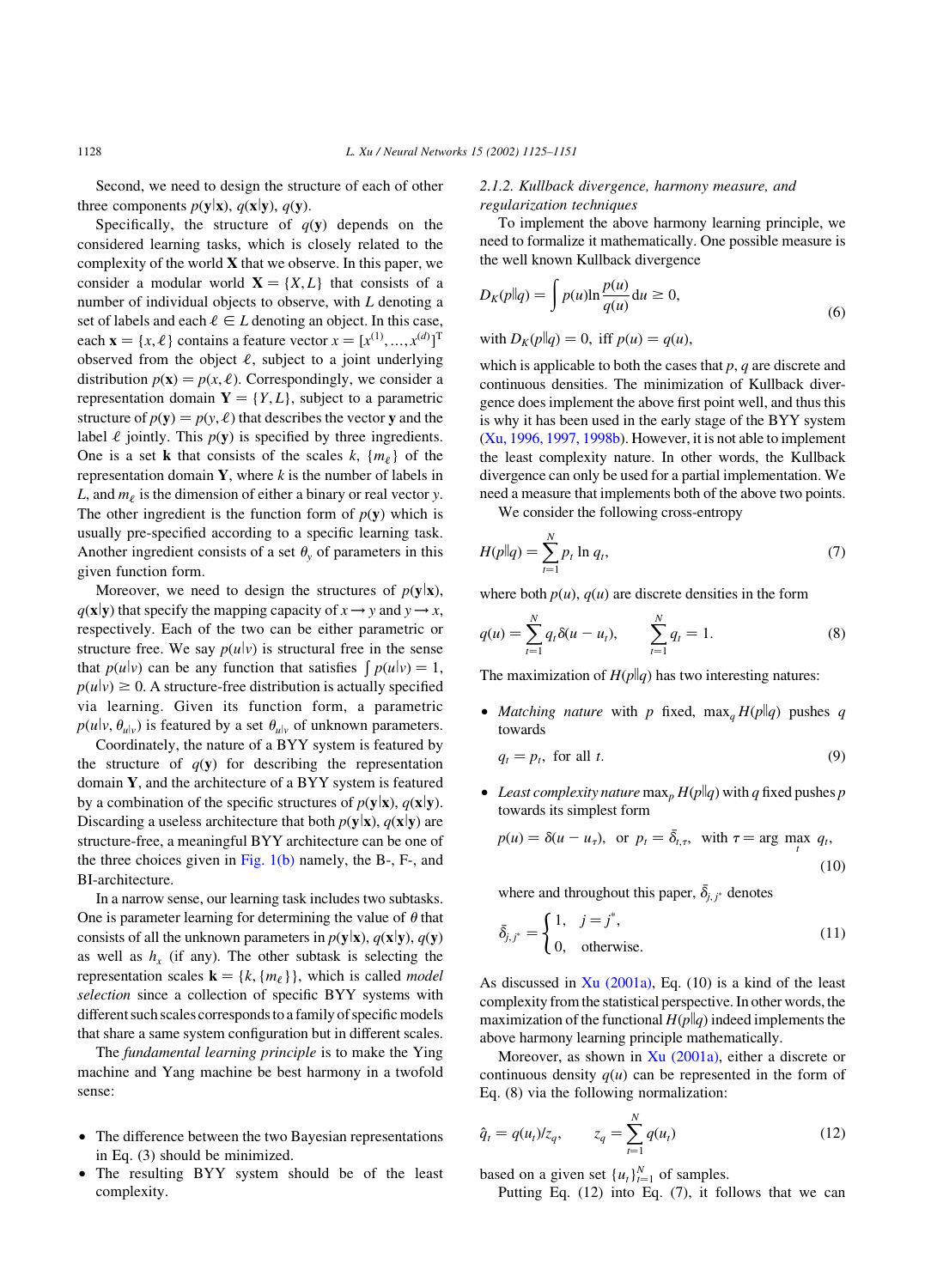further get a general form of the harmony measure  $(Xu)$ , [2001a\)](#page-26-0):

$$
H(p||q) = \int p(u)\ln q(u)du - \ln z_q,
$$
\n(13)

which degenerates to Eq. (7) when  $q(u)$ ,  $p(u)$  are discrete as in Eq. (8). Particularly, when  $p(u)$  is given by its empirical density in the form of Eq. (5), a crude approximation  $z_q = 1$ will make  $H(p||q)$  become the likelihood

$$
L(\theta) = \sum_{t=1}^{N} \ln q(u_t). \tag{14}
$$

That is, the harmony learning and the ML learning are equivalent in this case.

We further consider Eq. (13) with the normalization term  $z_a$  in Eq. (12). It follows from  $p(u)$  given by Eq. (5) and  $q(u)$  by Eq. (12) with u in the place of x that

$$
H(p||q) = L(\theta) - \ln \sum_{t=1}^{N} q(u_t).
$$
 (15)

By comparing the gradients:

$$
\nabla_{\theta}L(\theta) = Gd(\gamma_t)|_{\gamma_t = 1/N},
$$
  
\n
$$
\nabla_{\theta}H(p||q) = Gd(\gamma_t)|_{\gamma_t = (1/N) - \tilde{q}(u_t|\theta)},
$$
  
\n
$$
Gd(\gamma_t) = \sum_t \gamma_t \nabla_{\theta} \ln q(u_t|\theta),
$$
  
\n
$$
\tilde{q}(u_t|\theta) = q(u_t|\theta) / \sum_{\tau} q(u_\tau|\theta),
$$
\n(16)

we see that the log-normalization term  $\ln z_q$  causes a conscience de-learning made on the ML learning, which is thus referred as normalization learning, in a sense that the degree of de-learning on learning  $u_t$  is proportional to the likelihood that  $q(u|\theta)$  fits  $u_t$ . That is, more better it is fitted, more conscience it makes during learning, which actually provides a new regularization technique that prevents  $q(u|\theta)$  to over-fit a data set of a finite size.

Alternatively, considering  $p(u)$  given by a Parzen window estimate Eq. (4) with  $u$  in the place of  $x$ , we can also approximate  $z_q$  under a weak constraint  $\sum_{i=1}^{N} p(u_i) \approx \sum_{i=1}^{N} q(u_i)$  and thus leads to a requirized learning as shown  $\sum_{t=1}^{N} \hat{q}(u_t)$ , and thus leads to a regularized learning as shown by Eqs.  $(28)$  and  $(33)$  in  $(Xu, 2001a)$ . That is, Eq.  $(13)$ becomes

$$
H(p||q) = \tilde{L}_S(\theta_h) + 0.5k \ln(2\pi h^2) + \ln N - J_H(h, k),
$$
  
\n
$$
J_H(h, k) = \ln \left[ \sum_{\tau=1}^N \sum_{t=1}^N \exp \left( -0.5 \frac{||u_t - u_\tau||^2}{h^2} \right) \right],
$$
  
\n
$$
\tilde{L}_S(\theta_h) = \int p_h(u) \ln q(u) du \approx L(\theta) + 0.5h^2 \pi_q,
$$
  
\n
$$
\pi_q = \frac{1}{N} \sum_t \text{Tr} \left[ \frac{\partial^2 \ln q(u|\theta)}{\partial u \partial u^T} \right]_{u=u_t}.
$$
\n(17)

 $\tilde{L}_S(\theta_h)$  regularizes the ML learning by smoothing each likelihood ln  $q(u_t)$  in the near-neighbor of  $u_t$ , which is referred as data smoothing. It can also be observed that the role  $h^2$  is equivalent to the hyper-parameter in Tikhonovtype regularization ([Bishop, 1995\)](#page-25-0). What is new here is that the other terms in  $H(p||q)$  balance  $\tilde{L}_{S}(\theta_{h})$  such that an appropriate h can be learned together with  $\theta$ .

We return to the Kullback divergence equation (6). When both  $p(u)$ ,  $q(u)$  are discrete densities in the form of Eq. (8), from Eq. (6) we can directly get

$$
D_K(p||q) = \sum_{t=1}^{N} p_t \ln \frac{p_t}{q_t} = -E_p - H(p||q),
$$
  
\n
$$
E_p = -\sum_{t=1}^{N} p_t \ln p_t.
$$
\n(18)

In help of the form in Eq. (12) for both  $p$ ,  $q$ , similar to Eq. (13) we can get

$$
D_K(p||q) = \sum_{t=1}^N \frac{p(u_t)}{z_p} \ln \frac{p(u_t)/z_p}{q(u_t)/z_q} \approx \int p(u) \ln \frac{p(u)/z_p}{q(u)/z_q} du,
$$

or

$$
D_K(p||q) = -H(p||q) - E_p, \ E_p = -\int p(u)\ln p(u)du + \ln z_p.
$$
\n(19)

Obviously,  $D_K(p||q)$  returns back to Eq. (6) when  $z_q = z_p$  or we can at least approximately have  $z_q = z_p$ .

Moreover, we have two observations. First, Eq. (6) is directly applicable to the cases that both  $p(u)$ ,  $q(u)$  are discrete densities and that both  $p(u)$ ,  $q(u)$  are continuous densities. Second, min  $D_K(p||q)$  is different from max  $H(p||q)$  in that it also maximizes the entropy  $E_p$  of  $p(u)$ , which prevents  $p(u)$  towards the form by Eq. (10). This explains why Eq. (18) does not have the least complexity nature.

However, Eq. (6) is not directly applicable to the cases that  $p(u)$  contains  $\delta$  densities. Thus, we cannot assume with  $p(u) = p_0(u)$  given by the empirical estimate Eq. (5) and  $q(u)$  by a continuous parametric model, since it will involve an infinite term ln  $\delta_u(0)$  that makes min  $D_K(p||q)$  meaningless, where and throughout the paper, we denote  $\delta_u(0) =$  $\delta(u)|_{u=0}.$ 

In contrast, it follows from  $p(u_t)/z_p = 1/N$  that  $D_K(p||q)$ in Eq. (19) becomes

$$
D_K(p||q) = -H(p||q) + \ln N,\tag{20}
$$

with  $H(p||q)$  given by Eq. (15). In this case, min  $D_K(p||q)$ becomes equivalent to max  $H(p||q)$  in its normalization implementation or equivalently the regularized ML learning. Moreover, considering  $z_q = 1$ , we will again lead to the ML learning Eq. (14).

Generally, it follows from Eqs. (18) and (19) that min  $D_K(p||q)$  and max  $H(p||q)$  become equivalent when  $E_p$  is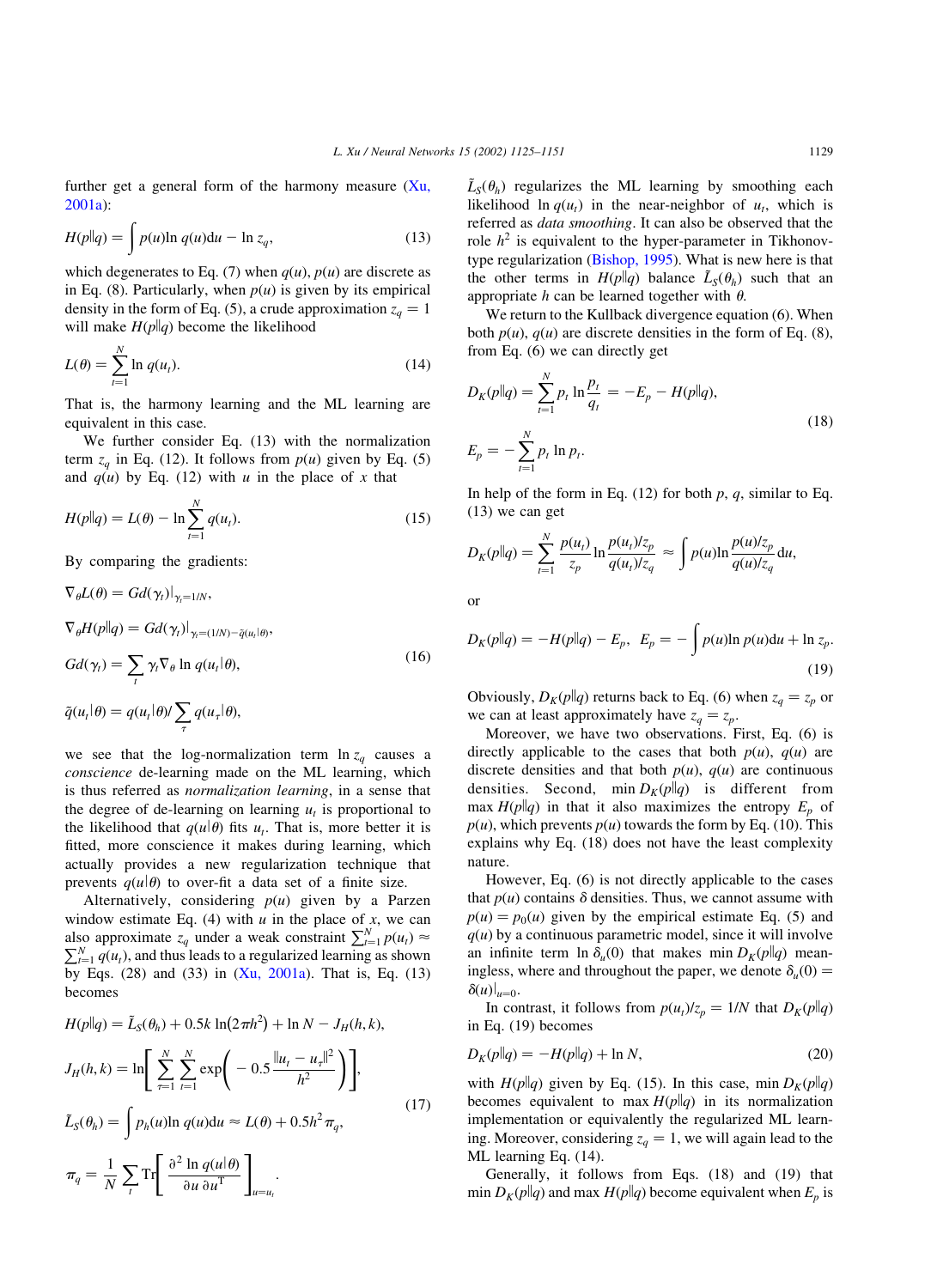a constant that does not relate to learning, which happens in the following typical situations:

- (a)  $p(u) = \delta(u u^*)$  with u<sup>\*</sup> unknown. In this case,  $E_p$  = 0 and thus  $u^*$  is decided via learning with  $u^* =$ arg max<sub>u</sub>  $q(u)$ .
- (b)  $p(u)$  is completely known and thus  $E_p$  is a fixed constant, e.g., the above discussed  $p(u) = p_0(u)$  by Eq. (5) is such a case.
- (c) Either  $p(u) = G(u|u^*, h^2I)$  with  $u^*$  known but  $h^2 > 0$ unknown or  $p(u)$  given by a Parzen window estimate Eq. (4). In this case, considering  $z_p = z_q$  approximately, we can rewrite  $D_K(p||q)$  into

$$
D_K(p||q) = \int p(u)\ln q(u)du - Z_q(h),
$$
  
\n
$$
Z_q(h) = -\int p(u)\ln p(u)du,
$$
\n(21)

which has a same format as in Eq. (13), with  $Z_a(h)$ taking a similar role as  $\ln z_q$ . It further leads to the same form as in Eq. (17) when  $p(u)$  is given by Eq. (4), except that the term  $J_H(h, k)$  is replaced by

$$
J_K(h,k) = \frac{1}{N} \sum_{\tau=1}^{N} \ln \left[ \sum_{t=1}^{N} \exp \left( -0.5 \frac{\|u_t - u_\tau\|^2}{h^2} \right) \right], (22)
$$

it can be observed that the difference  $J_H(h, k)$  –  $J_K(h, k)$  approaches zero when h is small enough. So, acting as two types of the regularized ML, learning by the harmony principle and Kullback principle are not exactly the same but becomes approximately equivalent when the smoothing parameter  $h$  is small enough.

(d) A combination of all or any two of the above items (a), (b) and (c).

The fact that  $\max_{\theta} \int p_0(u) \ln q(u) du$  leads to the ML learning is well known in the literature. The above discussed relations between min  $D_K(p||q)$  and max  $H(p||q)$  are not surprising too. What is new here is that a general  $z_q$ introduces a regularization to the ML learning via either a de-learning or a Tikhonov-type. But there is no need to make model selection since  $p(u)$  is usually fixed by either Eqs. (4) or (5). This explains why the least complexity nature Eq. (10) is regarded as being useless in the conventional literature. In the sequel, however, we will show that this nature does make model selection possible in learning on the BYY system.

2.1.3. BYY harmony learning

By putting  $p(u) = p(\mathbf{x}, \mathbf{y}) = p(\mathbf{y}|\mathbf{x})p(\mathbf{x}), q(u) = q(\mathbf{x}, \mathbf{y}) =$  $q(\mathbf{x}|\mathbf{y})q(\mathbf{y})$  into Eq. (13), we have

$$
H(p||q) = \int p(\mathbf{y}|\mathbf{x})p(\mathbf{x})\ln[q(\mathbf{x}|\mathbf{y})q(\mathbf{y})]d\mathbf{x} d\mathbf{y} - \ln z_q,
$$
 (23)

where only  $p(x)$  is fixed at a nonparametric estimate by Eqs.

(4) or (5), but  $p(y|x)$  is not. In this case, the least complexity nature by Eq. (10) will push  $p(y|x)$  into its least complexity during learning, e.g. in a B-architecture,  $p(y|x)$  is free and thus determined by max<sub>p(y|x)</sub>  $H(p||q)$ , resulting in

$$
p(\mathbf{y}|\mathbf{x}) = \delta(\mathbf{y} - \hat{\mathbf{y}}), \qquad \hat{\mathbf{y}} = \arg \max_{\mathbf{y}} [q(\mathbf{x}|\mathbf{y})q(\mathbf{y})] \tag{24}
$$

In turn, the matching nature of harmony learning will further push  $q(\mathbf{x}|\mathbf{y})$  and  $q(\mathbf{y})$  towards their corresponding least complexity forms. In a BI-architecture, the learning will similarly push  $p(y|x)$  into its least complexity form, e.g.  $p(\mathbf{y}|\mathbf{x}) = \delta(\mathbf{y} - f(\mathbf{x}, W_{\nu|x}))$  [\(Xu, 2001a\)](#page-26-0), where  $f(\mathbf{x}, W_{\nu|x})$  is a deterministic forward mapping.

This salient feature can be further understood from an information transfer perspective. As discussed  $(Xu)$ , [2002a\)](#page-26-0), the BYY harmony learning shares the common sprit of the MML ([Wallace & Boulton, 1968; Wallace](#page-26-0)  $&$  Dowe, 1999) or the MDL (Hinton  $&$  Zemel, 1994; [Rissanen, 1986, 1999](#page-26-0)), but with two key differences. First, the BYY harmony learning maps  $x$  to  $y$  and then code y for transmission while the MML/MDL approach uses a model  $p(x|\theta)$  to directly code x. Second, the BYY harmony learning uses  $\ln z_q^{-1}$  to avoid the implementing difficulty of the MML/MDL approach on requiring a known prior density  $p(\theta)$  for encoding parameter set  $\theta$ .

Mathematically, the implementation of the harmony learning is the following optimization

$$
\max_{\theta, \mathbf{k}} H(\theta, \mathbf{k}), \qquad H(\theta, \mathbf{k}) = H(p||q), \tag{25}
$$

which is a combined task of continuous optimization for parameter learning and discrete optimization for model selection, both under a same cost function  $H(\theta, \mathbf{k})$ .

In literature, existing model selection criteria are only used for selecting models after parameter learning, but not applicable to parameter learning. Instead, parameter learning has to be made under a different criterion, usually under the ML criterion. However, it is well known that ML is not good on model selection, especially for a small size of training samples.

Of course, problem (25) can also be implemented in such a two-phase style as follows:

• In the first phase, we enumerate  $\mathbf{k} = \{k, \{m_{\ell}\}\}\$  from small values incrementally. At each specific k,  $\{m_{\ell}\}\$ , we perform parameter learning for a best value  $\theta^*$  by

$$
\max_{\theta} H(\theta), \qquad H(\theta) = H(\theta, \mathbf{k}). \tag{26}
$$

For simplicity, we can make Eq. (26) under the following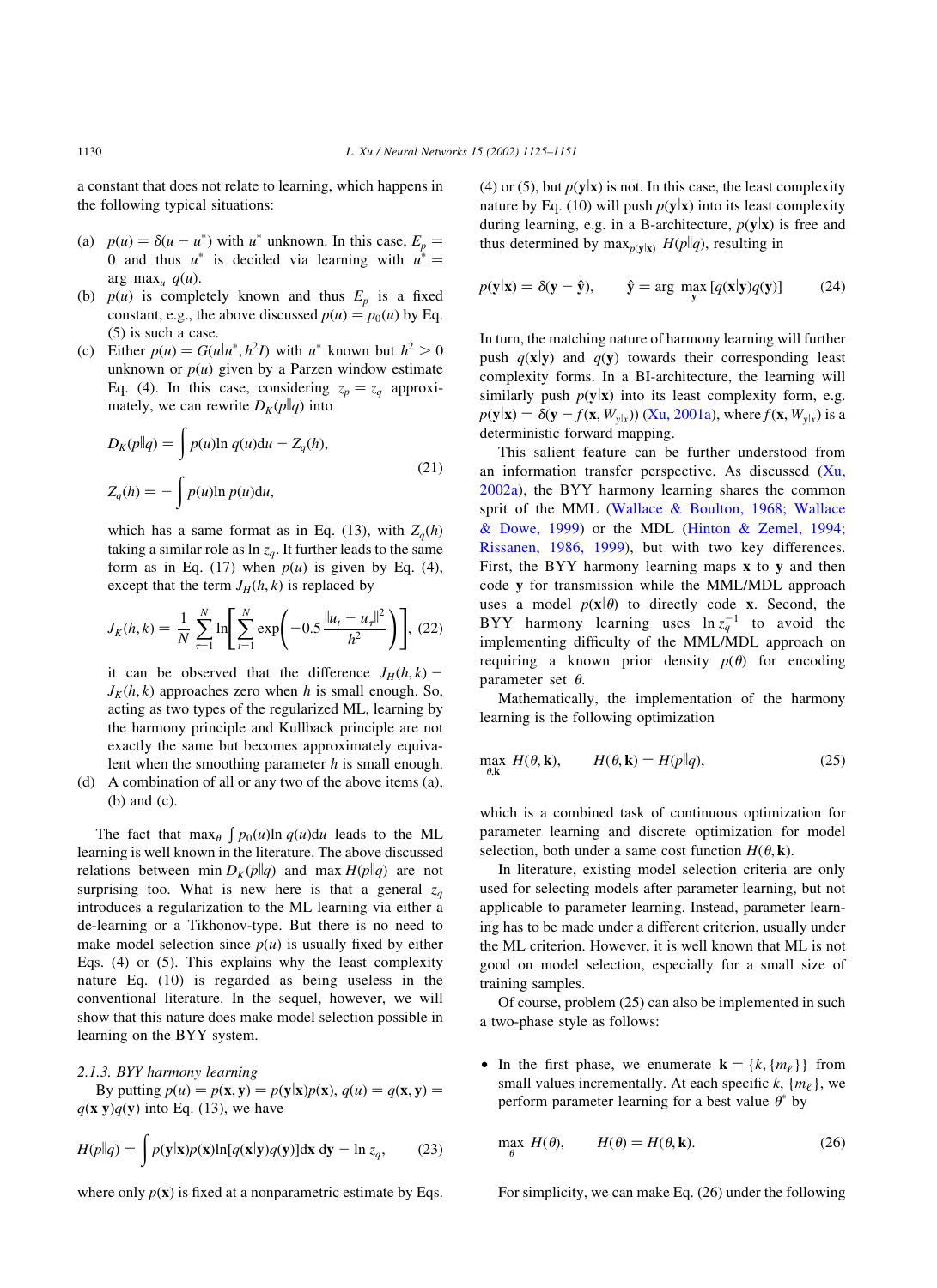constraint

$$
\alpha_{\ell} = 1/k, \qquad \int (y - \mu_{y,\ell})(y - \mu_{y,\ell})^{\mathrm{T}} q(y|\ell) dy = b_0 I,
$$
  

$$
\mu_{y,\ell} = \int yq(y|\ell) dy.
$$
 (27)

where  $b_0 > 0$  is a given constant. For example,  $b_0 =$ 0.25 when y comes from Bernoulli and  $b_0 = 1$  when y comes from Gaussian.

In the second phase, with the result  $\theta^*$  obtained from Eq. (26), we select a best  $k^*$ ,  $\{m^*_{\ell}\}\$  by

$$
\min_{k, \{m_{\ell}\}} J(k, \{m_{\ell}\}), \qquad J(k, \{m_{\ell}\}) = -H(\theta^*, \mathbf{k}). \tag{28}
$$

If there are more than one solutions so that  $J(k, \{m_\ell\})$  gets a same minimum, we take the one with the smallest value on k. If still more than one solutions, we take ones with smallest values of  $\{m_{\ell}\}\$ .

Being different from the conventional approaches, Eqs. (26) and (28) share the same cost function. This feature makes it possible to simultaneously implement parameter learning and model selection in parallel. Actually, the least complexity nature equation (10) makes us possible to implement parameter learning with automatic model selection, e.g. in a B-architecture, Eq. (10) will lead to Eq. (24) that makes not only the integrals over y disappear but also  $\theta$  take a specific value such that  $\mathbf{k} = \{k, \{m_{\ell}\}\}\$ are effectively reduced to appropriate scales.

To get a further insight, we consider

$$
q(\mathbf{y}) = q(\mathbf{y}, \ell) = q(\mathbf{y}|\ell)q(\ell),
$$
  
\n
$$
q(\ell) = \sum_{j=1}^{k} \alpha \delta(\ell - j), \ \alpha_{\ell} \ge 0, \ \sum_{\ell=1}^{k} \alpha_{\ell} = 1.
$$
\n(29)

It is obvious that  $\alpha_{\ell} = 0$  for some  $\ell$  implies that k is reduced by one. Also, we observe that the form of

$$
q(y|\ell) = \delta(y^{(j)} - c_0)q(y^{-}|\ell),
$$
  
with  $y = [y^-, y^{(j)}]^T$  and  $c_0$  being a constant, (30)

implies that the dimension for  $y^{(j)}$  can be removed and thus  $m_{\ell}$  is reduced by one. Therefore, a value of  $\theta$  with these two types of settings is equivalent to forcing  $k$ ,  $\{m_\ell\}$  effectively to be reduced to appropriate scales.

With Eq. (24) put into Eq. (23), we can further observe that the on-line implementation of max  $H(p||q)$  is equivalent to maximizing ln  $q(x|y, \ell)$ , ln  $q(y|\ell)$  and ln  $\alpha_{\ell}$ . Specifically, maximizing ln  $\alpha_{\ell}$  leads to that

each extra  $\alpha_{\ell}$  is pushed towards zero. (31)

and maximizing ln  $q(y|\ell)$  leads to that

 $q(y^{(j)}|\ell)$  on each extra dimension is pushed towards

$$
\delta(y^{(j)} - c_0). \tag{32}
$$

Therefore, fixing the scales of  $k$  large enough, we implement Eq. (26) with the least complexity nature by Eq. (10) automatically implying model selection during learning.

The detailed implementation depends on the detailed forms of  $H(p||q)$  that are different for different architectures of a BYY system.

#### 2.2. Three typical architectures

## 2.2.1. B-architecture

It consists of a Ying machine  $q(\mathbf{x}, \mathbf{y}) = p(y, \ell | x) p(x)$  and a Yang machine  $q(\mathbf{x}, \mathbf{v}) = q(x|\mathbf{v}, \ell)q(\mathbf{v}|\ell)q(\ell)$ . The feature is that  $p(\mathbf{y}|\mathbf{x}) = p(y, \ell|x) = p(\mathbf{y}|x, \ell)p(\ell|x)$  is structure-free and thus indirectly specified via learning in help of the structures of  $q(y|\ell)$ ,  $q(\ell)$  and  $q(x|y, \ell)$ .

From the harmony learning Eq. (25), we find that Eq. (24) takes the following detailed form

$$
p(y|x, \ell) = \delta(y - y_{\ell}(x)), \qquad p(\ell|x) = \delta(\ell - \ell(x)),
$$
  
\n
$$
y_{\ell}(x) = \arg \min_{y} d(\ell, x, y),
$$
  
\n
$$
\ell(x) = \arg \min_{\ell} d(\ell, x, y_{\ell}(x)),
$$
\n(33)

$$
d(\ell, x, y) = -\ln[q(x|y, \ell)q(y|\ell)q(\ell)] + \ln z_q.
$$

Further substituting it into Eq. (23) with  $p(x)$  given by Eq. (4) we get

$$
H(p||q) = \frac{1}{N} \sum_{t=1}^{N} \sum_{\ell} p_t(\ell) H(x_t, y_{t,\ell}) - \ln z_q, \quad y_{t,\ell} = y_{\ell}(x_t),
$$
  

$$
p_t(\ell) = \bar{\delta}_{\ell,\ell,t}, \qquad \ell_t = \ell(x_t). \tag{34}
$$

Specifically, with  $p(x) = p_0(x)$  given by Eq. (5), it is similar to Eq. (15) that  $H(x_t, y_{t,\ell})$  and  $z_q$  have the following detailed form

$$
H(x_t, y_{t,\ell}) = \ln[q(x_t|y_{t,\ell})q(y_{t,\ell}|\ell)q(\ell)],
$$
  
\n
$$
z_q = z_q^N = \sum_{t,\ell \in L_t} q(x_t|y_{t,\ell}, \ell)q(y_{t,\ell}|\ell)q(\ell),
$$
\n(35)

with the normalization term  $z_q$  introducing a de-learning, which is hereafter referred as normalization learning. Particularly, this regularization disappears by setting  $z_a =$ 1; which is referred as empirical learning.

Usually,  $L_t$  takes a set in the following four typical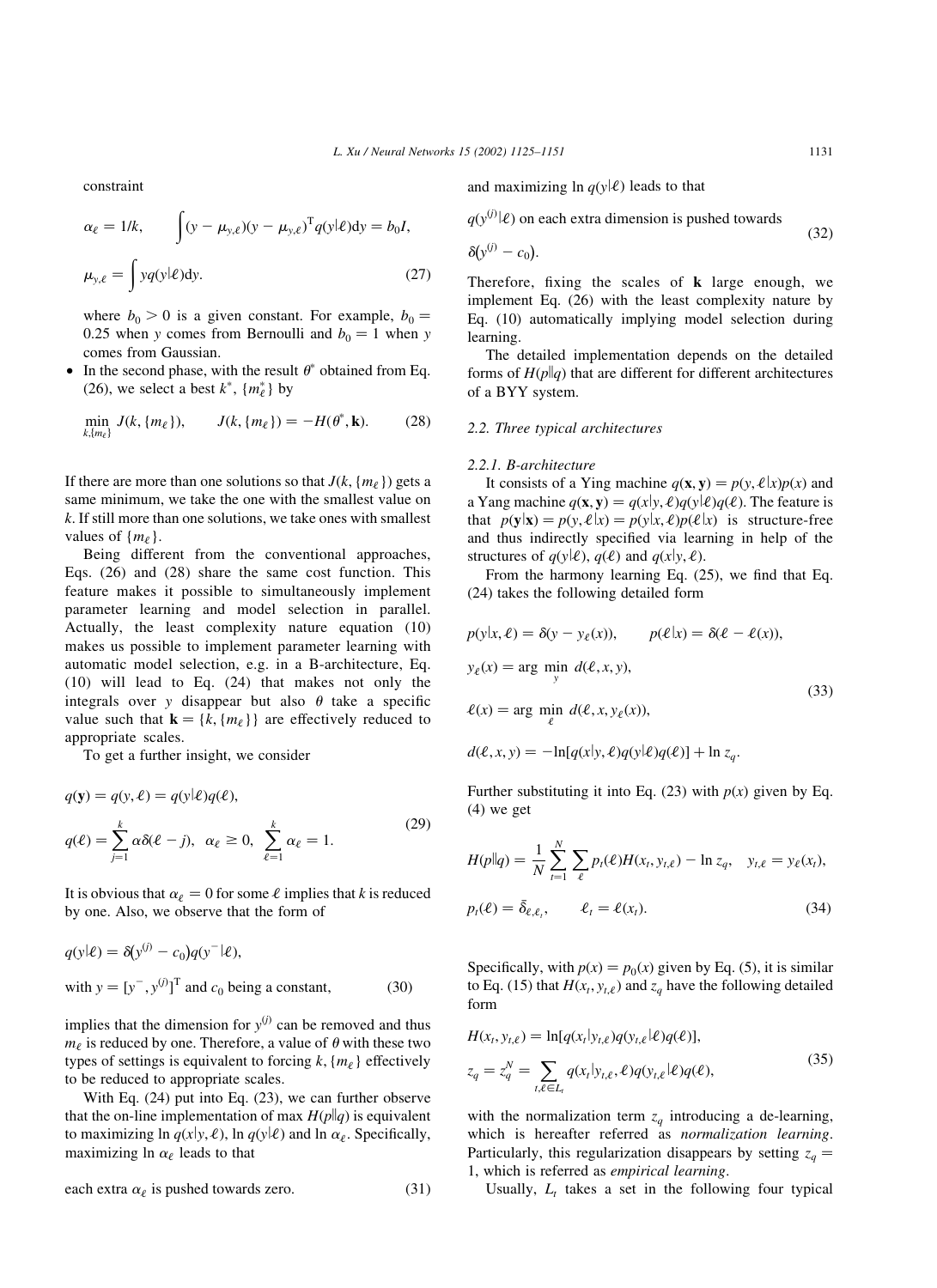choices:

$$
\int \mathbf{a} \text{ unique } \ell_t = \ell(x_t) \text{ or equivalently } \ell_t = \arg \min_{\ell} d(\ell, x_t, y_{t,\ell}), \tag{a},
$$

a unique 
$$
\ell_t = \ell(x_t)
$$
 or equivalently  $\ell_t = \arg \min_{\ell} a(\ell, x_t, y_{t,\ell})$ , (a),  

$$
\ell_t \text{ and } \ell_t^r = \arg \min_{\ell \neq \ell} d(\ell, x_t, y_{t,\ell})
$$
, (b),

$$
L_t = \begin{cases} \n\{1, 2, ..., k\}, & (c), \\
n_t \text{ values of } \ell \text{ that correspond the first } n_t \text{ smallest values of } d(\ell, x_t, y_{t,\ell}), & (d). \n\end{cases}
$$

Actually, choices (a), (b), and (c) are, respectively, equal to the special cases of choice (d) with  $n_t = 1, 2, k$ ; respectively.

Moreover, with  $p(x) = p_{h_x}(x)$  by Eq. (4) and a mild assumption that  $\sum_{t,\ell \in L_t} q(x_t|y_{t,\ell}, \ell)q(y_{t,\ell}|\ell)q(\ell) =$  $\sum_{t,\ell \in L_t} p_{h_x}(x_t) q(y_{t,\ell} | \ell) q(\ell)$ , it is similar to Eq. (17) that  $H(x_t, y_{t,\ell})$  and  $z_q$  have the following detailed form

$$
H(x_t, y_{t,\ell}) = \int G(x|x_t, h_x^2 I) \ln[q(x|y_{t,\ell}, \ell)q(y_{t,\ell}|\ell)q(\ell)]dx
$$
  
\n
$$
\approx \ln[q(x_t|y_{t,\ell})q(y_{t,\ell}|\ell)q(\ell)] + 0.5h_x^2 \operatorname{Tr}[\Pi_{x|y,\ell}^x],
$$
  
\n
$$
z_q = z_{h_x^N} = \sum_{t,\ell \in L_t} p_{h_x}(x_t)q(y_{t,\ell}|\ell)q(\ell),
$$
  
\n
$$
\Pi_{x|y,\ell}^x = \frac{\partial^2 \ln q(x|y,\ell)}{\partial x \partial x^T}.
$$
\n(37)

In general, the Hessian matrix  $\Pi_{x|y,\ell}^x$  maybe a function of either or both of  $x$ ,  $y$ . In the rest of this paper, we consider a typical case that

$$
q(x|y,\ell) = G(x|A_{\ell}y + c_{\ell}, \Sigma_{\ell}), \text{ and thus } \Pi_{x|y,\ell}^{x} = -\Sigma_{\ell}^{-1}.
$$
\n(38)

It follows from Eqs. (33), (35) and (37) that  $z_q$  in min<sub>v</sub>  $d(\ell, x, y)$  and min<sub>e</sub>  $d(\ell, x, y_{\ell}(x))$  has no actual effect on a particular outcome of the minimization, since  $z_a$  does not vary with  $\ell$ , x, y. However, keeping ln  $z_a$  as a part of  $d(\ell, x, y)$  is conceptually useful. Since  $q(\ell)$  is a  $\delta$  density and either or both of  $q(x|y, \ell)$ ,  $q(y|\ell)$  may be  $\delta$  density, the first term of  $d(\ell, x, y)$  will contain an infinite term  $-\ln \delta(0)$ . Correspondingly, ln  $z_q$  will also contain a term ln  $\delta(0)$  to cancel the infinite term.

Based on Eqs. (34), (35) and (37), the harmony parameter learning equation (26) can be implemented by an adaptive algorithm as shown [Table 1,](#page-8-0) which can be used for implementing either parameter learning with automatic model selection via Step 3 or only parameter learning by skipping Step 3 with model selection made after learning by Eq. (28). Also, instead of Step 6, we can alternatively let  $h<sub>x</sub>$ start at an initial value and then gradually reduce to zero, in analog to the procedure of simulated annealing [\(Kirkpatrick,](#page-26-0) [Gelatt, & Vecchi, 1983](#page-26-0)).

#### 2.2.2. BI-architecture

In implementing the learning by [Table 1](#page-8-0), the task of

getting  $y_{t,\ell} = y_{\ell}(x_t)$  by Eq. (33) is still quite computational expensive since it is an optimization problem that should be made as each sample  $x_t$  comes. This problem, together with the problem of local minimum by Eq. (24), can be solved by considering  $p(y, \ell|x) =$  $p(y|x,\ell)p(\ell|x)$  in an appropriate parametric structure. Several typical cases are discussed as follows.

 $(36)$ 

(a) Deterministic  $p(y|x, \ell)$  model. A structure  $p(y|x, \ell)$ , that shares the least complexity nature of Eq. (24) but is easy to compute  $y_t$  for each  $x_t$ , is a deterministic model

$$
p(y|x,\ell) = \delta(y - y_{\ell}(x)), \qquad y_{\ell}(x) = f_{\ell}(x|\theta_{y|x,\ell}). \tag{39}
$$

Substituting it in Eq. (23), with  $p(\ell|x)$  being structurefree, we can get the rest of Eq. (33) again.

Thus, we have  $H(p||q)$  in the same format as in Eqs. (34), (35) and (37), except two modifications in [Table 1.](#page-8-0) First,  $y_{t,\ell} = y_{\ell}(x_t)$  is now given by Eq. (39). Second, the parameter  $\theta_{\text{v}|x,\ell}$  should also be updated, for which Step 5(c) of [Table 1](#page-8-0) is modified into:

Step 5(c): 
$$
\tau^{\text{new}} = \tau^{\text{old}} + 1,
$$
  
\n
$$
\theta_{y|x,\ell}^{\text{new}} = \theta_{y|x,\ell}^{\text{old}} + \gamma_{t,\ell} \nabla_{\theta_{y|x,\ell}} [\ln q(y_l(x_l)|\ell) + \ln q(x_t|y_l(x_l), \ell)],
$$
  
\nsubject to  $y_l(x_t) = f_\ell(x|\theta_{y|x,\ell_t}).$  (40)

(b) Noisy  $p(y|x, \ell)$  model. The deterministic equation (39) does solving the problem of computing integrals because of the direct mapping  $y_{\ell}(x) = f_{\ell}(x|\theta_{\nu|x,\ell})$ . But it has no consideration on regularizing the WTA competition Eq. (24). When y is from a continuous density, it is similar to Eq. (4) that another measure for regularizing the WTA competition would be

$$
p(y|x, \ell) = G(y|y_{\ell}(x), h_y^2 I), \qquad y_{\ell}(x) = f_{\ell}(x|\theta_{y|x, \ell}),
$$
 (41)

with  $h_y^2$  acting as another smoothing parameter. In this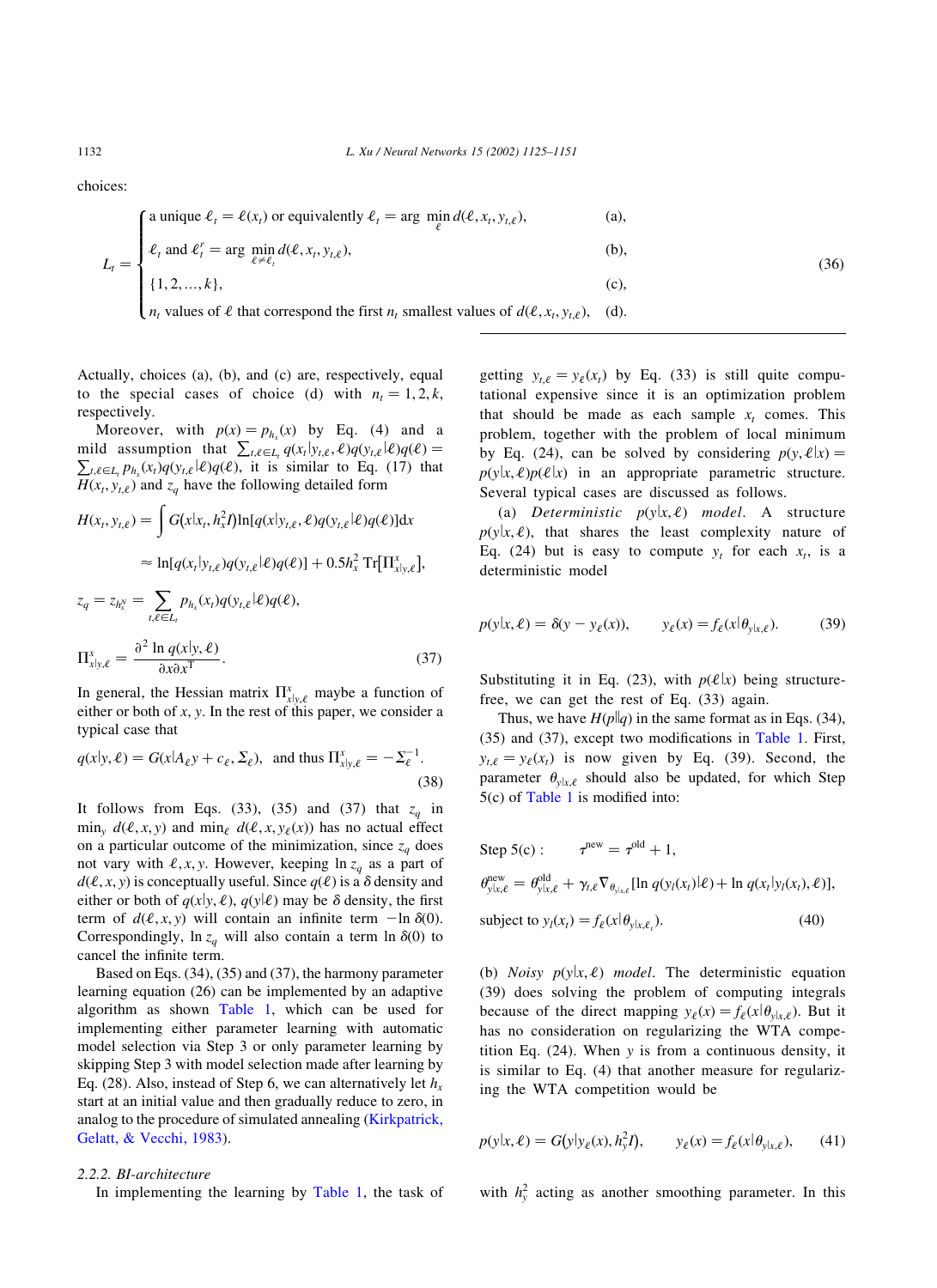L. Xu / Neural Networks 15 (2002) 1125–1151 1133

l,

# <span id="page-8-0"></span>Table 1 An adaptive learning procedure for B-architecture

|             | Set $z_q(t) = 0$ , $\alpha_\ell = 1/k$ , $\tau = 1$ . $\theta_{y \ell}$ denotes parameters in $q(y \ell)$ . Also $q(x y, \ell) = G(x A_{\ell y} + c_{\ell}, \Sigma_{\ell})$                                                                                                                                                                                                                                                         |  |  |  |
|-------------|-------------------------------------------------------------------------------------------------------------------------------------------------------------------------------------------------------------------------------------------------------------------------------------------------------------------------------------------------------------------------------------------------------------------------------------|--|--|--|
| Step 1      | $y_{t,\ell} = y_{\ell}(x_t)$ and $\ell_t = \ell(x_t)$ by Eq. (33), $e_{t,\ell} = x_t - A_{\ell}y_{t,\ell} - c_{\ell}$                                                                                                                                                                                                                                                                                                               |  |  |  |
| Step 2      | $z_q(t) = z_q(t-1) + \begin{cases} \sum_{\ell \in L_t} G(e_{t,\ell}   0, \Sigma_{\ell}) q(y_{t,\ell}   \ell) \alpha_{\ell}, & \text{(a) for normalization learning,} \\ \sum_{\ell \in L_t} p_{h_x}(x_t) q(y_{t,\ell}   \ell) \alpha_{\ell}, & \text{(b) for data smoothing learning} \end{cases}$                                                                                                                                  |  |  |  |
|             | $p_t(\ell) = \bar{\delta}_{\ell,\ell_i}, \ \gamma_{t,\ell} = \gamma_0 \frac{p_t(\ell)}{\tau} - I(l \in L_i) \gamma_{t,\ell}^d$                                                                                                                                                                                                                                                                                                      |  |  |  |
|             | $I(\ell \in L_t) = \begin{cases} 1 & \text{for } \ell \in L_t, \\ 0, & \text{otherwise} \end{cases} \qquad \gamma_{t,\ell}^d = \begin{cases} \frac{G(e_{t,\ell} 0,\Sigma_{\ell})q(y_{t,\ell} \ell)\alpha_{\ell}}{z_q(t)}, & \text{(a) for normalization learning,} \\ \frac{p_{h_x}(x_t)q(y_{t,\ell} \ell)\alpha_{\ell}}{z_q(t)}, & \text{(b) for data smoothing learning,} \\ 0, & \text{(c) for empirical learning,} \end{cases}$ |  |  |  |
| Note        | $\gamma_0 > 0$ is a constant step size that may be different for updating different sets of parameters.                                                                                                                                                                                                                                                                                                                             |  |  |  |
| Step 3      | Skip this step for the two-phase style implementation, otherwise update.<br>$\alpha_{\ell}^{\text{new}} = \frac{e^{a_{\ell}^{\text{new}}}}{\sum_{\ell} e^{a_{\ell}^{\text{new}}}}, \qquad \tilde{\alpha}_{\ell}^{\text{new}} = \tilde{\alpha}_{\ell}^{\text{old}} + \gamma_{\ell,\ell} \begin{cases} 1 - \alpha_{\ell}^{\text{old}}, & \ell = \ell_{\ell}, \\ -\alpha_{\ell}^{\text{old}} & \text{otherwise} \end{cases}$           |  |  |  |
|             | If $\alpha_{\ell}^{\text{new}} \to 0$ , we discard the corresponding cluster $\ell$ according to Eq. (31).                                                                                                                                                                                                                                                                                                                          |  |  |  |
| Step 4      | $\theta_{y \ell}^{\text{new}} = \theta_{y \ell}^{\text{old}} + \gamma_{t,\ell} \nabla_{\theta_{y \ell}} \ln q(y_{t,\ell} \ell)$<br>(which is subject to the constraint Eq. (27) for the two-phase style implementation)                                                                                                                                                                                                             |  |  |  |
| Step $5(a)$ | $c_{\ell}^{\text{new}} = c_{\ell}^{\text{old}} + \gamma_{t,\ell} e_{t,\ell}, \qquad A_{\ell}^{\text{new}} = A_{\ell}^{\text{old}} + \gamma_{t,\ell} e_{t,\ell} y_{t,\ell}^{\text{T}}, e_{t,\ell}$ is given in Step 1.                                                                                                                                                                                                               |  |  |  |
| Step $5(b)$ | $\Sigma_{\ell}^{\text{new}} = S_{\ell}^{\text{new}} S_{\ell}^{\text{new T}}, S_{\ell}^{\text{new}} = S_{\ell}^{\text{old}} + \gamma_{\ell,\ell} G_{\Sigma_{\ell}}^{\text{old}} S_{\ell}^{\text{old}}, G_{\Sigma_{\ell}} = \Sigma_{\ell}^{-1} [e_{\ell,\ell} e_{\ell,\ell}^{T} + h_{x}^{2} I] \Sigma_{\ell}^{-1} - \Sigma_{\ell}^{-1}$                                                                                               |  |  |  |
| Step $5(c)$ | $\tau^{\text{new}} = \tau^{\text{old}} + 1$                                                                                                                                                                                                                                                                                                                                                                                         |  |  |  |
| Note        | (a) The updating direction for $A_{\ell, c_{\ell}}$ comes from the gradient direction multiplied by a positive definite matrix $\Sigma_{\ell}$ .<br>(b) The updating on $\Sigma_{\ell}$ guarantees that it keeps a positive definite matrix even for the case $\gamma_{t,\ell} < 0$                                                                                                                                                 |  |  |  |
| Step 6      | Set $h_x = 0$ , unless for data-smoothing learning, we update $h_x^{\text{new}} = h_x^{\text{old}} + \gamma_0 g_x(h_x)$<br>$g_x(h_x) = \frac{d}{h_x} - h_x \pi_q^x$ new $- \frac{dh_{x,0}^{2}$ new<br>$h_x^3$ , with $\pi_q^x = \sum_{k=1}^k \alpha_k \text{Tr}[\Sigma_\ell^{-1}]$                                                                                                                                                  |  |  |  |
|             | $h_{x,0}^2 = \frac{1}{d} \sum_{t,t'} p_{t,t'}   x_t - x_{t'}  ^2, p_{t,t'} = \frac{\sum_{\ell \in L_t} \exp \left(-0.5 \frac{  x_t - x_{t'}  ^2}{h_x^2}\right) q(y_{t,\ell}   \ell) q(\ell)}{z_q(t)}$                                                                                                                                                                                                                               |  |  |  |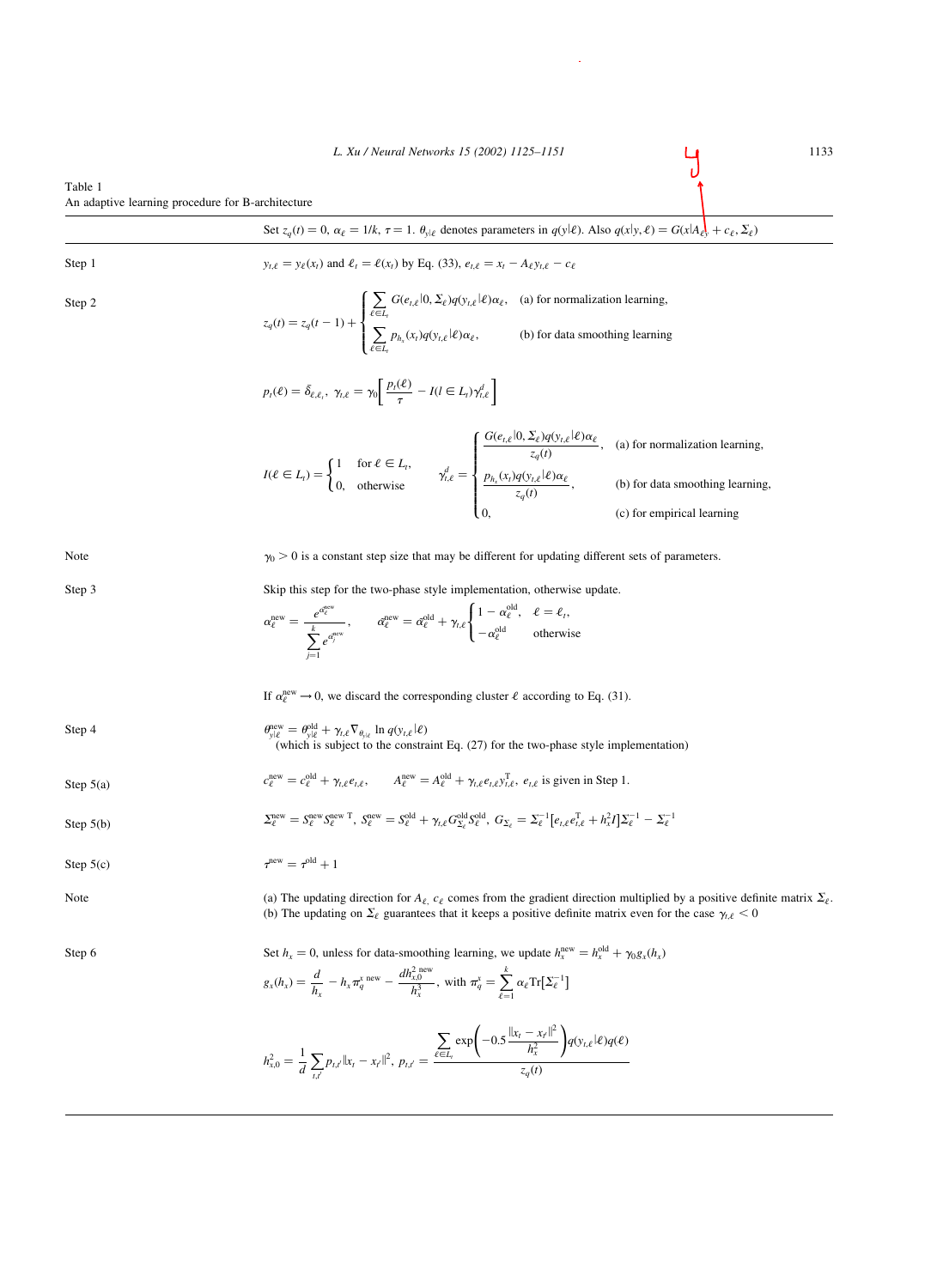Table 2 Modifications on adaptive learning procedure for BI-architecture

[Table 1](#page-8-0) is implemented with the following modifications:

- (a) Step 2 is simplified into  $\gamma_{t,\ell} = \gamma_0(p_t(\ell)/\tau)$
- (b) In Step 5(a), update  $A_{\ell}^{\text{new}} = A_{\ell}^{\text{old}} + \gamma_{t,\ell} (e_{t,\ell} y_{t,\ell}^{\text{T}} A_{\ell}^{\text{old}})$

In Step 5(b),  $G_{\Sigma_{\ell}}$  is given by  $G_{\Sigma_{\ell}} = \sum_{\ell}^{-1} [e_{t,\ell}e_{t,\ell}^{T} + h_{x}^{2}I + h_{y}^{2}A_{\ell}^{T}A_{\ell}] \sum_{\ell}^{-1} - \sum_{\ell}^{-1}$ 

- (c) Step 5(c) is modified consisting of  $\tau^{\text{new}} = \tau^{\text{old}} + 1$  and  $\theta^{\text{new}}_{y|x,\ell} = \theta^{\text{old}}_{y|x,\ell} + \gamma_{t,\ell} \nabla_{\theta_{y|x,\ell}} [\ln q(y_{\ell}(x_t)|\ell) + \ln q(x_t|y_{\ell}(x_t),\ell) + 0.5h_y^2 \text{Tr}[\Pi_{y,\ell}^y]$ , subject to  $y_{\ell}(x_t) =$  $f_{\ell_t}(x|\theta_{y|x,\ell_t})$
- (d) Step 6 is replaced by  $h_x^{\text{new}} = h_x^{\text{old}} + \gamma_0 g_x(h_x)$ ,  $g_x(h_x) = (d/h_x) h_x \pi_q^{\text{new}} (dh_{x,0}^2)^{\text{new}}$

$$
\pi_q^x = \sum_{\ell=1}^k \alpha_\ell \mathrm{Tr}[\Sigma_\ell^{-1}], \ h_{x,0}^2 = \frac{1}{d} \sum_{t,t'} p_{t,t'} ||x_t - x_{t'}||^2, \ p_{t,t'} = \frac{\exp\left(-0.5 \frac{||x_t - x_{t'}||^2}{h_x^2}\right) \sum_{\ell \in L_t} \frac{q(\ell)}{(2\pi h_y^2)^{m_\ell}}}{z_q}
$$

$$
h_{y}^{\text{new}} = h_{y}^{\text{old}} + \gamma_{0}g_{y}(h_{y}), \ g_{y}(h_{y}) = -h_{y}\pi_{q}^{\text{new}} - \frac{\sum_{t,\ell \in L_{t}} p_{h_{x}}(x_{t}) \frac{m_{\ell}q(\ell)}{(2\pi h_{y}^{2})^{m_{\ell}}}}{h_{y}z_{q}}, \ \pi_{q}^{\text{v}} = \sum_{\ell=1}^{k} \alpha_{\ell} \text{Tr}[A_{\ell}^{T} \Sigma_{\ell}^{-1} A_{\ell}]
$$

case,  $H(x_t, y_{t,\ell})$  in Eq. (37) should be modified into  $H(x_t, y_{t,\ell}) \approx \ln[q(x_t|y_{t,\ell}, \ell)q(y_{t,\ell}|\ell)q(\ell)] + 0.5h_x^2 \operatorname{Tr}[\Pi_{x|y,\ell}^x]$  $\overline{1}$ 

$$
+ 0.5h_y^2 \operatorname{Tr}[\Pi_{x|y,\ell}^y + \Pi_{y,\ell}^y],
$$
  
\n
$$
\Pi_{x|y,\ell}^y = \frac{\partial^2 \ln q(x|y,\ell)}{\partial y \partial y^T} = -A_{\ell}^{\mathrm{T}} \Sigma_{\ell}^{-1} A_{\ell},
$$
  
\n
$$
\Pi_{y,\ell}^y = \frac{\partial^2 \ln q(y|\ell)}{\partial y \partial y^T},
$$
  
\n
$$
z_q = z_p = \sum_{t,\ell \in L_t} p_{h_x}(x_t) G(y_{t,\ell} | y_{t,\ell}, h_y^2 I) q(\ell)
$$
  
\n
$$
= \sum_t p_{h_x}(x_t) \sum_{t,\ell \in L_t} \frac{q(\ell)}{(2\pi h_y^2)^{0.5m_\ell}}.
$$
\n(42)

That is, we got an extra term  $0.5h_y^2 \text{Tr}[\Pi_{x|y,\ell}^y + \Pi_{y,\ell}^y]$  and have a new  $z_a$ .

With Eq. (42) taking the place of Eq. (37), [Table 1](#page-8-0) should be modified as described in Table 2. Again, instead of Step 6, we can alternatively let  $h<sub>x</sub>$ ,  $h<sub>y</sub>$  starting at an initial value and then gradually reducing to zero in analog to the simulated annealing procedure.

(c) Bayesian  $p(\ell|x)$  model. Instead of being free and then decided by Eq. (33),  $p(\ell|x)$  can be alternatively a parametric structure in the following Bayesian inverse

$$
p(\ell|x_t) = \sum_{j=1}^k p_t(j)\delta(\ell - j),
$$
  
\n
$$
p_t(\ell) = \frac{q(x_t|y_{t,\ell}, \ell)q(y_{t,\ell}|\ell)\alpha_{\ell}}{\sum_{\ell} q(x_t|y_{t,\ell}, \ell)q(y_{t,\ell}|\ell)\alpha_{\ell}}.
$$
\n(43)

Again, we have  $H(p||q)$  in the same format as in Eqs.  $(34)$ ,  $(35)$  and  $(37)$ , and we can still implement learning as in [Table 1](#page-8-0). The only exception is that  $p_t(\ell)$ is now given by Eq. (43) such that the WTA competition on  $\ell_t$  is now relaxed into the soft weighting by this  $p_t(\ell)$ .

#### 2.2.3. F-architecture

Instead of modeling how  $x_t$  is generated by an appropriate model in either a B-architecture or a BIarchitecture, the task of a F-architecture is mapping  $x_t$  to a pre-specified representation form with the scales  $\mathbf{k} = \{\{m_\ell\}, k\}$  fixed. Thus, model selection is no longer needed, and we only consider parameter learning.

Putting  $p(x) = p_0(x)$  and  $p(y|x, \ell)$  given by Eq. (39) into Eq. (23), we get

$$
H(p,q) = \frac{1}{N} \sum_{t=1}^{N} \sum_{\ell} \int \delta(y - f_{\ell}(x_t | \theta_{y|x,\ell})) p_t(\ell)
$$
  
 
$$
\times \ln[q(x_t | y, \ell) q(y | \ell) \alpha_{\ell}] dy - \ln z_q
$$
  

$$
= \int \sum_{\ell} p(y, \ell) \sum_{t=1}^{N} \delta(y - f_{\ell}(x_t | \theta_{y|x,\ell})) \frac{p_t(\ell)}{N} p(y, \ell)
$$
  

$$
\times \ln[q(x_t | y, \ell) q(y | \ell) \alpha_{\ell}] dy - \ln z_q.
$$
 (44)

When  $z_q$  is irrelevant to  $q(x_t|y, \ell)$ , making max  $H(p, q)$  with

<span id="page-9-0"></span>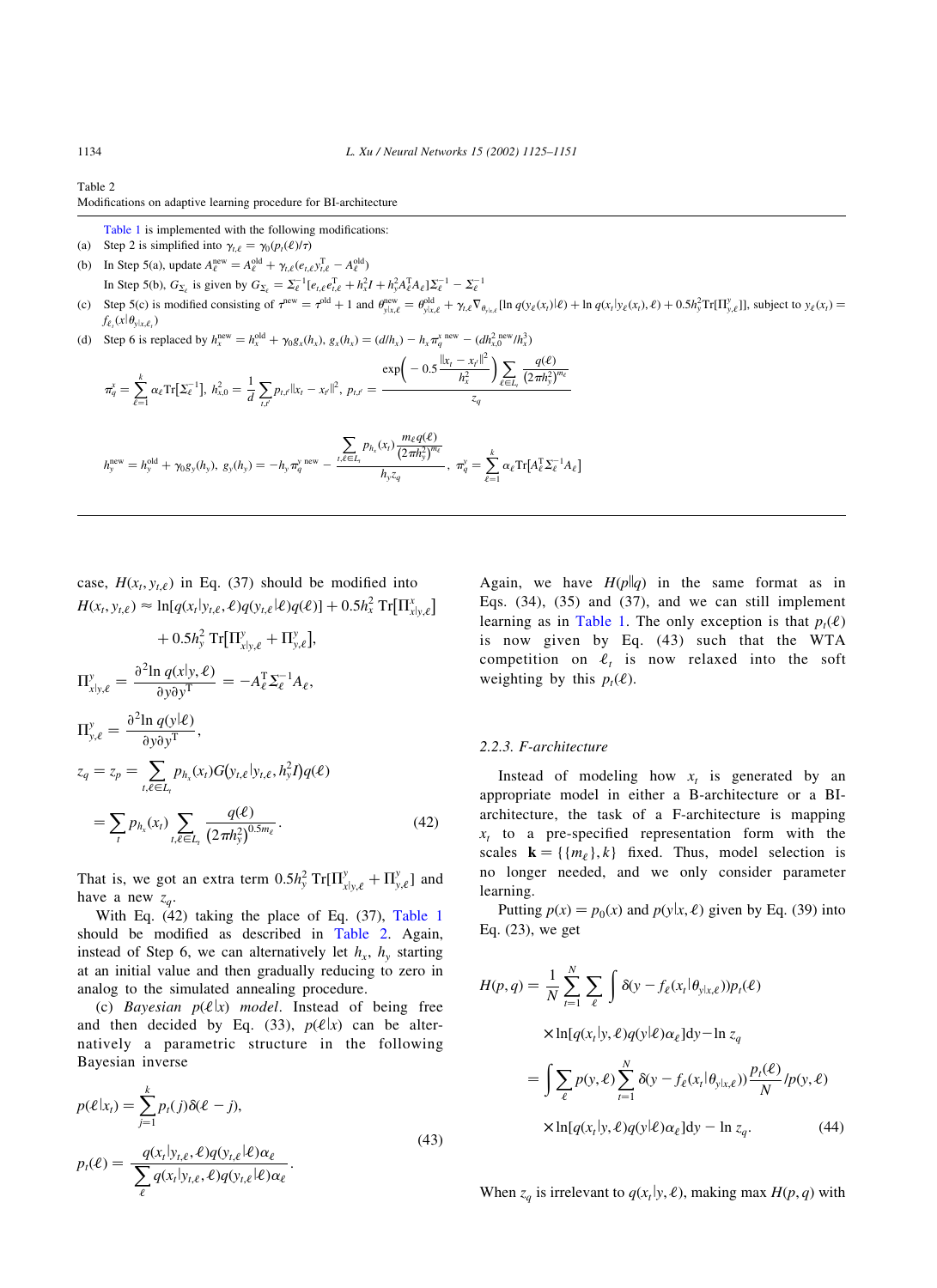respect to  $q(x_t|y, \ell)$  results in

$$
q(x_t|y, \ell) = \delta(y - f_{\ell}(x_t|\theta_{y|x,\ell})) \frac{p_t(\ell)}{N} / p(y, \ell),
$$
  
\n
$$
p(y, \ell) = \frac{1}{N} \sum_{t=1}^{N} \delta(y - f_{\ell}(x_t|\theta_{y|x,\ell})) p_t(\ell),
$$
  
\n
$$
H(p, q) = \bar{H}(p, q) + D - H_{\ell} - \ln z_q - \ln N,
$$
  
\n
$$
H_{\ell} = -\frac{1}{N} \sum_{t=1}^{N} \sum_{\ell} p_t(\ell) \ln p_t(\ell),
$$
  
\n
$$
\bar{H}(p, q) = \int \sum_{\ell} p(y, \ell) \ln \frac{q(y|\ell)\alpha_{\ell}}{p(y, \ell)} dy
$$
  
\n
$$
= \frac{1}{N} \sum_{t=1}^{N} \sum_{\ell} p_t(\ell) \int \delta(y - f_{\ell}(x_t|\theta_{y|x,\ell})) \ln \frac{q(y|\ell)\alpha_{\ell}}{p(y|\ell)} dy,
$$
  
\n
$$
D = \frac{1}{N} \sum_{t=1}^{N} \sum_{\ell} \int \delta(y - f_{\ell}(x_t|\theta_{y|x,\ell})) p_t(\ell) \ln \delta(y - f_{\ell}(x_t|\theta_{y|x,\ell})) dy)
$$
  
\n
$$
= \ln \delta_y(0).
$$
  
\n(45)

Where we have  $p(y, \ell) = p(y|\ell)p(\ell)$  with

 $\ddotsc$ 

$$
p(\ell) = \int p(y, \ell) dy = \sum_{j} \beta_j \delta(\ell - j), \qquad \beta_{\ell} = \frac{1}{N} \sum_{t=1}^{N} p_t(\ell)
$$
\n(46)

Thus, we get that y comes from a Gaussian 
$$
p_t(y|\ell) = \lim_{h_x \to 0} G(y|y_{t,\ell}, W_{\ell}(x_t)W_{\ell}^T(x_t)h_x^2 I)
$$
 and

$$
p(y|\ell) = \lim_{h_x \to 0} \frac{1}{N} \sum_{t=1}^{N} G(y|y_{t,\ell}, W_{\ell}(x_t) W_{\ell}^T(x_t) h_x^2 I).
$$
 (48)

Also, when  $y_{t,\ell} = f_{\ell}(x_t | \theta_{y|x,\ell})$  is one-to-one for  $t = 1, ..., N$ , it follows from  $y' = [W_{\ell}(x_t)W_{\ell}^T(x_t)]^{-0.5}y$  that

$$
p(y_{t,\ell}|\ell) = \lim_{h_x \to 0} \frac{G(y_{t,\ell}' | y_{t,\ell}', h_x^2 I)}{N | W_{\ell}(x_t) W_{\ell}^{\mathrm{T}}(x_t) |^{0.5}} = \frac{\delta_y(0)}{N | W_{\ell}(x_t) W_{\ell}^{\mathrm{T}}(x_t) |^{0.5}}.
$$
\n(49)

Putting Eqs. (48) and (49) into  $\bar{H}(p,q)$  in Eq. (45), we get

$$
\bar{H}(p,q) = \frac{1}{N} \sum_{t=1}^{N} \sum_{\ell} p_t(\ell) \{0.5 \ln |W_{\ell}(x_t)W_{\ell}^{\mathrm{T}}(x_t)| + \ln q(y_{t,\ell}|\ell) \}
$$

$$
- \ln \delta_y(0) + \ln N - \sum_{\ell} \beta_{\ell} \ln \frac{\beta_{\ell}}{\alpha_{\ell}},
$$

$$
H(p,q) = \frac{1}{N} \sum_{t=1}^{N} \sum_{\ell} p_t(\ell) \{0.5 \ln |W_{\ell}(x_t)W_{\ell}^{\mathrm{T}}(x_t)| + \ln q(y_{t,\ell}|\ell) \}
$$

$$
+ \frac{1}{N} \sum_{t=1}^{N} \sum_{\ell} p_t(\ell) \ln p_t(\ell) - \sum_{\ell} \beta_{\ell} \ln \frac{\beta_{\ell}}{\alpha_{\ell}}
$$

$$
- \ln z_q.
$$
(50)

When  $z_q$  is irrelevant to  $q(\ell)$ , making max  $H(p, q)$  with respect to  $\alpha_{\ell}$  and  $p_t(\ell)$ , we have

$$
\alpha_{\ell} = \beta_{\ell} = \frac{1}{N} \sum_{t=1}^{N} p_t(\ell), \qquad p_t(\ell) = \bar{\delta}_{\ell, \ell_t}, \qquad \ell_t = \arg \max_{\ell} \left[ |W_{\ell}(x_t) W_{\ell}^{\mathrm{T}}(x_t)|^{0.5} q(y_{t, \ell} | \ell) \right],
$$
  
\n
$$
H(p, q) = \frac{1}{N} \sum_{t=1}^{N} \sum_{\ell} p_t(\ell) \ln \left[ |W_{\ell}(x_t) W_{\ell}^{\mathrm{T}}(x_t)|^{0.5} q(y_{t, \ell} | \ell) \right] - \ln z_q,
$$
  
\nfor empirical learning,  
\n
$$
z_q = \begin{cases} 1, & \text{for empirical learning,} \\ \sum_{t, \ell \in L_t} |W_{\ell}(x_t) W_{\ell}^{\mathrm{T}}(x_t)|^{0.5} q(y_{t, \ell} | \ell), & \text{for normalization learning.} \end{cases}
$$
(51)

and  $p(y|\ell) = p(y, \ell)/p(\ell)$ . More concisely, by definition we also have  $p(y|\ell) = \int \delta(y - f_{\ell}(x|\theta_{y|x,\ell})) p_0(x) dx = (1/N) \times \sum_{i=1}^{N} p_i(y|\ell)$  and  $p_i(y|\ell) = \lim_{h_x \to 0} \int \delta(y - f_{\ell}(x|\theta_{y|x,\ell}))$  $\overline{G(x|x_t, h_x^2]}$ dx. In other words,  $p_t(y|\hat{\ell})$  can be regarded as obtained from  $\lim_{h_x \to 0} G(x|x_t, h_x^2 I)$  via a mapping  $y =$  $f_{\ell}(x|\theta_{y|x,\ell})$  in a neighbor of each  $x_t$ . Approximately, we consider the linear part  $y - y_{t,\ell} = W_{\ell}(x_t)(x - x_t)$  of the mapping with

$$
W_{\ell}(x) = \frac{\partial f_{\ell}(x|\theta_{y|x,\ell})}{\partial x^{T}}, \qquad y_{t,\ell} = f_{\ell}(x_t|\theta_{y|x,\ell}). \tag{47}
$$

Instead of the above WTA competition on  $\ell_t$ ,  $p_t(\ell)$  can also be given by the Bayesian inverse as follows

$$
p_t(\ell) = \frac{|W_{\ell}(x_t)W_{\ell}^{\mathrm{T}}(x_t)|^{0.5}q(y_{t,\ell}|\ell)}{\sum_{\ell}|W_{\ell}(x_t)W_{\ell}^{\mathrm{T}}(x_t)|^{0.5}q(y_{t,\ell}|\ell)}.
$$
(52)

In addition to Eq.  $(51)$ , we can also get an alternative formulation via simply setting  $q(x|y, \ell) = p_0(x)$  such that the harmony learning equation (23) in normalization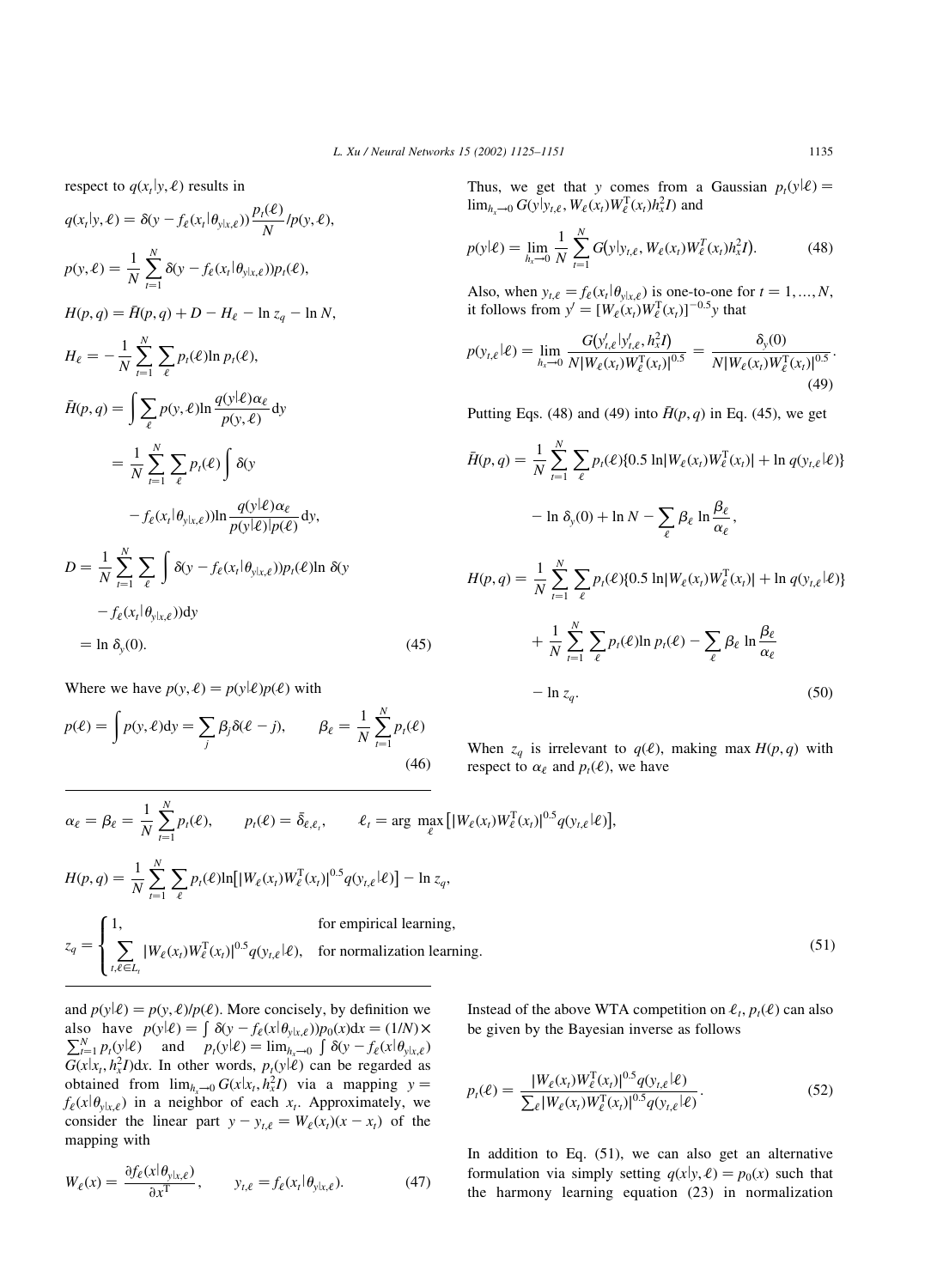implementation leads to

$$
\max H(p, q),
$$
  
\n
$$
H(p, q) = \frac{1}{N} \sum_{t=1}^{N} \sum_{\ell} p_t(\ell) \ln[q(y_{t,\ell}|\ell) \alpha_{\ell}] - \ln z_q,
$$
  
\n
$$
p_t(\ell) = \bar{\delta}_{\ell, \ell}, \qquad \ell_t = \arg \max_{\ell} [q(y_{t,\ell}|\ell) \alpha_{\ell}],
$$
\n
$$
z_q = \sum_{t=1}^{N} \sum_{\ell} q(y_{t,\ell}|\ell) \alpha_{\ell}.
$$
\n(53)

 $t=1$  $\ell \in L_t$  $q(y_{t,\ell}|\ell)\alpha_{\ell}.$ Here, we cannot simply set  $z_q = 1$  otherwise  $H(p, q)$  can be arbitrarily large by rescaling the components of  $y_{t,\ell} =$  $f_{\ell}(x_t|\theta_{y|x,\ell})$  when y is real. With  $z_q$  given in Eq. (53), a rescaling effect of the first term of  $H(p, q)$  is balanced by

the corresponding rescaling effect of  $-\ln z_q$  such that the value of  $H(p,q)$  remains invariant to a rescaling of y. However, we can set  $z_q = 1$  by making max  $H(p, q)$  subject to the following constraint

 $y_{t,\ell}$  has a unit variance on each of its components.

Finally, instead of the WTA competition in Eq. (53),  $p_t(\ell)$ can again be given by the Bayesian inverse equation (43). In this case, it is simplified into

$$
p_t(\ell) = q(y_{t,\ell}|\ell) \alpha_{\ell} / \sum_{\ell} q(y_{t,\ell}|\ell) \alpha_{\ell}.
$$
 (55)

#### 2.3. Least divergence versus best harmony

2.3.1. Best harmony vs. least Kullback divergence

Putting  $p(u) = p(y|x, \ell)p(\ell|x)p(x), q(u) = q(x|y, \ell)q(y|\ell)$  $q(\ell)$  into Eq. (6), we have

 $\min_{\theta} D_K(\theta),$ 

$$
D_K(\theta) = D_K(p||q)
$$
  
=  $\sum_{\ell} \int p(y|x, \ell) p(\ell|x) p(x) \ln \frac{p(y|x, \ell) p(\ell|x) p(x)}{q(x|y, \ell) q(y|\ell) q(\ell)} dx dy.$  (56)

As discussed in Section 2.1.2, the relation between min  $D_K(p||q)$  and max  $H(p||q)$  closely depends on the structure of the Yang machine  $p(u) = p(y|x, \ell)p(\ell|x)p(x)$ , which further depends on the combination of the structure of each of  $p(y|x, \ell)$ ,  $p(\ell|x)$ , and  $p(x)$ . Specifically, min  $D_K(p||q)$ and max  $H(p||q)$  become equivalent or very close on special situations that are featured by the following structures of  $p(y|x, \ell), p(\ell|x)$ , and  $p(x)$ :

• Similar to the combination of cases (a) and (b) discussed at the end of Section 2.1.2, we have  $E_p =$  $-\int p(u) \ln p(u) du + \ln z_p = \ln N$ , when  $p(x) = p_0(x)$  by

Eq. (5),  $p(y|x, \ell)$  by Eq. (39), and  $p(\ell|x) = \delta(\ell - \ell_t)$ with unknown  $\ell_t$ . In this case, we get Eq. (20) again. That is, min  $D_K(p||q)$  becomes equivalent to max  $H(p||q)$ .

• With  $p(x) = p_{h_x}(x)$  by Eq. (4) in the above case, we encounter a combination of cases (a), (b), and (c) as discussed at the end of Section 2.1.2 and get Eq. (21) with

$$
Z_q(h) = -\int p_{h_x}(x) \ln p_{h_x}(x) dx
$$
  
= 0.5 ln  $h_x^2$   

$$
- \frac{1}{N} \sum_{\tau=1}^N \ln \left[ \sum_{t=1}^N \exp \left( -0.5 \frac{\|x_t - x_\tau\|^2}{h_x^2} \right) \right].
$$
 (57)

Moreover, if  $p(y|x, \ell)$  is also replaced by Eq. (41), we encounter another combination of cases (a), (b), and (c) and get Eq. (21) again but with

$$
Z_q(h) = -\sum_{\ell} \int p(y|x, \ell) p(\ell|x) p(x) \ln p(y|x, \ell) dx dy
$$
  
-  $\int p_{h_x}(x) \ln p_{h_x}(x) dx$   
= 0.5  $\ln(2\pi h_y^2) \left( \sum_{\ell} m_{\ell} \right) + 0.5 \ln h_x^2$   
-  $\frac{1}{N} \sum_{\tau=1}^N \ln \left[ \sum_{t=1}^N \exp \left( -0.5 \frac{|x_t - x_\tau|^2}{h_x^2} \right) \right].$  (58)

In both the cases, min  $D_K(p||q)$  and max  $H(p||q)$  are very close, with  $Z_q(h)$  taking a similar role as  $\ln z_q$ .

The above discussed situation should not be a surprise to us because the design of Eq. (39) or (41) has already enforced the least complexity nature equation (24) of the harmony learning.

However, such types of equivalence do not apply generally. Recalling the previous discussion made after Eq. (6), the minimization of the Kullback divergence does have the matching nature by Eq. (9) but have not the least complexity nature by Eq. (10). In order to have both the natures, we can combine the use of minimizing the Kullback divergence for parameter learning and the use of maximizing the harmony measure for model selection. That is, we implement learning in a two-phase style that consists of making parameter learning by Eq. (56) and model selection by Eq. (28).

Further insights can be obtained on a B-architecture with  $p(x)$  given by the empirical density equation (5). Making min  $D_K(\theta)$  with respect to a structure free  $p(y, \ell|x)$  results in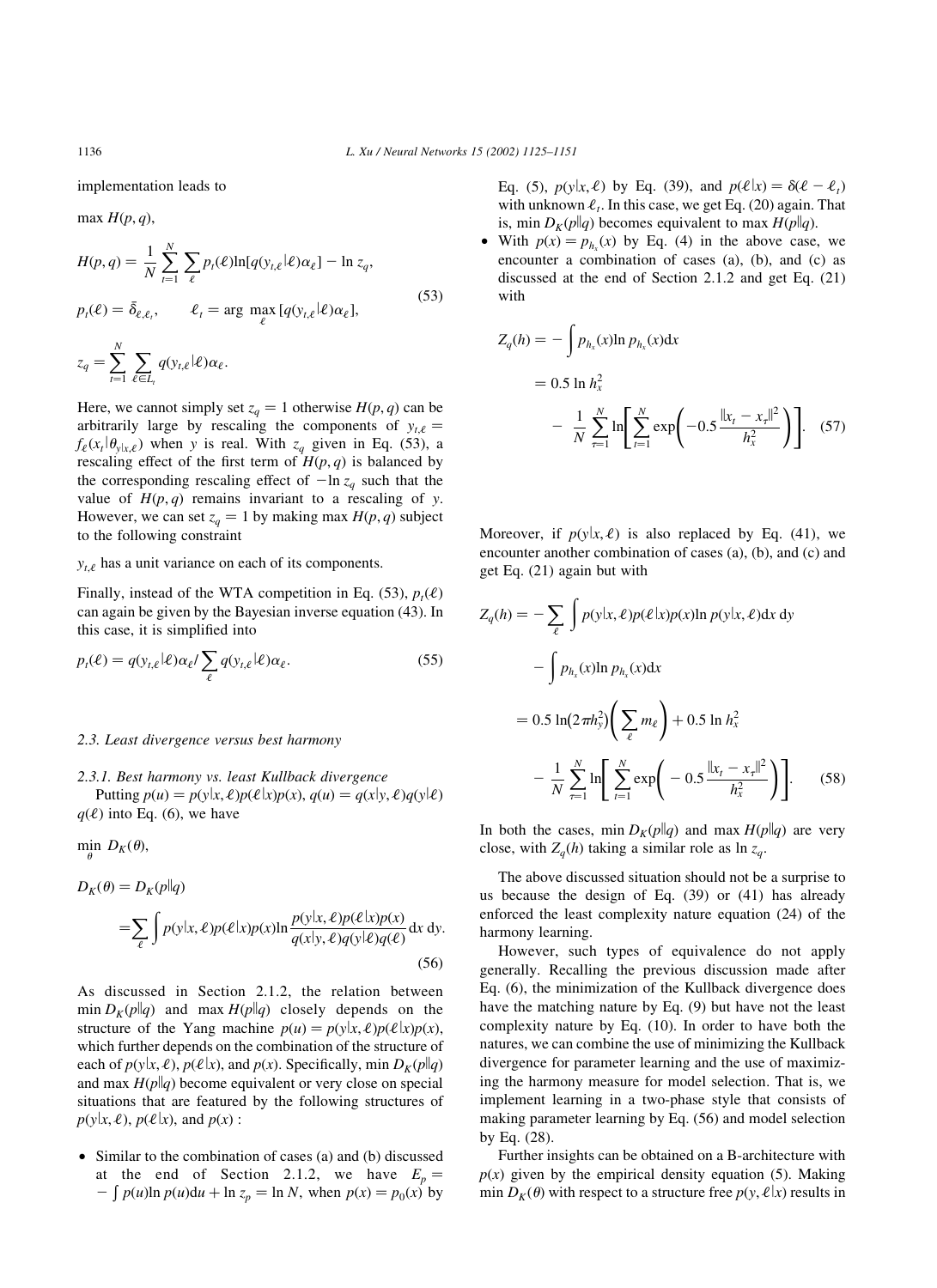$$
p(y, \ell | x) = \frac{q(x | y, \ell) q(y | \ell) \alpha_{\ell}}{\sum_{\ell} \int q(x | y, \ell) q(y | \ell) \alpha_{\ell} dy},
$$
\n(59)

which, instead of the WTA- $\delta$  density in Eq. (33), can compensate the local minimum effect due to the WTA competition by Eq. (24). This acts as a regularization to its counterpart harmony parameter learning.

Substituting Eq. (59) in Eq. (56), it follows that min  $D_K(p||q)$  becomes equivalent to the ML learning on the marginal density in Eq. (1). Even on a Bi-architecture with  $p(y|x, \ell)$  given by Eq. (39) but  $p(\ell|x)$  being free, min  $D_K(p||q)$  becomes equivalent to the ML learning on  $\sum_{\ell} q(x|f_{\ell}(x|\theta_{y|x,\ell}), \ell) q(f_{\ell}(x|\theta_{y|x,\ell}))\ell) \alpha_{\ell}$  since making min  $\overline{D}_K(\theta)$  with respect to  $p(\ell|x)$  results in  $p(\ell|x)$  given by Eq. (43).

As studied in ([Xu, 1996, 1997, 1998b, 2000](#page-26-0)), from Eq. (56) we are easily lead to the EM algorithm for implementing the above ML learning. Here in this paper, one new thing that comes from the learning Eq. (56) with  $p(x)$  by Eq. (4) is a Tikhonov-like regularization due to the role of smoothing parameter  $h<sub>x</sub>$ . Another new thing is that model selection can be made by Eq. (28) in help of the harmony principle, which is a key feature that is not shared by only using the Kullback divergence for parameter learning.

Sharing the conventional two-phase style of "firstly ML parameter learning and subsequently model selection by a given criterion", we also encounter the problem of extensive computations on implementing Eq. (56) repeatedly by enumerating a large number of different scales  $\mathbf{k} =$  $\{k, \{m_\ell\}\}\$ . Moreover, in computing  $p(y, \ell|x)$  by Eq. (59) we cannot avoid to compute the integral over  $y$ , which makes the EM algorithm usually difficult to implement, except for three computable special cases, namely, (a)  $q(y|\ell)$  is a discrete density, (b)  $q(y|\ell)$  is Bernoulli for a binary vector y, and (c)  $q(y|\ell)$  is Gaussian.

In contrast, the best harmony learning by [Table 1](#page-8-0) has no such difficulty since the integral over y has been removed for Eqs. (34), (35) and (37), and the local minimum effect of Eq. (24) is compensated by either normalization learning or data-smoothing learning in the cases of a small size of samples. More interestingly, model selection is made automatically during the learning by Step 3 in [Table 1.](#page-8-0)

In addition to the above discussed two phase style of combing the use of best harmony and least divergence, for those cases that  $p(y, \ell|x)$  is computable we can also combine the two in parallel by replacing  $H(\theta)$  in Eq. (26) with

$$
H_K(\theta) = H(\theta) - \lambda D_K(\theta) \tag{60}
$$

with  $\lambda > 0$  gradually reducing towards zero from a given initial value.

#### 2.3.2. f-divergence and f-harmony

The Kullback divergence is a special case of the

f-divergence

$$
D_f(p,q) = \sum_{t=1}^{N} p_t f\left(\frac{q_t}{p_t}\right), \text{ with } f(1) = 0,
$$
  

$$
\frac{d^2 f(u)}{d^2 u} > 0 \text{ on } [0, \infty],
$$
 (61)

at  $f(x) = -\ln x$ . The *f*-divergence was firstly studied by Csiszar in 1967 and a nice introduction can be found in [Devroye et al. \(1996\).](#page-26-0) Similar to Eq. (18), it has the matching nature that  $D_f(p,q) \ge 0$  and  $D_f(p,q) = 0$  if and only if  $p_t = q_t$ . However, it does not have the least complexity nature by Eq. (10). As discussed in [Xu \(1997\)](#page-26-0), an appropriate function  $f$  will make learning become more robust on a set of samples with some outliers.

Moreover, it is similar to Eq. (19) that we have

$$
D_f(p||q) = \int p(u)f\left(\frac{q(u)/z_q}{p(u)/z_p}\right) du, \qquad z_q = \sum_{t=1}^N q(u_t),
$$
  

$$
z_p = \sum_{t=1}^N p(u_t).
$$
 (62)

Correspondingly, we can also extend the harmony measure equation (7) into

$$
H_f(p||q) = -\sum_{t=1}^{N} p_t f(q_t), \quad H_f(p||q) = -\int p(u)f\left(\frac{q(u)}{z_q}\right) du.
$$
\n(63)

Similar to Eq. (7), maximizing  $H_f(p||q)$  has the least complexity nature by Eq. (10) but unfortunately with the matching nature by Eq. (9) lost.

To implement both the two natures for harmony learning, we can combine the use of minimizing the f-divergence for parameter learning and maximizing the f-harmony measure for model selection. Specifically, putting  $p(u) = p(y|x, \ell)p(\ell|x)p(x), q(u) = q(x|y, \ell)q(y|\ell)q(\ell)$  into Eqs. (62) and (63), we implement

$$
\min_{\theta} D_f(\theta), \qquad D_f(\theta) = D_f(p||q). \tag{64}
$$

With the obtained result  $\theta^*$ , we select a best  $k^*$ ,  $\{m_\ell^*\}$  by

$$
\min_{k, \{m_{\ell}\}} J(k, \{m_{\ell}\}), \qquad J(k, \{m_{\ell}\}) = -H_f(\theta^*, \mathbf{k}), \tag{65}
$$

$$
H_f(\theta^*, \mathbf{k}) = H_f(p||q).
$$

#### 3. Gaussian mixture and Gaussian mixture-of-experts

In this section, we focus on the B-architecture with Gaussian components, i.e.

$$
q(x|y, \ell) = G(x|A_{\ell}y + c_{\ell}, \Sigma_{\ell}) \text{ as in Eq. (38)},
$$
  
\n
$$
q(y|\ell) = G(y|\mu_{\ell}, \Lambda_{\ell}).
$$
\n(66)

In this case, the B-architecture with  $p(y, \ell|x)$  being structure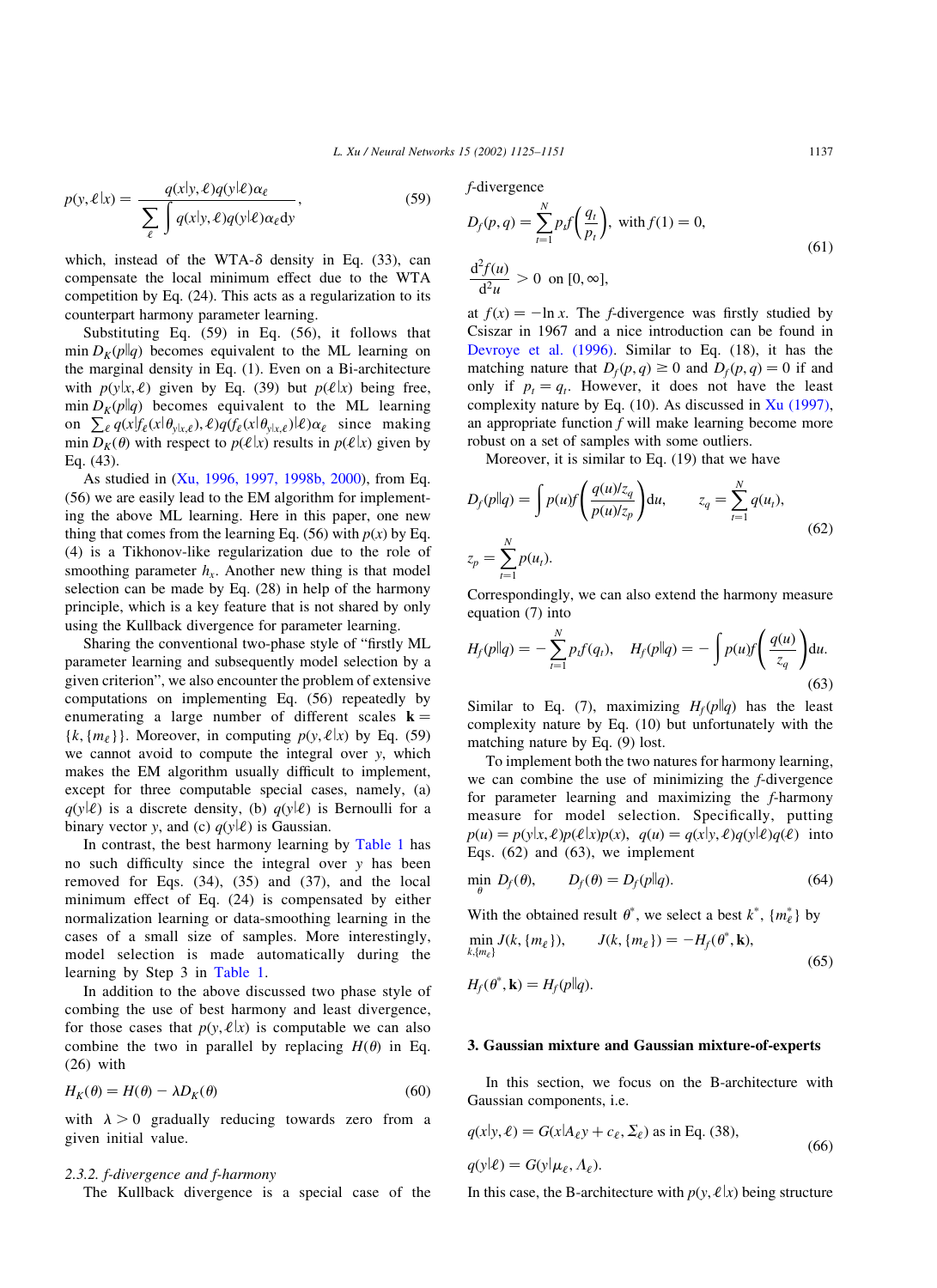free or the BI-architecture with  $p(y, \ell|x)$  being Gaussian are actually equivalent since they lead to the same solution via either the harmony learning or the Kullback learning. In the following, we consider a number of typical special cases.

# 3.1. MSE clustering, cluster number selection, and RPCL learning

When  $q(y|\ell) = \delta(y)$ ,  $\Sigma_{\ell} = \sigma^2 I$ , we can get several interesting special results from Eqs. (34) and (35).

First, max  $H(p,q)$  with  $H(x_t, y_{t,\ell})$  by Eq. (37) becomes equivalent to making

$$
\min \sigma^2, \quad \sigma^2 = s^2 + h_x^2, \qquad s^2 = \frac{1}{N} \sum_{t=1}^N \sum_{\ell} p_t(\ell) \|e_{t,\ell}\|^2,
$$
\n
$$
e_{t,\ell} = x_t - c_\ell, \qquad p_t(\ell) = \bar{\delta}_{\ell,\ell_t}, \tag{67}
$$

$$
\ell_t = \arg \min_{\ell} \left[ 0.5 \frac{\|e_{t,\ell}\|^2}{\sigma^2} - \ln \alpha_\ell \right].
$$

Particularly, when  $\alpha_{\ell} = 1/k$ ,  $\ell_t$  is given by the minimum distance WTA competition

$$
\ell_t = \arg \min_{\ell} \|x_t - c_{\ell}\|^2, \tag{68}
$$

and Eq. (67) becomes equivalent to exactly the classical MSE clustering or VQ problem [\(Makhoul, Rpucos, & Gish,](#page-26-0) [1985\)](#page-26-0). In this special case, the adaptive learning procedure in [Table 1](#page-8-0) will degenerate to the well known KMEAN algorithm  $(Xu, 1997, 2001b)$  $(Xu, 1997, 2001b)$ . However, this is not simply just a revisit of an old story, but provides the following two new results.

(a) Smoothed k-selection criterion. We can estimate  $h_x$ by Step 6 in [Table 1](#page-8-0) and then get a smoothed  $k$ -selection criterion  $J(k)$ , given by Item (1,2) in [Table 3](#page-14-0) for selecting k together with the use of the KMEAN algorithm. When  $h<sub>r</sub> =$ 0, it returns to Item  $(1,1)$  that was obtained firstly in [Xu](#page-26-0) [\(1997\)](#page-26-0) from max  $H(p,q)$  with  $z_q = 1$ , i.e. empirical learning. The smoothed one in Item (1,2) provides an improvement on Item (1,1), especially in the cases of a small size of samples, in help of a term  $h_x^2/\sigma^2$  that prevents  $\sigma^2$  becoming too small, which would cause over-fitting. As the number of samples increases, the role of the extra term reduces as  $h<sub>x</sub>$  reduces.

(b) Nonuniform KMEAN clustering and k-selection *criteria*. When  $\alpha_{\ell} \neq 1/k$ , i.e. the population of each cluster is not equal, the WTA competition in Eq. (67) becomes different from Eq. (68) via biasing to a larger  $\alpha_{\ell}$ . Such a biasing is scaled by the value of  $\sigma^2$ . Thus, we get a nonuniform KMEAN algorithm by which  $\sigma^2$  is computed as in Eq. (67). Moreover,  $\alpha_{\ell}$  is initialized at 1/k and then

updated as follows

$$
\alpha_{\ell}^{\text{new}} = \begin{cases} \frac{\alpha_{\ell}^{\text{old}} + \gamma_{0}}{1 + \gamma_{0}}, & \ell = \ell_{t}, \\ \frac{\alpha_{\ell}^{\text{old}}}{1 + \gamma_{0}}, & \text{otherwise}, \end{cases}
$$
(69)

where  $\gamma_0 > 0$  is a small constant step size.

Correspondingly, we also get its k-selection criterion in [Table 3.](#page-14-0)

The biasing role of  $\alpha_{\ell}$  enhances the competition in favor to large clusters such that clusters can be automatically selected by discarding those  $\alpha_{\ell}$  being zero or too small. However, this enhanced competition may also cause the 'dead unit' problem [\(Xu et al., 1993\)](#page-26-0), especially in the case of a small size of samples. Interestingly, the role of  $h_x^2$ prevents  $\sigma^2$  becoming too small and thus the biasing role of  $q(\ell)$  is balanced to avoid the 'dead unit' problem.

Second, the normalization learning with max  $H(p, q)$  via Eq. (35) can be implemented by the adaptive learning procedure in [Table 1](#page-8-0), which is now simplified into:

Step 1: 
$$
p_t(\ell)
$$
 by Eq. (67), update  
\n
$$
z_q(t) = z_q(t-1) + \sum_{\ell \in L_t} \alpha_{\ell} G(x_t | c_{\ell}, \sigma_{\ell}^2 I),
$$
\nStep 2: 
$$
\gamma_{t,\ell} = \gamma_0 \left[ \frac{p_t(\ell)}{\tau^{\text{new}}} - I(\ell \in L_t) \gamma_{t,\ell}^d \right],
$$
\n
$$
\gamma_{t,\ell}^d = \alpha_{\ell} G(x_t | c_{\ell}, \sigma_{\ell}^2 I) / z_q(t),
$$

Step 3 : the same as Step 3 in Table 1,

Step 4: 
$$
c_{\ell}^{\text{new}} = c_{\ell}^{\text{old}} + \gamma_{t,\ell}(x_t - c_{\ell}^{\text{old}}),
$$
  
\n $\sigma_{\ell}^{\text{new}} = \sigma_{\ell}^{\text{old}} + \gamma_{t,\ell} \sigma_{\ell}^{\text{old}} (\|x_t - c_{\ell}^{\text{old}}\|^2 - \sigma_{\ell}^{2\text{old}}).$  (70)

Corresponding to the four special cases of  $L_t$  in Eq. (36), we can get new results as follows:

(a) Conscience competitive learning. For  $L_t$  of case (a) in Eq.  $(36)$ , we have

$$
\gamma_{t,\ell} = \begin{cases}\n\gamma_0 \left( \frac{p_t(\ell)}{\tau} - \frac{\gamma_f \gamma_d}{\sum_{t=1}^{\tau} \sum_{\ell \in L_t} \alpha_{\ell} G(x_t | c_{\ell}, \Sigma)} \right), & \text{for } \ell = \ell_t, \\
\gamma_f = \alpha_{\ell_t}, & \gamma_d = G(x_t | c_{\ell_t}, \Sigma), \\
0, & \text{otherwise,} \n\end{cases}
$$
\n(71)

For each  $x_t$ , only the parameters of the winner  $\ell_t$  will be updated. Particularly, the updating on  $c_{\ell}$  would return to a simple competitive learning if  $\gamma_{t,\ell}$  would become irrelevant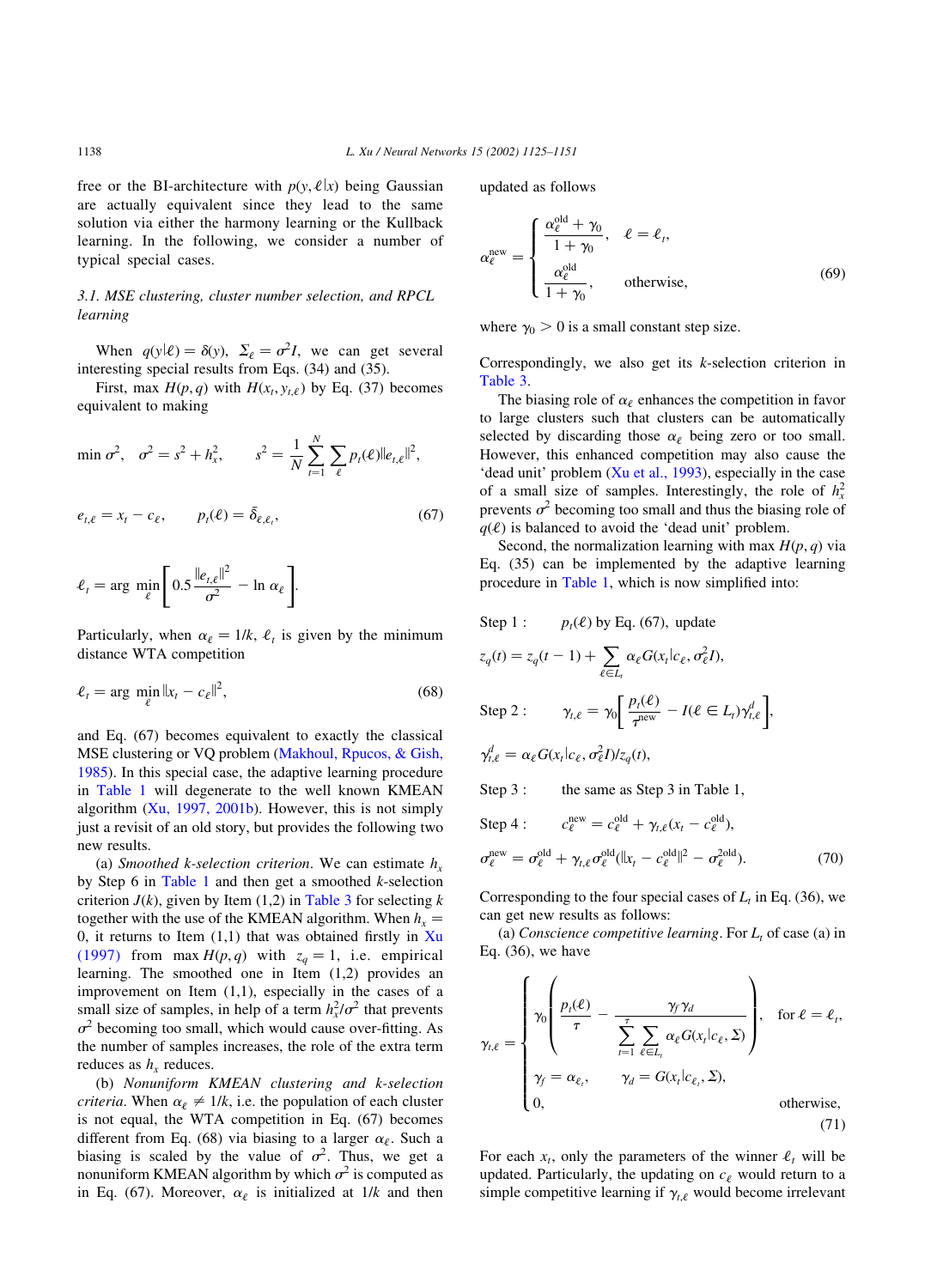<span id="page-14-0"></span>

| Table 3                                                                                                                             |  |  |  |
|-------------------------------------------------------------------------------------------------------------------------------------|--|--|--|
| Model selection criteria Min <sub>k</sub> $J(k)$ or Min <sub>k m</sub> $J(k,m)$ on Gaussian mixture and Gaussian mixture of experts |  |  |  |

|                                             | <b>Empirical learning</b>                                                                                                 | Data smoothing learning                                                                                                                                               | Normalization learning                                                                                                                                                                                                                                                                                        |
|---------------------------------------------|---------------------------------------------------------------------------------------------------------------------------|-----------------------------------------------------------------------------------------------------------------------------------------------------------------------|---------------------------------------------------------------------------------------------------------------------------------------------------------------------------------------------------------------------------------------------------------------------------------------------------------------|
| <b>MSE</b> Clustering<br>(a) $k$ -means     | $J(k) = 0.5d \ln \sigma^2 + \ln k$                                                                                        | $J(k) = 0.5d \ln \sigma^2 + \frac{0.5dh_x^2}{2} + \ln k$                                                                                                              | $J(k) = \ln z_p, z_p = \sum_{r=1}^{N} \sum_{r=1}^{k} \exp\left(-0.5 \frac{  x_t - m_l  ^2}{\sigma^2}\right)$                                                                                                                                                                                                  |
| (b) Nonuniform $k$ -means                   | $J(k) = 0.5d \ln \sigma^2 - \sum_{l=1}^{k} \alpha_l \ln \alpha_l$                                                         | $J(k) = 0.5d \ln \sigma^2 + \frac{0.5dh_x^2}{\sigma^2} - \sum_{l}^{k} \alpha_l \ln \alpha_l$                                                                          | $J(k) = \ln\left\{\sum_{i=1}^{N}\sum_{i=1}^{k} \alpha_i \exp\left(-0.5\frac{\ x_i - m_i\ ^2}{\sigma^2}\right)\right\} - \sum_{i=1}^{k} \alpha_i \ln \alpha_i$                                                                                                                                                 |
| Elliptic clustering and<br>Gaussian mixture | $J(k) = 0.5 \sum_{l=1}^{k} \alpha_l \ln  \Sigma_l  - \sum_{l=1}^{k} \alpha_l \ln \alpha_l$                                | $J(k) = 0.5 \sum_{l=1}^{k} \alpha_l \ln  \Sigma_l $<br>$-\sum_{l}^k \alpha_l \ln \alpha_l \overline{\mathbf{Q}}$ 0.5h <sub>x</sub> <sup>2</sup> Tr[ $\Sigma_l^{-1}$ ] | $J(k) = 0.5 \sum_{l=1}^{k} \alpha_l \ln \Sigma_l  - \sum_{l=1}^{k} \alpha_l \ln \alpha_l + \ln z_q,$<br>$z_q = \sum_{l}^{N} \sum_{l}^{k} \alpha_l G(x_l   c_l, \Sigma_l)$                                                                                                                                     |
| Subspace clustering                         | $J(k) = 0.5 \sum_{l=1}^{k} \alpha_l \{ d \ln \sigma_l^2 - 2 \ln \alpha_l \}$<br>$+ml[1 + ln(2\pi)]$                       | $J(k, \{m_l\}) = 0.5 \sum_{i=1}^{k} \alpha_l \left\{ d \left( \ln \sigma_l^2 + \frac{h_x^2}{\sigma_i^2} \right) \right\}$<br>+ $m_l[1 + \ln(2\pi)] - 2 \ln \alpha_l$  | $J(k, \{m_l\}) = \ln z_q + 0.5d \sum_{l=1}^{k} \alpha_l \ln \sigma_l^2$<br>+ $0.5\sum_{l=1}^{k} \alpha_l \{m_l[1 + \ln(2\pi)] - 2 \ln \alpha_l\},\$<br>$z_q = \sum_{i=1}^{N} \sum_{i=1}^{k} \alpha_i \exp \left(-0.5 \frac{\ x_t - A_i y_t - c_l\ ^2}{\sigma^2}\right) / (2\pi)^{0.5m_l} (\sigma_l^2)^{0.5d}$ |
| Gaussian ME                                 | $J(k) = -\sum_{i=1}^{k} \alpha_i \ln \alpha_i$<br>$+ 0.5 \sum_{l}^{\kappa} \alpha_l (d \ln \sigma_l^2 + \ln  \Lambda_l )$ | $J(k) = 0.5 \sum_{i=1}^{k} \alpha_i (d \ln \sigma_i^2 + \ln  \Lambda_i )$<br>$-\sum_{l}^k \alpha_l \ln \alpha_l \sum_{l} 0.5 h_y^2 \text{Tr}[\Lambda_l^{-1}]$         | $J(k) = 0.5 \sum_{l}^{\infty} \alpha_l (d \ln \sigma_l^2 + \ln  \Lambda_l )$<br>$-\sum_{l=1}^{k} \alpha_l \ln \alpha_l + \ln z_q,$<br>$z_q = \sum_{i=1}^N \sum_{i=1}^k \alpha_i G(x_t   A_i y_t + c_l, \Sigma_l) G(y_t   \mu_l, \Lambda_l)$                                                                   |

RBF nets Directly use the above  $J(k)$  of Gaussian ME but with  $\alpha_l = |A_l|^{0.5} / \sum_{l=1}^k |A_l|^{0.5}$ 

Note:  $J(k)$  in a specific block at the *i*th row and *j*th column is referred by Item  $(i,j)$ .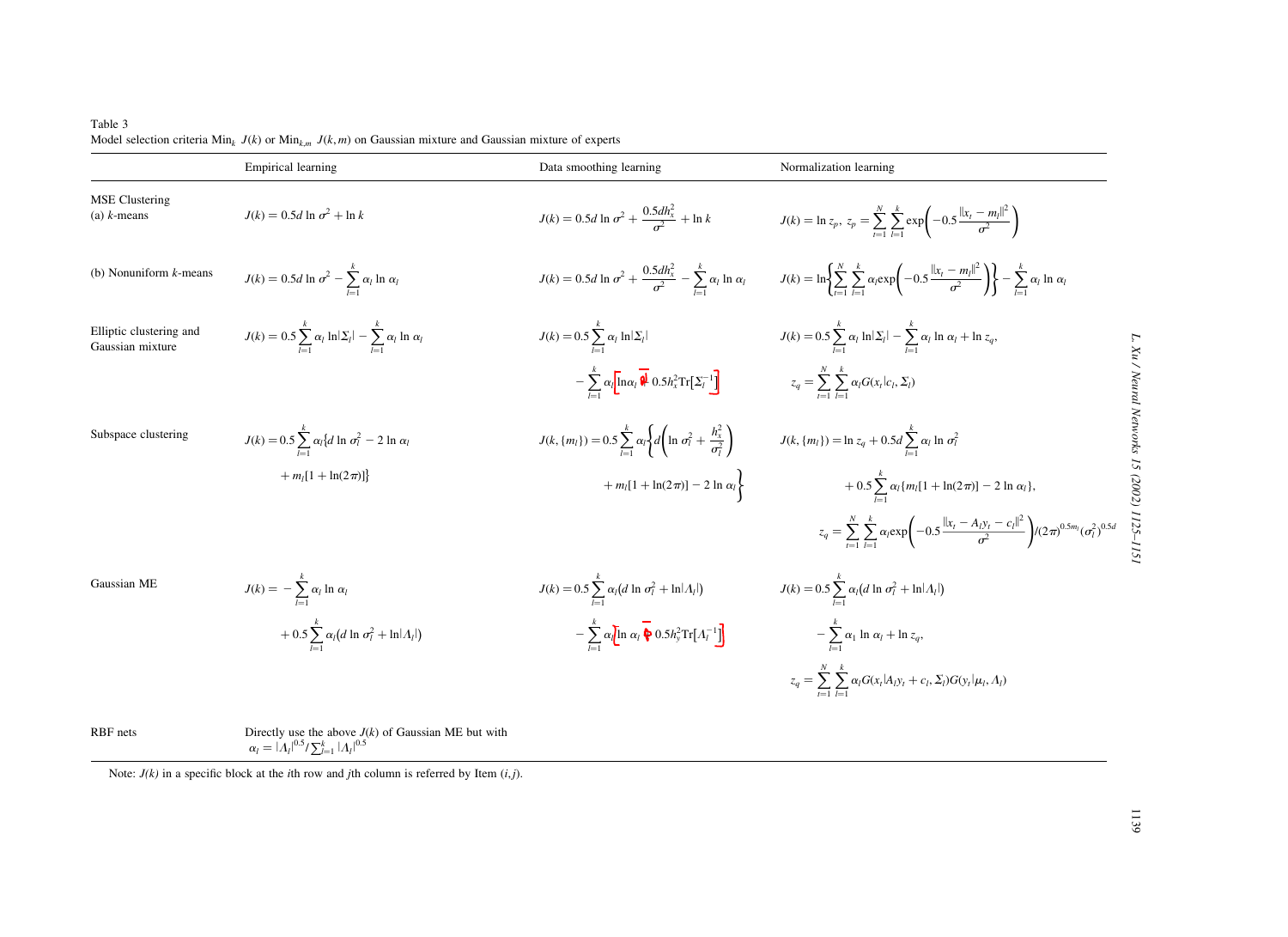to  $\ell$ . However,  $\gamma_{t,\ell}$  does relate to  $\ell$  via  $\gamma_f$ ,  $\gamma_d$ , which leads to two types of conscience competitive learning. Specifically, when  $\alpha_{\ell} = 1/k$ ,  $\gamma_{t,\ell}$  relates to  $\ell$  only via  $\gamma_d$  in a way that the smaller is the distance  $||x_t - c_{\ell_i}||^2$ , the larger is the  $\gamma_d$ , and thus the weaker is the learning strength  $\gamma_{t,\ell}$ . That is, a delearning is introduced by the winner's conscience, based on its winning degree (i.e. the likelihood or equivalently the distance  $\|\bar{x}_t - c_{\ell_t}\|^2$ ). In other words, we get a likelihood sensitive competitive learning (LSCL), which includes the distance sensitive competitive learning (DSCL) as a special case. Moreover, when  $\alpha_{\ell} \neq 1/k$ ,  $\gamma_{t,\ell}$  relates to  $\ell$  via both  $\gamma_d$ and  $\gamma_f$  such that the de-learning rate also depends on the proportion or frequency  $\gamma_f = \alpha_{\ell}$  of winning by  $\ell_t$ . That is, the more it gets winning, and the more conscience will be introduced, which provides an alternative to the frequency sensitive competitive learning (FSCL) ([Ahalt, Krishna](#page-25-0)[murty, Chen, & Melton, 1990](#page-25-0)), where the conscience is imposed during the competition for  $\ell_t$ , instead of during learning. Therefore, via updating  $\gamma_{t,\ell}$  as in Eq. (70), the updating  $c_{\ell}^{\text{new}} = c_{\ell}^{\text{old}} + \gamma_{t,\ell}(x_t - c_{\ell}^{\text{old}})$  acts as a conscience competitive learning that includes FSCL and DSCL as special cases.

(b) Generalized RPCL. For  $L_t$  of case (b) in Eq. (36), we have

$$
\gamma_{t,\ell} = \begin{cases}\n\gamma_0 \left( \frac{1}{\tau} - \frac{\gamma_f \gamma_d}{z_q} \right), & \text{for } \ell = \ell_t, \\
-\gamma_0 \frac{\gamma_f \gamma_d}{z_q}, & \text{for } \ell = \ell_r, \\
0, & \text{otherwise.} \n\end{cases}
$$
\n(72)

In this case, the updating  $c_{\ell}^{\text{new}} = c_{\ell}^{\text{old}} + \gamma_{t,\ell}(x_t - c_{\ell}^{\text{old}})$ becomes conceptually equivalent to the RPCL that was previously proposed in [Xu et al. \(1993\).](#page-26-0) As reviewed in [Xu](#page-26-0) [\(2001a,b\),](#page-26-0) RPCL has been shown to be an effective clustering algorithm in many applications, featured by that

The number of clusters is determined with extra units

driven far away automatically: ð73Þ

Here we see that this feature can be explained by the least complexity nature of the harmony learning, with the following new results:

- † Eq. (72) provides a reasonable solution for the learning rate and de-learning rate that are used in Eq. (70). However, they were set heuristically in the original RPCL ([Xu et al., 1993](#page-26-0)).
- A cluster can also be discarded when  $\alpha_{\ell} \rightarrow 0$ , which is easier to check than checking whether its corresponding mean vector has been driven far away as in [Xu et al.](#page-26-0) [\(1993\)](#page-26-0).
- Attempting to explain RPCL via heuristically modifying the EM algorithm into adaptive algorithms, it was found in  $Xu$  (1995) that the main behavior of RPCL is shared by

a spectrum of RPCL variants via various combinations of competing and penalizing. Similarly, we can get from Eq. (70) a wide spectrum of RPCL algorithms in the case (d) of  $L_t$ , with solutions for the learning rates and delearning rates.

In companion with the harmony learning, we can also get the k-selection criterion in Item  $(1,3)$  of [Table 3](#page-14-0), which can be used not only after various cases of RPCL learning, but also as an alternative to Item (1,2).

# 3.2. Elliptic clustering, cluster number selection, and elliptic RPCL

The MSE clustering is limited to data that consists of spherical clusters with a same  $\Sigma_{\ell} = \sigma^2 I$ . It can be further extended to clusters with more complicated shapes by considering different case of  $\Sigma_{\ell}$ :

- Spherical clustering. Spherical clusters of different radius are considered with  $\Sigma_{\ell} = \sigma_{\ell}^2 I$  that may be different for different  $\ell$ .
- Elliptic clustering. Various elliptic clusters are considered with a general covariance matrix  $\Sigma_{\ell}$  that may be different for different  $\ell$ .

Clearly, a spherical clustering is a special case of elliptic clustering. So, we only consider elliptic clustering from both the data smoothing and normalization perspectives.

From the data smoothing perspective, max  $H(p, q)$  with  $H(x_t, y_{t,\ell})$  by Eq. (37) leads to

$$
p_t(\ell) = \bar{\delta}_{\ell,\ell_t}, \ell_t = \arg \min_{\ell} \left[ 0.5(x_t - c_{\ell})^{\mathrm{T}} \Sigma_{\ell}^{-1} (x_t - c_{\ell}) + 0.5 \ln |\Sigma_{\ell}| - \ln \alpha_{\ell} \right].
$$
 (74)

Alternatively, making Kullback learning by Eq. (56), we get

$$
p_t(\ell) = \alpha_{\ell} G(x_t | c_{\ell}, \Sigma_{\ell}) / \sum_{\ell=1}^k \alpha_{\ell} G(x_t | c_{\ell}, \Sigma_{\ell}).
$$
 (75)

Subsequently, we update parameters either in batch by

$$
\alpha_{\ell} = \frac{1}{N} \sum_{t=1}^{N} p_t(\ell), \qquad c_{\ell} = \frac{1}{N \alpha_{\ell}} \sum_{t=1}^{N} p_t(\ell) x_t,
$$
  

$$
\Sigma_{\ell} = h_x^2 I + \frac{1}{N \alpha_{\ell}} \sum_{t=1}^{N} p_t(\ell) (x_t - c_{\ell}) (x_t - c_{\ell})^{\mathrm{T}}
$$
(76)

or adaptively by

$$
\alpha_{\ell} \text{ updated by Eq. (69)}, \qquad e_{t,\ell} = x_t - c_{\ell}^{\text{old}},
$$
  
\n
$$
c_{\ell}^{\text{new}} = c_{\ell}^{\text{old}} + \gamma_0 p_t(\ell) e_{t,\ell},
$$
  
\n
$$
\Sigma_{\ell}^{\text{new}} = [1 - \gamma_0 p_t(\ell)] \Sigma_{\ell}^{\text{old}} + \gamma_0 p_t(\ell) [h_x^2 I + e_{t,\ell} e_{t,\ell}^{\text{T}}].
$$
\n(77)

In both the case, empirical learning is included as a special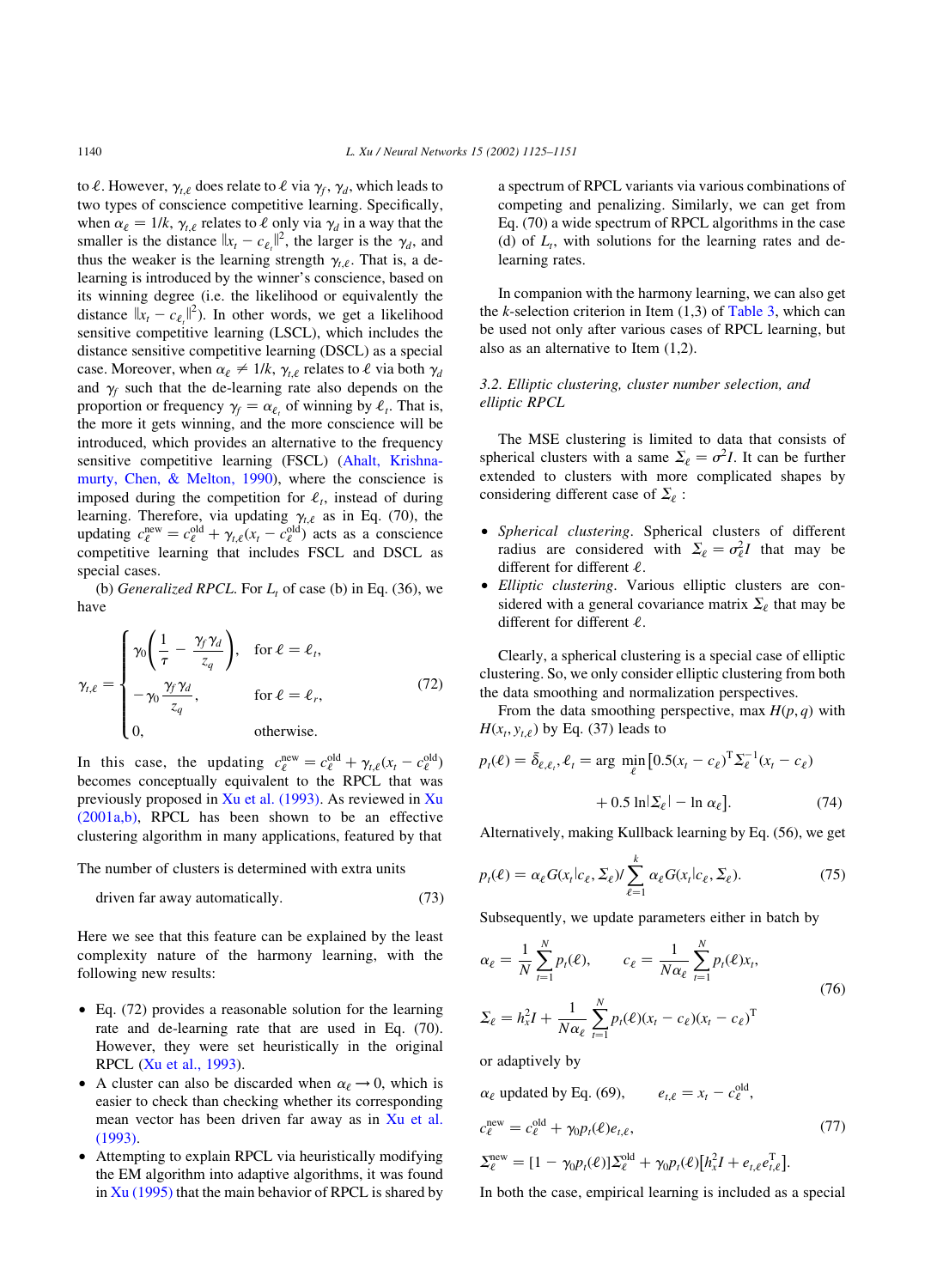case with  $h_x = 0$ . Generally, we can estimate  $h_x$  by Step 6 in [Table 1](#page-8-0).

Particularly, we can get the following new results for elliptic clustering:

(a) The smoothed EM algorithm, the hard-cut EM algorithm, and the smoothed hard-cut EM algorithm. When  $h_x = 0$ , we get the popular EM algorithm on Gaussian mixture with Eq. (75) as its E-step and Eq. (76) as its Mstep, and also get the hard-cut EM algorithm with its E-step given not by Eq.  $(75)$  but by Eq.  $(74)$   $(X<sub>u</sub>, 1997)$ . When  $h<sub>x</sub> > 0$  is estimated at Step 6 in [Table 1](#page-8-0), we are further lead to either a smoothed EM algorithm or a smoothed hard-cut EM algorithm, which are more suitable to the cases of a small size of high dimensional samples. Moreover, for the smoothed hard-cut EM algorithm, the nature by Eq. (31) will be in action during learning with automatic model selection.

(b) The k-selection criterion and its smoothed version. Also, we can make the above learning with  $\alpha_{\ell} = 1/k$  fixed, and then select  $k$  by using the criterion given in Item  $(3,2)$  of [Table 3](#page-14-0), which is an improvement on the criterion Item (3,1) that was previously obtained in [Xu \(1997\)](#page-26-0).

From the normalization perspective, it follows from [Table 1](#page-8-0) that the adaptive algorithm in Eq. (70) is modified with not only  $G(x_t | c_\ell, \sigma_\ell^2 I)$  in Steps 1 and 2 replaced by its general case  $G(x_t | c_\ell, \Sigma_\ell I)$  but also the updating on  $\sigma_\ell^2$  in Step 4 replaced by Step (b) with  $e_{t,\ell} = x_t - c_{\ell}^{\text{old}}$ . Now,  $h_x^2 >$ 0 takes a role that avoids  $\Sigma_{\ell}$  becoming singular.

Similar to the discussion made in Section 3.1, we can get further insights by considering the special cases of  $L_t$  in Eq. (36) as follows:

- (a) Conscience competitive learning. For  $L_t$  of the case (a), an elliptic clustering is made by a conscience competitive learning that includes FSCL, LSCL, and DSCL as special cases.
- (b) Elliptic RPCL and variants. For  $L_t$  of the case (b), we get an elliptic RPCL algorithm with a solution for the learning rate and de-learning rate by Eq. (70), and with automatic model selection featured by Eqs. (31) and (73). Moreover, we can get a wide spectrum of elliptic RPCL variants from  $L_t$  of the case (c) and the case (d).
- (c) We can also get the k-selection criterion for elliptic clustering in Item (3,3) of [Table 3](#page-14-0).

# 3.3. Subspace clustering, structural RPCL, and dimension determination

In the above elliptic clustering, it needs to compute each covariance matrix  $\Sigma_{\ell}$ , which not only is expensive in computational cost, but also does not work well in the cases of a small size of high dimensional samples since  $\Sigma_{\ell}$  may become singular. This motivates to represent each cluster via a linear subspace instead of directly using  $\Sigma_{\ell}$ . With this consideration, the local PCA learning has been proposed in [Tipping and Bishop \(1999\) and Xu \(1995\)](#page-26-0). In this

subsection, we re-elaborate it from the perspective of BYY system and harmony learning.

One way is to consider the decomposition ([Xu, 2001b](#page-26-0))

$$
\Sigma_{\ell} = \phi_{\ell}^{\mathrm{T}} D_{\ell}^2 \phi_{\ell} + \sigma_{\ell}^2 I, \qquad \phi_{\ell} \phi_{\ell}^{\mathrm{T}} = I, \tag{78}
$$

 $D_\ell$  is a  $m_\ell \times m_\ell$  diagonal matrix.

We modify Step 5 (b) in [Table 1](#page-8-0) such that  $\Sigma_{\ell}$  is updated within the constraint equation (78).

First, considering to maximize ln  $G(x|c_\ell, \Sigma)$  with respect to  $D_{\ell}$ ,  $\sigma_{\ell}$  via the variational analysis, it follows from  $2\mathrm{Tr}[G_{\Sigma_{\ell}}\phi_{\ell}^{\mathrm{T}}\delta D_{\ell}\phi_{\ell}]$  and  $2\mathrm{Tr}[G_{\Sigma_{\ell}}\sigma_{\ell}\delta\sigma_{\ell}]$  that  $\delta D_{\ell} =$ diag[ $\phi_\ell G_{\Sigma_\ell} \phi_\ell^T D_\ell$  and  $\delta \sigma_\ell = \sigma_\ell \text{Tr}[\tilde{G}_{\Sigma_\ell}]$ , with

$$
G_{\Sigma_{\ell}} = \Sigma_{\ell}^{-1} (x_t - c_{\ell}) (x_t - c_{\ell})^{\mathrm{T}} \Sigma_{\ell}^{-1} - \Sigma_{\ell}^{-1}
$$
 (79)

Second, it follows from  $\phi_{\ell} \phi_{\ell}^{T} = I$  that the solution of  $\delta \phi_\ell \phi_\ell^{\mathrm{T}} + \phi_\ell \delta \phi_\ell^{\mathrm{T}} = 0$  must satisfy

$$
\delta \phi_{\ell} = Z \phi_{\ell} + W (I - \phi_{\ell}^{T} \phi_{\ell}),
$$

W is any  $m \times d$  matrix and  $Z = -Z$  is an asymmetric matrix.  $(80)$ 

Similarly, to maximize  $\ln G(x|_{C_{\ell}}, \Sigma)$  with respect to  $\phi_{\ell}$ , it follows from Eq. (80) and  $Tr[G_{\Sigma_{\ell}}(\delta \phi_{\ell}^{\mathrm{T}} D_{\ell} \phi_{\ell} +$  $\phi_{\ell}^{\mathrm{T}}D_{\ell}\delta\phi_{\ell}$ )] = 2Tr[ $G_{\Sigma_{\ell}}\phi_{\ell}^{\mathrm{T}}$ that maximizing  $\text{Tr}[G_{\Sigma_\ell} \phi_\ell^{\text{T}} D_\ell Z \phi_\ell]$  and  $\text{Tr}[G_{\Sigma_\ell} \phi_\ell^{\text{T}} D_\ell W (I - \phi_\ell^{\text{T}} \phi_\ell)]$  results in

$$
Z = D_{\ell} \phi_{\ell} G_{\Sigma_{\ell}} \phi_{\ell}^{T} - \phi_{\ell} G_{\Sigma_{\ell}} \phi_{\ell}^{T} D_{\ell},
$$
  
\n
$$
W = D_{\ell} \phi_{\ell} G_{\Sigma_{\ell}} (I - \phi_{\ell}^{T} \phi_{\ell}),
$$
  
\n
$$
\delta \phi_{\ell} = \begin{cases} W(I - \phi_{\ell}^{T} \phi_{\ell}) = W, & (a), \\ Z \phi_{\ell}, & (b), \\ Z \phi_{\ell} + W, & (c). \end{cases}
$$
\n
$$
(81)
$$

That is, under the constraint  $\phi_{\ell} \phi_{\ell}^T = I$ , we can use anyone of the above three choices of  $\delta \phi_{\ell}$  as the updating direction of  $\phi_{\ell}$ . Therefore, the updating on  $\Sigma_{\ell}$  is replaced by

$$
\phi_{\ell}^{\text{new}} = \phi_{\ell}^{\text{old}} + \gamma_{t,\ell} \delta \phi_{\ell}, \qquad \sigma_{\ell}^{\text{new}} = \sigma_{\ell}^{\text{old}} + \gamma_{t,\ell} \delta \sigma_{\ell},
$$
  

$$
\delta \sigma_{\ell} = \sigma_{\ell} \text{Tr}[G_{\Sigma_{\ell}}], \qquad D_{\ell}^{\text{new}} = D_{\ell}^{\text{old}} + \gamma_{t,\ell} \delta D_{\ell}, \qquad (82)
$$

$$
\delta D_{\ell} = \text{diag}[\phi_{\ell} G_{\Sigma_{\ell}} \phi_{\ell}^{T}] D_{\ell},
$$

which seeks the subspace spanned by  $\phi_{\ell}$  and the corresponding variance structure by  $D_{\ell}^2$  and  $\sigma_{\ell}$ .

During learning, automatic selection on clusters is in action, with not only the features of Eq. (73) and of Eq. (31), but also a new feature that  $\sigma_{\ell}$  of an extra cluster will also be pushed towards zero due to the nature by Eq. (32) because  $\sigma_{\ell} = 0$  if and only if the  $\ell$ -th cluster becomes a  $\delta$  density, which equivalently implies the corresponding  $\alpha_{\ell} = 0$ except for a rare case that there are certain samples exactly located at  $c_{\ell}$ . Therefore, at Step 3 in [Table 1](#page-8-0) we may also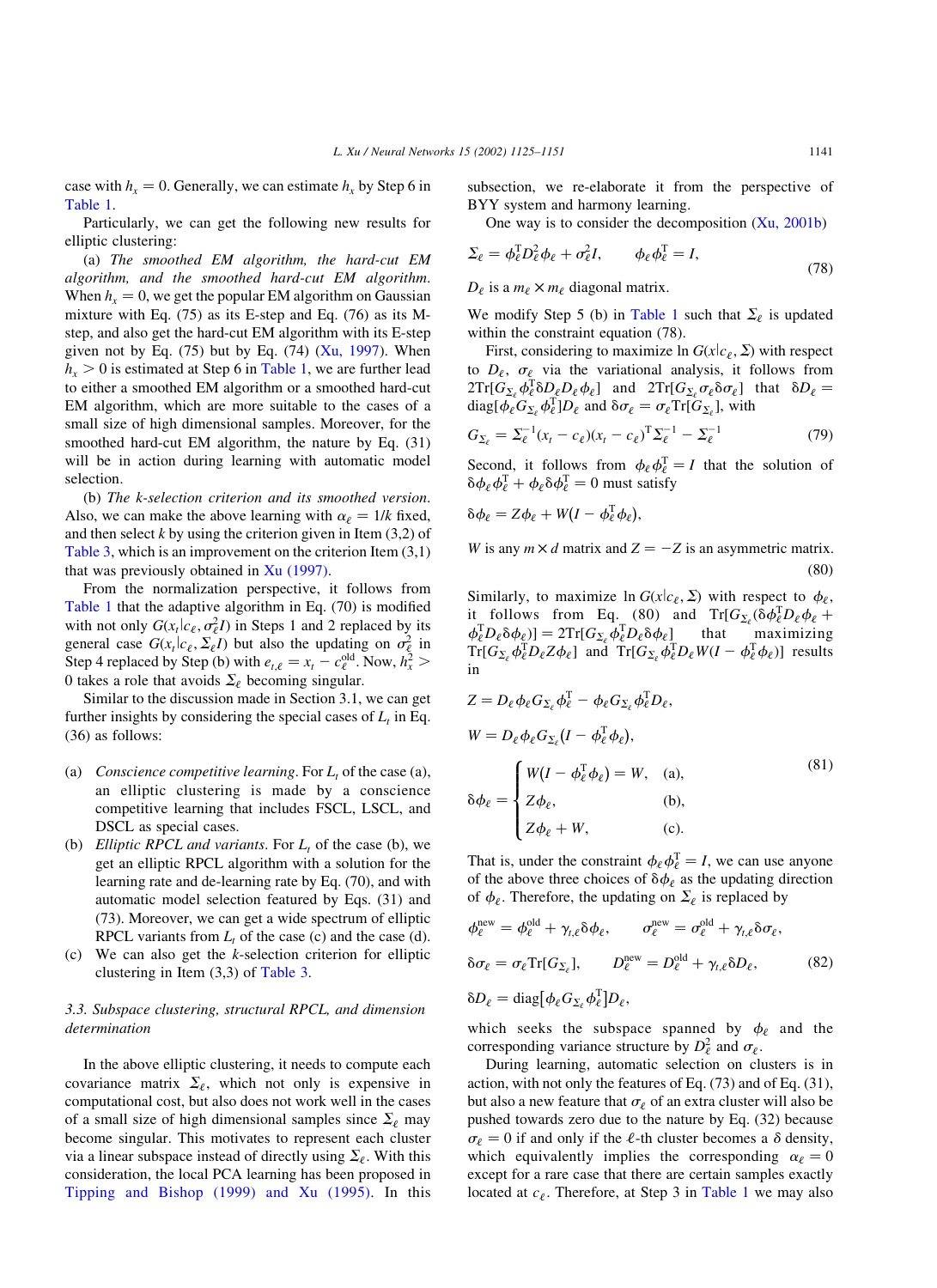use either of the following two strategies:

- (a) If both  $\sigma_{\ell}^{\text{new}} \to 0$ ,  $\alpha_{\ell}^{\text{new}} \to 0$ , we discard the corresponding cluster  $\ell$ .
- (b) If either of  $\sigma_{\ell}^{\text{new}} \to 0$ ,  $\alpha_{\ell}^{\text{new}} \to 0$  happens, we discard the corresponding cluster  $\ell$ .

In the above discussion, the dimension  $m_\ell$  of the subspace (equivalently the dimension of  $D_{\ell}$ ) are assumed to be given. If it is unknown, we can also solve it. Specifically, considering a B-architecture with Eq. (66) in the following special case

$$
q(x|y, \ell) = G(x|A_{\ell}y + c_{\ell}, \sigma_{\ell}^{2}I),
$$
  
\n
$$
q(y|\ell) = G(y|\mu_{\ell}, I), \text{ subject to}
$$
  
\n
$$
A_{\ell} = \phi_{\ell}^{T}D_{\ell}, \ \phi_{\ell}, D_{\ell} \text{ as in Eq. (78),}
$$
\n(83)

we can obtain criteria given by the 4th row of [Table 3](#page-14-0) for deciding both the number of clusters and the dimension of subspaces.

Moreover, for each  $\ell$  we have  $q(x|\ell) = \int G(x|A_{\ell}y +$  $c_{\ell}, \sigma_{\ell}^2 I) G(y | \mu_{\ell}, I) dy = G(x | c_{\ell}, \Sigma_{\ell})$  with  $\Sigma_{\ell}$  being same as in Eq. (78). That is, a Gaussian  $G(x|c_\ell, \Sigma_\ell)$  is represented via a factor analysis model. From this perspective, we can implement learning by the adaptive learning procedure in [Table 1](#page-8-0) at the special case of Eq. (83), which leads to the following simplified form:

Step 1: 
$$
y_{t,\ell} = (\sigma_{\ell}^2 I + A_{\ell}^{\mathrm{T}} A_{\ell})^{-1} A_{\ell}^{\mathrm{T}} x_t + \mu_{\ell},
$$

$$
\tau^{\text{new}} = \tau^{\text{old}} + 1, \qquad e_{t,\ell} = x_t - A_{\ell} y_{t,\ell} - c_{\ell},
$$

$$
e_{t,\ell}^y = y_t - \mu_{\ell}^{\text{old}},
$$

$$
\ell_t = \arg \min_{\ell} \left[ 0.5 \left( \ln \sigma_{\ell}^2 + \frac{\|e_{t,\ell}\|^2}{\sigma_{\ell}^2} + \|e_{t,\ell}^y\|^2 \right) - \ln \alpha_{\ell} \right],
$$

Step 2 :

Same as Step 2 in Table 1 with Eq.  $(83)$  inserted,

Step 3 : Same as Step 3 in Table 1, Step  $4:$  $\mu_{\ell}^{\text{new}} = \mu_{\ell}^{\text{old}} + \gamma_{t,\ell} e_{t,\ell}^y,$ Step  $5:$  $e^{\text{new}}_e = c^{\text{old}}_e + \gamma_{t,e} e_{t,e},$  $D_{\ell}^{\text{new}} = D_{\ell}^{\text{old}} + \gamma_{t,\ell} \text{ diag}[\phi_{\ell} \Sigma_{\ell}^{-1} e_{t,\ell} y_{t,\ell}^{\text{T}}],$  $\phi_{\ell}^{\text{new}} = \phi_{\ell}^{\text{old}} + \gamma_{t,\ell} \delta \phi_{\ell},$  $\sigma_{\ell}^{\text{new}} = \sigma_{\ell}^{\text{old}} + \gamma_{t,\ell} \sigma_{\ell}^{\text{old}} (\| e_{t,\ell} \|^2 + h_x^2 - \sigma_{\ell}^{\text{2old}}),$ Step  $6:$  same as in Table 1.  $(84)$ 

Specifically,  $\delta \phi_{\ell}$  is obtained in a way similar to Eq. (80). That

is, we can get

$$
\delta \phi_{\ell} = \begin{cases} W, & \text{(a)}, \\ Z \phi_{\ell}, & \text{(b)}, \\ Z \phi_{\ell} + W, & \text{(c)}, \end{cases}
$$
  
\n
$$
Z = D_{\ell} y_{t,\ell} e_{t,\ell}^{T} \sum_{\ell}^{-1} \phi_{\ell}^{T} - \phi_{\ell} \sum_{\ell}^{-1} e_{t,\ell} y_{t,\ell}^{T} D_{\ell},
$$
  
\n
$$
W = D_{\ell} y_{t,\ell} e_{t,\ell}^{T} \sum_{\ell}^{-1} (I - \phi_{\ell}^{T} \phi_{\ell}).
$$
\n
$$
(85)
$$

## 3.4. Gaussian ME and RBF nets

Next, we further make learning on a B-architecture with a set of paired samples  $\{y_t, x_t\}$ , instead of a set of samples for  $x$  only, i.e. we consider supervised learning.

Specifically, from Eq. (66) we can get

$$
q(x|y) = \sum_{\ell=1}^{k} G(x|A_{\ell}y + c_{\ell}, \sigma_{\ell}^{2})p(\ell|y),
$$
  

$$
p(\ell|y) = \frac{G(y|\mu_{\ell}, \Lambda_{\ell})\alpha_{\ell}}{\sum_{\ell=1}^{k} G(y|\mu_{\ell}, \Lambda_{\ell})\alpha_{\ell}},
$$
 (86)

which is a typical case of the alternative mixture-of-expert model [\(Xu, 1998a; Xu et al., 1995](#page-26-0)) for mapping  $y \rightarrow x$ . On the average, we have the regression  $E(x|y) = \sum_{k=1}^{k} p(\ell|y) \times$  $(A_{\ell}y + c_{\ell})$  weighted by the gate  $p(\ell|y)$ .

From Eq. (66) and noticing that  $y_t$  is already known for each  $x_t$ , it follows from [Table 1](#page-8-0) that we can get the following adaptive algorithm:

Step 1 :

$$
\ell_t = \arg \min_{\ell} \left[ 0.5 \left( \ln \sigma_{\ell}^2 + \frac{\|e_{t,\ell}\|^2}{\sigma_{\ell}^2} + \ln|\Lambda_{\ell}| + e_t^{yT} \Lambda_{\ell}^{-1} e_t^y \right) - \ln \alpha_{\ell} \right],
$$

 $e_{t,\ell} = x_t - A_{\ell} y_t - c_{\ell}, \qquad e_t^y = y_t - \mu_{\ell}^{\text{old}},$ 

Step  $2$ : Same as in Table 1 with Eq.  $(86)$  inserted,

Step 3 : Same as in Table 1,

Step 4: 
$$
\mu_{\ell}^{\text{new}} = \mu_{\ell}^{\text{old}} + \gamma_{t,\ell} e_{t}^{\gamma}, \qquad \Lambda_{\ell}^{\text{new}} = \Gamma_{\ell}^{\text{new}} \Gamma_{\ell}^{\text{new}}^{\text{new}} ,
$$
  
\n $\Gamma_{\ell}^{\text{new}} = \Gamma_{\ell}^{\text{old}} + \gamma_{t,\ell} G_{\Sigma_{\ell}}^{\text{old}} S_{\ell}^{\text{old}} ,$   
\n $G_{\Sigma_{\ell}} = \Lambda_{\ell}^{-1} e_{t}^{\text{y old}} e_{t}^{\text{y old}} \Gamma \Lambda_{\ell}^{-1} - \Lambda_{\ell}^{-1},$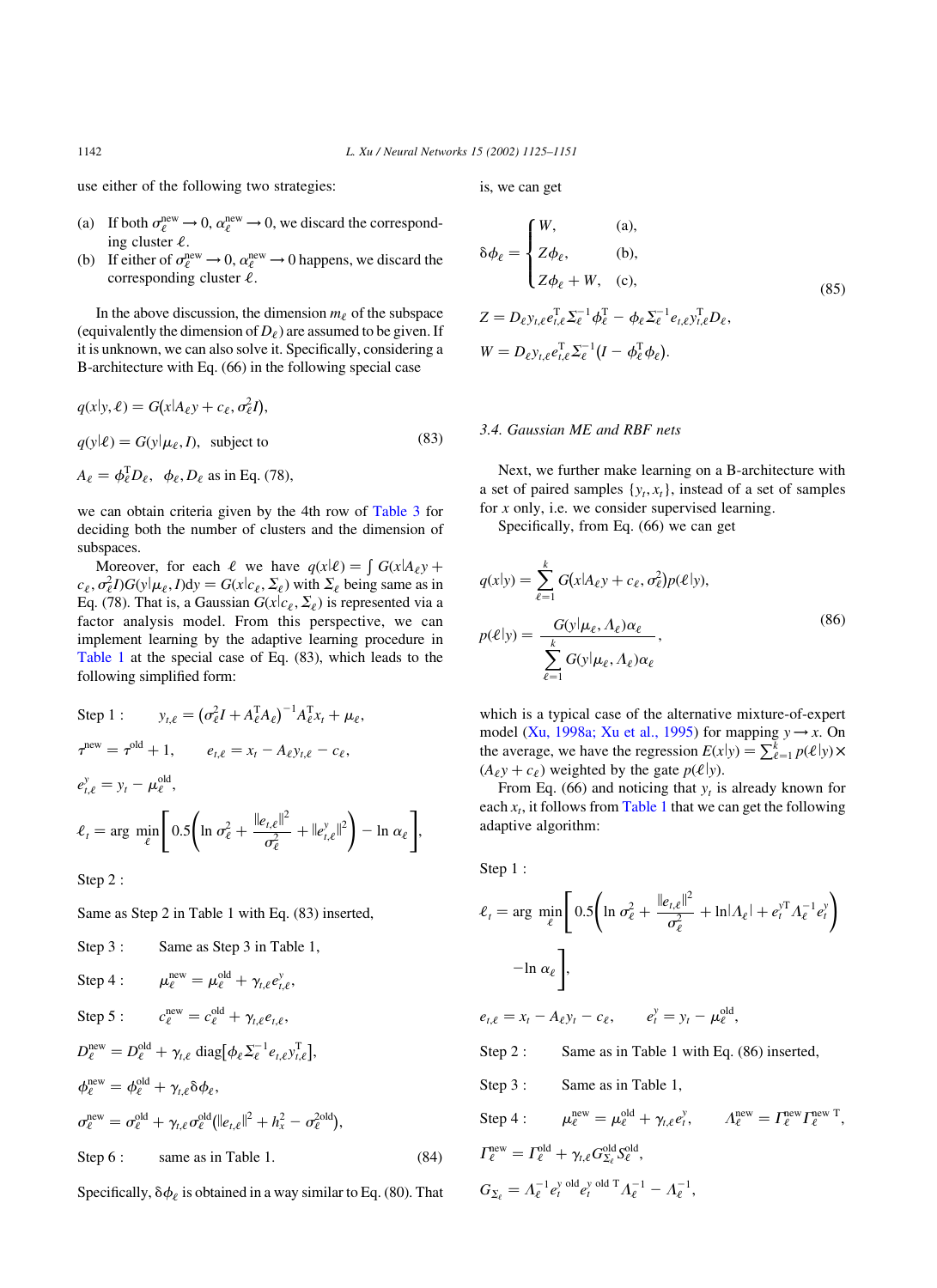Step 5: 
$$
A_{\ell}^{\text{new}} = A_{\ell}^{\text{old}} + \gamma_{t,\ell} e_{t,\ell}^{\text{old}} y_t^{\text{T}},
$$
  
\n $c_{\ell}^{\text{new}} = c_{\ell}^{\text{old}} + \gamma_{t,\ell} e_{t,\ell}^{\text{old}},$   
\n $\sigma_{\ell}^{\text{new}} = \sigma_{\ell}^{\text{old}} + \gamma_{t,\ell} \sigma_{\ell}^{\text{old}} (\|e_{t,\ell}^{\text{old}}\|^2 + h_x^2 - \sigma_{\ell}^{\text{2old}}),$   
\nStep 6: same as in Table 1, (87)

which actually acts as a general RPCL learning algorithm.

Specifically, Step 1 implements the coordinated competition  $(X_{u}, 1998a)$ , which has different simplified forms for specific  $q(x|y, \ell)$  and  $q(y, \ell)$ . For the case of Eq. (83), Step 1 becomes equivalent to a class of the shortest distance competition in various specific forms ([Xu, 1998a\)](#page-26-0).

Again, we can get different variants of the supervised learning for different choices of  $L_t$  in Eq. (36). We can also further modify the updating on  $\Lambda_{\ell}$  via the orthogonal subspaces in a way similar to Eqs. (81) and (82).

Moreover, similar to RPCL clustering, model selection on an appropriate number of experts/basis-functions is made automatically during learning with  $k$  initialized at a large enough value. Furthermore, we can get criteria from Eq. (28) for selecting k, as given by Items  $(5,2)$  in [Table 3](#page-14-0), which are improved variants of Item  $(5,1)$ , previously proposed for RBF net with empirical learning ([Xu, 1998a](#page-26-0)).

Next, we consider a special case of Eq. (86) with the following constraint

$$
\alpha_{\ell} = \sqrt{|A_{\ell}|} \sum_{r=1}^{k} \sqrt{|A_{r}|}. \tag{88}
$$

It follows from Eq. (86) that

$$
E(x|y) = \frac{\sum_{\ell=1}^{k} (A_{\ell}y + c_{\ell})e^{-0.5(y - \mu_{\ell})^{T} \Lambda_{\ell}^{-1}(y - \mu_{\ell})}}{\sum_{\ell} e^{-0.5(y - \mu_{\ell})^{T} \Lambda_{\ell}^{-1}(y - \mu_{\ell})}},
$$
(89)

which is exactly the Extended Normalized Gaussian RBF net [\(Xu, 1998a](#page-26-0)). Particularly, when  $A_{\ell} = 0$  it reduces into the normalized RBF nets ([Moody & Darken, 1989;](#page-26-0) [Nowlan, 1990; Xu, 1998a; Xu et al., 1994](#page-26-0)).

In this case, the learning can be implemented again by Eq. (87) with Step 3 replaced with Eq. (88).

# 3.5. Parzen window density, kernel regression, and support vectors

Given a set of samples  $\{x_t\}_{t=1}^N$ , we consider a very special case of Eq. (66) with

$$
k = N, \qquad A_{\ell} = 0, \qquad c_{\ell} = x_{\ell}, \tag{90}
$$

$$
q(y|\ell) = \delta(y), \qquad \Sigma_{\ell} = \lambda_{\ell}^2 I.
$$

In this case, learning is made only on  $\alpha_{\ell}$  and  $\lambda_{\ell}$ , which can

be implemented either from the normalization learning perspective directly by Eq. (70) under the constraints (90) or from the data smoothing perspective by the following algorithm

Step 1: 
$$
p_t(\ell)
$$
 given by Eq. (67) with  $\sigma_{\ell}^2 = \lambda_{\ell}^2$ ,

Step 2 : update  $\alpha_{\ell}$  by Eq. (69),

Step 3: 
$$
\lambda^{\text{new}} = \lambda^{\text{old}} + \gamma_{t,\ell} \lambda^{\text{old}} (\|x_t - c_{\ell}\|^2 + h_x^2 - \lambda^{\text{2old}}),
$$

Step 4: update 
$$
h_x
$$
 by Step 6 in Table 1. (91)

Substituting Eq. (90) in Eq. (66), it follows that  $q(x) =$  $\sum_{l=1}^{N} \alpha_l G(x|x_l, \lambda^2 I)$ . Particularly, we have

- When  $\alpha_{\ell} = 1/N$ ,  $q(x) = (1/N) \sum_{t=1}^{N} G(x|x_t, \lambda^2 I)$  becomes exactly the Parzen window density equation (4). But what is new here is that the smoothing parameter  $\lambda$  is also estimated during learning.
- When  $\alpha_{\ell}$  is unknown and estimated during learning by either Eq. (70) or (91), we can get a subset  $L_{SV}$  = { $\tau$  : with each element  $\alpha_{\tau} \neq 0$  or  $\alpha_{\tau} > \varepsilon_0$  with  $\varepsilon_0$ being a pre-specified small number}, and approximately we have  $q(x) = \sum_{t \in L_{SV}} \alpha_t G(x|x_t, \lambda^2 I)$ , i.e.  $q(x)$ can be estimated on a set of support vectors  $\{x_t : t \in$  $L_{SV}$ .

Similarly, we also consider a special case of the RBF network equation (89) by adding a set of constraints that include (a)  $k = N$  and  $\mu_{\ell} = \mu_t = y_t$ , (b)  $\Lambda_{\ell} = \lambda^2 I$ , and (c)  $A_{\ell} = 0$  and  $c_{\ell} = c_t = x_t$ , resulting in

$$
E(x|y) = \frac{\sum_{\ell \in L} x_{\ell} \alpha_{\ell} e^{-0.5\|y - y_{\ell}\|^2/\lambda^2}}{\sum_{\tau \in L} \alpha_{\tau} e^{-0.5\|y - y_{\tau}\|^2/\lambda^2}},
$$
\n(92)

which also brings us to three interesting cases:

- When  $\alpha_{\ell} = 1/N$ , as previously pointed out in [Xu et al.](#page-26-0) [\(1994\)](#page-26-0), it is actually Gaussian kernel regression that has been widely studied in the literature of statistics ([Devroye et al., 1996](#page-26-0)). In contrast to RBF nets, the most salient feature of kernel regression is that there is no unknown parameters except that the smoothing parameter  $\lambda^2$  needs to be pre-specified. Though many studies have been made in literature on getting the smoothing parameter  $\lambda^2$ , there are only theoretical upper bounds and how to estimating a best  $\lambda^2$  still remains a challenge problem. Considering Eq. (87) in this special case, we have  $x_{\ell} = x_t$  and  $q(x_t | y_t, \ell) = G(x_t | x_t, \sigma^2 I) = 1$ with the role of  $\sigma^2$  simply ignorable. Thus, the problem degenerates to estimate the smoothing parameter  $\lambda$  of the parzen window density  $q(y)$  on the set  $\{y_t\}_{t=1}^N$ , which can be solved in the way same as the case of  $q(x) = (1/N) \times$  $\sum_{t=1}^{N} G(x|x_t, \lambda^2 I).$
- When  $\alpha_{\ell}$  is unknown, again we will get a support vector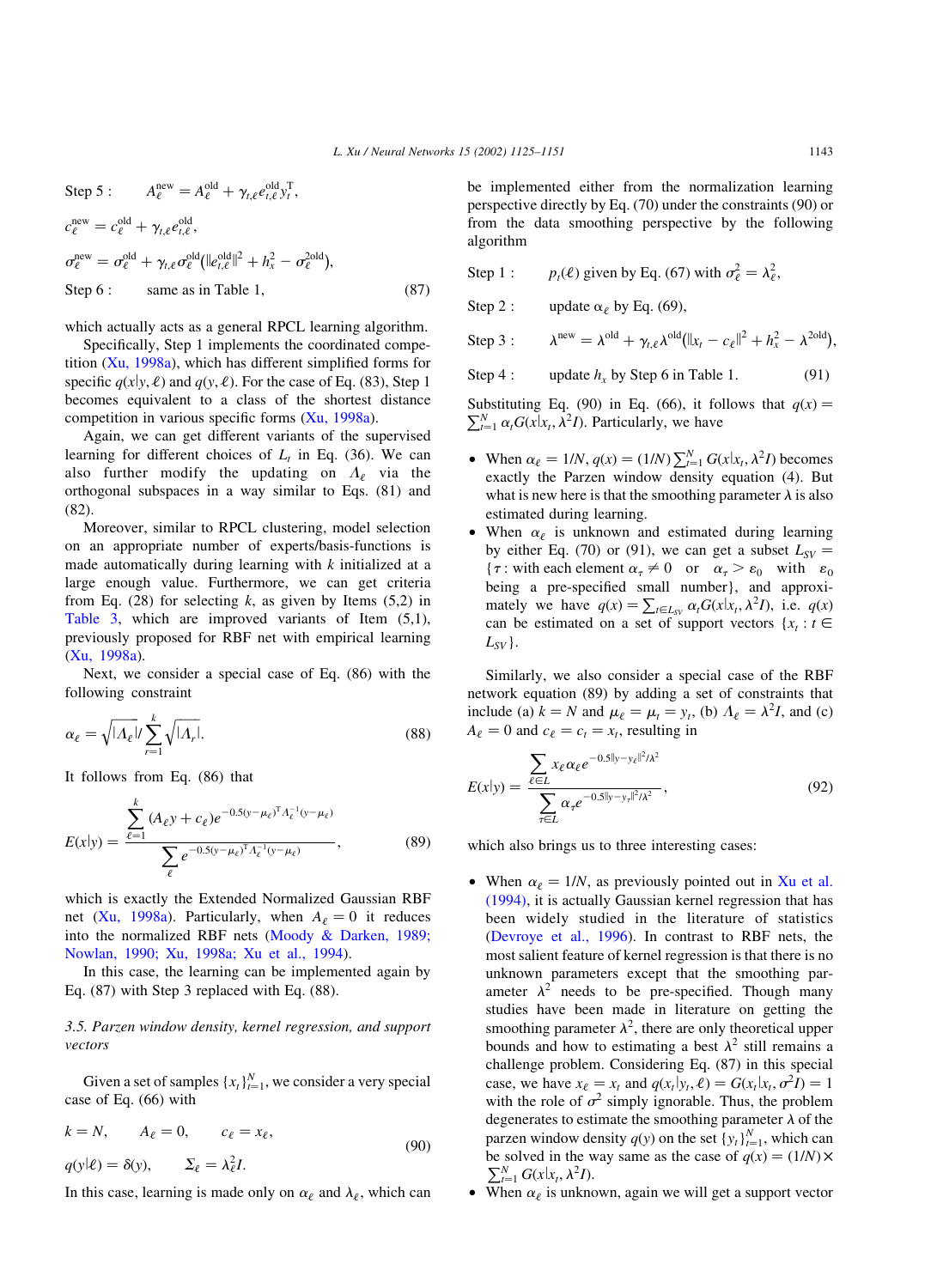set  $L_{SV}$  via learning in the way same as the case of  $q(x) =$  $\sum_{t \in L_{SV}} \alpha_t G(x|x_t, \lambda^2 I)$ . Then, we have

$$
E(x|y) = \frac{\sum_{\ell \in L_{SVM}} x_{\ell} \alpha_{\ell} e^{-0.5\|y - y_{\ell}\|^2/\lambda^2}}{\sum_{\tau \in L_{SVM}} \alpha_{\tau} e^{-0.5\|y - y_{\tau}\|^2/\lambda^2}}.
$$
\n(93)

• We can also take the role of  $\sigma^2$  in consideration for an given appropriate  $\sigma^2$ . Setting  $\tau = 1$ , we can update  $\alpha_t$ and  $\lambda^2$  by

Step 1: 
$$
\tau^{\text{new}} = \tau^{\text{old}} + 1,
$$
 (94)

randomly taking a sample  $\varepsilon_t$  from  $G(\varepsilon_t|0, \sigma^2 I)$ ,

Step 2: 
$$
p_t(\ell) = \bar{\delta}_{\ell,\ell_1}
$$
,  
\n
$$
\ell_t = \arg \min_{\ell} \left[ \frac{\| \varepsilon_t \|^2}{\sigma^2} + \frac{\| y_t - y_\ell \|^2}{\lambda^2} - \ln \alpha_\ell \right],
$$

Step 3 : update  $\alpha_{\ell}$  by Eq. (69),

Step 4 :

$$
\lambda^{\text{new}} = \lambda^{\text{old}} + \frac{\gamma_0}{\tau^{\text{new}}} \lambda^{\text{old}} (\|y_t - y_e\|^2 + h_y^2 - \lambda^{\text{2old}}),
$$

Step 5 : update  $h<sub>v</sub>$  in the way same as updating  $h<sub>x</sub>$ 

by Step 6 in Table 1:

After learning, we again get a regression by either Eq. (92) or (93). The variance  $\sigma^2$  takes a role similar to the smoothing parameter h<sub>y</sub>. However, the value of  $\sigma^2$  needs to be pre-given but not able to be learned since we only have one output sample  $x_t$  that corresponds to an input sample  $y_t$ . In contrast,  $h<sub>v</sub>$  can be learned via the way similar to Step 6 in Table 1. Also, we can simply set  $h<sub>v</sub> = 0$  and discard Step 5 to make an empirical implementation.

# 4. NonGaussian mixture and mixture of independent mapping

We further go beyond Gaussian mixture, with either or both of  $q(x|y, \ell)$  and  $q(y|\ell)$  being nonGaussian.

### 4.1. Bernoulli–Gaussian mixtures and structural clustering

We start to consider a B-architecture with

$$
q(x|y, \ell) = G(x|A_{\ell}y + c_{\ell}, \sigma_{\ell}^{2}I),
$$
  
\n
$$
q(y|\ell) = \prod_{j=1}^{m_{\ell}} [q_{\ell,j}\delta(y^{(j)}) + (1 - q_{\ell,j})\delta(1 - y^{(j)})].
$$
\n(95)

From which we get a finite mixture  $q(x) = \sum_{\ell} q(x|\ell)q(\ell)$ with each  $q(x|\ell) = \sum_{y} q(x|y, \ell)q(y|\ell)$  itself consisting of  $2^{m_{\ell}}$  Gaussians mixed by  $q(y|\ell)$ .

To get an insight on the organization of such a  $q(x|\ell)$ , we consider the geometry of  $A_{\ell}y + c_{\ell}$ . We start at a  $m_{\ell}$ dimensional hypercubic in the  $R^d$  space of x, with  $2^{m_\ell}$ vertices and each straight edge being a unit length. We can rotate it arbitrarily and locate it anywhere. Moreover, we also allow any deformation caused by extending or shrinking the lengths of the straight edges. Thus, by relocations, rotations, and such deformations, we can get a family of polyhedra and each polyhedra retains the same topology of the original  $m_{\ell}$  dimensional hypercubic. We call it a hypercubic-induced polyhedra. Thus,  $q(x|\ell)$ actually represents an organized cluster that consists of  $2^{m_{\ell}}$  Gaussians of zero mean and covariance  $\sigma_{\ell}^2 I$ , located at each vertex of such a hypercubic-induced polyhedra. So, the task of learning is a structural clustering problem that seeks clusters in every hypercubic-induced polyhedra.

Learning on the B-architecture Eq. (95) can be implemented as a special case of the adaptive learning procedure in [Table 1.](#page-8-0) Specifically, a structure-free  $p(y, \ell|x)$ is still determined by Eq. (33) with

$$
d(\ell, x, y) = 0.5 \frac{\|x - A_{\ell}y - c_{\ell}\|^2}{\sigma_{\ell}^2} + 0.5 \ln \sigma_{\ell}^2 - \ln \alpha_{\ell}
$$

$$
- \sum_{j=1}^{m_{\ell}} \left[ y^{(j)} \ln q_{\ell, j} + (1 - y^{(j)}) \ln(1 - q_{\ell, j}) \right]. \quad (96)
$$

With Eqs. (95) and (96) in [Table 1,](#page-8-0) Step 4 takes the following detail form:

Step 4: 
$$
q_{\ell,j}^{\text{new}} = b_{\ell,j}^{\text{new}}^2
$$
,  
\n
$$
b_{\ell,j}^{\text{new}} = b_{\ell,j}^{\text{old}} + \gamma_{t,\ell} b_{\ell,j}^{\text{old}} (y_t^{(j)} - q_{\ell,j}^{\text{old}});
$$
\nif either  $q_{\ell,j}^{\text{new}} \to 0$  or  $q_{\ell,j}^{\text{new}} \to 1$ , discard the *j*th dimension

according to Eq. 
$$
(32)
$$
.  $(97)$ 

Moreover, it follows from Eq. (38) that  $\pi_{x|y,\ell}^x = -0.5\sigma_{\ell}^{-2}I$ . Thus, the updating on  $\Sigma$  in Step 5 (b) is now simplified into  $\sigma_{\ell}^{\text{new}} = \sigma_{\ell}^{\text{old}} + \gamma_{t,\ell} \sigma_{\ell}^{\text{old}} (\|e_{t,\ell}\|^2 + h_x^2 - \sigma_{\ell}^{\text{2old}})$ . During learning, not only automatic selection on clusters is in action via Step 3, but also automatic determination on each dimension  $m_\ell$  will be made via the above Step 4.

Alternatively, it follows from Eq. (28) that we can make model selection by the criterion given in Item 2.2 or Item 2.3 in [Table 4](#page-21-0), even simply by Item 2.1 for a large size of samples.

# 4.2. Structural clustering, local LMSER, and competitive P-ICA

As discussed in Section 2.2.2, the task of getting  $y_{t,\ell}$  by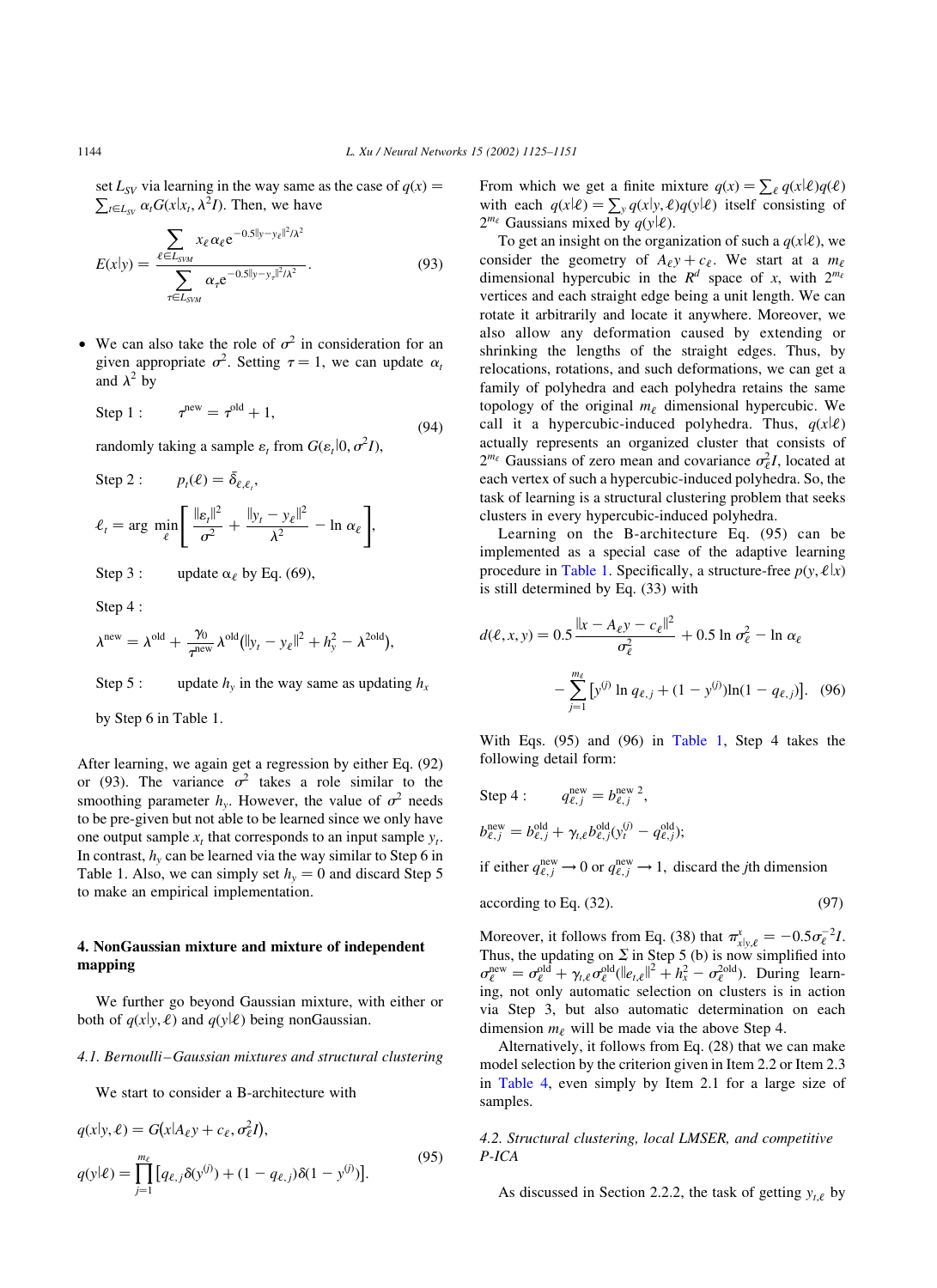$\min_{y} d(\ell, x, y)$  is a quadratic discrete optimization problem that should be made for each sample  $x_t$ . This computing cost can be very expensive. In a BI-architecture, this cost can be avoided when  $p(y|x, \ell)$  is given by a special case of Eq. (39) as follows

$$
y_{\ell}(x) = s(\hat{y}_{\ell}), \quad \hat{y}_{\ell} = W_{\ell}x + d_{\ell}, \quad s(r) = 1/(1 + e^{-\beta r}).
$$
 (98)

Here and thereafter, for a vector  $u = [u^{(1)}, ..., u^{(m)}]^T$  and any scalar function  $s(r)$ , we use the notation

$$
s(u) = [s(u^{(1)}), ..., s(u^{(m)})]^T.
$$
\n(99)

In this case, we get  $y_{t,\ell} = y_{\ell}(x_t)$  and put it into [Table 1](#page-8-0), which is implemented with Eq. (97) added in. Particularly, Step 5(c) in Eq. (40) takes the following detailed form

Step 5(c): 
$$
\tau^{\text{new}} = \tau^{\text{old}} + 1,
$$
  
\n
$$
e_{\ell} = A_{\ell}^{\text{old T}} e_{t,\ell} + \sigma_{\ell}^{\text{old 2}} \phi_{y}, \qquad e_{t,\ell} = x_{t} - A_{\ell} y_{t} - c_{\ell},
$$
  
\n
$$
W_{\ell}^{\text{new}} = W_{\ell}^{\text{old}} + \gamma_{t,\ell} D_{s}(\hat{y}_{\ell}) e_{\ell} x_{t}^{\text{T}},
$$
  
\n
$$
d_{\ell}^{\text{new}} = d_{\ell}^{\text{old}} + \gamma_{t,\ell} D_{s}(\hat{y}_{\ell}) e_{\ell},
$$
  
\n
$$
D_{s}(\hat{y}_{\ell}) = \text{diag}[s'(\hat{y}_{\ell}^{(1)}), ..., s'(\hat{y}_{\ell}^{(m)})], \qquad s'(r) = \frac{\text{d}s(r)}{\text{d}r},
$$
  
\n
$$
\hat{y}_{\ell} = W_{\ell} x + d_{\ell},
$$
  
\n(100)

where  $\phi^y$  is the correcting term that comes from the part of  $q(y|\ell)$ , given as follows

$$
\phi^{\mathbf{y}} = \left[ \ln \frac{q_{\ell,1}}{1 - q_{\ell,1}}, \dots, \ln \frac{q_{\ell,m}}{1 - q_{\ell,m}} \right]^{T}.
$$
 (101)

To get a further insight, we consider Eq. (96) at the special case that  $k = 1$  and  $q_j = q_{\ell, j} = 0.5$ ,  $c = c_{\ell} = 0$ ,  $d = d_{\ell} =$ 0,  $h_x = 0$ . It follows that empirical harmony learning becomes equivalent to minimize

$$
\sigma^2 = \frac{1}{N} \sum_{t=1}^{N} ||x_t - As(Wx_t)||^2, \qquad (102)
$$

which is referred as auto-association learning via three layer net and can be trained in the same way of training a three layer net by the Back-propagation technique ([Rumelhart,](#page-26-0) [Hinton, & Williams, 1986](#page-26-0)). Under the constraint that  $A =$  $W<sup>T</sup>$ , it further becomes the Least Mean Square Error Reconstruction (LMSER) learning. The LMSER learning was firstly proposed in  $Xu$  (1993) with not only both a batch and an adaptive gradient algorithm provided, but also a finding that a sigmoid nonlinearity  $s(r)$  leads to an automatic breaking on the symmetry of the components in the subspace. Three years later, the LMSER learning and its adaptive algorithm given in  $Xu$  (1993) have been directly adopted to implement ICA with promising results

under the name of nonlinear PCA [\(Karhunen & Joutsensalo,](#page-26-0)

Why LMSER performs such an ICA task can also been understood from the perspective of Eqs. (95) and (98). From Eq.  $(95)$ , each bit of y is expected to take value 1 with probability  $q_i$ , independent from other bits. Moreover, it follows from Eq. (98) that each mapping from  $s(\hat{y}_e)$  to y has no cross-talk among components. Thus, the independence of y among components means the independence of  $\hat{y} = Wx$ ; i.e. it attempts to implement ICA. One key feature of this ICA is that the observation noise is considered via minimizing  $\sigma^2$ , so it provides a solution to the noisy ICA problem.

From the BI-architecture Eqs. (95) and (98) with the learning algorithm in Eq. (100), the original LMSER learning is further extended with the following new results:

- (a) Criterion for hidden unit number and automatic selection. From Eq. (28) that we get model selection criterion given by the choice (b) of Item 2.2 or of Item 2.3 in [Table 4](#page-21-0), even simply by the choice (a) of Item 2.1 for a large size of samples.
- (b) ICA that works on both super-Gaussian and sub-Gaussian sources. Instead of fixing  $q_i = q_{\ell,i} = 0.5$  as the case in Eq. (102), making learning with  $q_i$  updated via Eq. (97) will let  $q_i$  to adapt the distribution of y such that the above discussed ICA works on the observation x that not only contains noise but also is generated from y of either or both of super-Gaussian and sub-Gaussian sources. Thus, it not only acts as an alternative of the LPM-ICA [\(Xu et al., 1998](#page-26-0)) with a much simplified computation, but also makes sources selected automatically during learning.
- (c) Local LMSER for structural clustering and competitive *ICA*. With  $k > 1$ , on one hand, we get a local LMSER learning that approximately implements the above Bernoulli–Gaussian mixtures with a structural clustering. On the other hand, the above discussed ICA is made locally on each cluster of data via competition equation (33), i.e.  $\ell_t = \arg \min_{\ell} d(\ell, x_t, y_{\ell}(x_t))$ . In other words, it implements a competitive ICA, with the number  $k$  selected either automatically during learning or via the criteria given by the second row of [Table 4](#page-21-0).

## 4.3. Independent factorized NonGaussians and local nonGaussian LMSER

Next, we consider that  $\nu$  consists of real independent components as follows:

$$
q(y|\ell) = \prod_{j=1}^{m_{\ell}} q(y^{(j)}|\theta_{\ell}^{(j)}),
$$
\n(103)

where each  $q(y^{(j)}|\theta_\ell^{(j)})$  is a nonGaussian scalar density, e.g. it can be modeled either by a finite mixture as in  $(X<sub>u</sub>)$  et al.,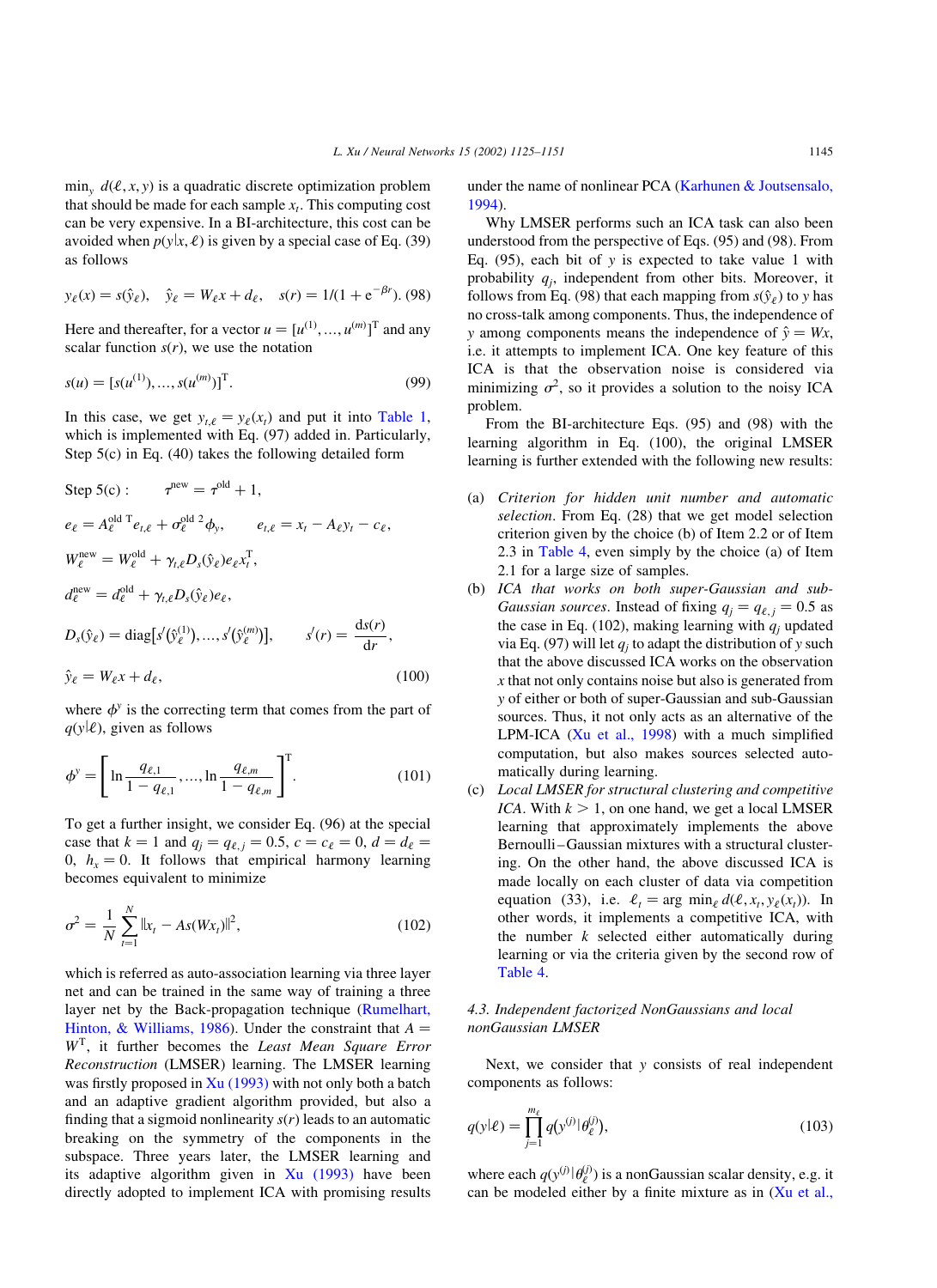<span id="page-21-0"></span>Table 4 Model selection criteria  $\text{Min}_{k,m} J(k,m)$  on nonGaussian mixture

|                                      | <b>Empirical learning</b>                                                                                                  | Data smoothing learning                                                                                   | Normalization learning                                                                                                                                                                                                                           |
|--------------------------------------|----------------------------------------------------------------------------------------------------------------------------|-----------------------------------------------------------------------------------------------------------|--------------------------------------------------------------------------------------------------------------------------------------------------------------------------------------------------------------------------------------------------|
| General form                         | $J_0(k, \{m_l\}) = 0.5d \sum_{l=1}^{k} \alpha_l \ln \sigma_l^2$<br>$-\sum_{i=1}^{k} \alpha_i (\ln \alpha_i + \vartheta_i)$ | $J(k, \{m_l\}) = J_0(k, \{m_l\})$<br>+ 0.5dh <sub>x</sub> $\sum_{i=1}^{k} \frac{\alpha_i}{\sigma_i^2}$    | $J(k, \{m_l\}) = \ln z_q + J_0(k, \{m_l\}),$<br>$z_q = \sum_{i=1}^{N} \sum_{i=1}^{k} \alpha_i G(x_i   A_i y_i + c_i, \sigma_i^2 I) q(y_i   \theta_i^y)$                                                                                          |
| Gaussian-Bernoulli mixture           | $\vartheta_l = \sum_{i=1}^{m_l} q_{l,j} \ln q_{l,j}$<br>+ $\sum_{l=1}^{m} (1 - q_{l,j}) \ln(1 - q_{l,j})$                  | $\vartheta_l = \sum_{i=1}^{m_l} q_{1,j} \ln q_{l,j}$<br>+ $\sum_{l=1}^{m} (1 - q_{l,j}) \ln(1 - q_{l,j})$ | $q(y_t \theta_l^y) = \prod_{i=1}^{m_l} q_{l,j}^{y_l^{(j)}} (1 - q_{l,j})^{y_l^{(j)}}$                                                                                                                                                            |
| Special cases<br>(a) Uniform         | $J_0(k, \{m_l\})$<br>$= \ln k + \frac{0.5}{k} \sum_{i=1}^{k} (d \ln \sigma_i^2 + 2m_l \ln 2)$                              | $J(k, \{m_l\}) = J_0(k, \{m_l\})$<br>$+\frac{0.5dh_x^2}{k}\sum_{i=1}^k 1/\sigma_i^2$                      | $J(k, \{m_l\}) = J_0(k, \{m_l\})$<br>$-\ln k + \ln z_a$ , $z_a$<br>$= \sum_{l=1}^{N} \sum_{i=1}^{k} \exp \left(-0.5 \frac{\ x_t - A_l y_t - c_l\ ^2}{\sigma^2}\right) / 2^{m_l} \sigma_l^d$                                                      |
| (b) $k = 1$                          | $J_0(m) = 0.5d \ln \sigma^2 + m \ln 2$                                                                                     | $J(m) = J_0(m) + \frac{0.5dh_x^2}{2}$                                                                     | $J(m) = \ln \left\{ \sum_{r=1}^{N} \exp \left( -0.5 \frac{\ x_t - Ay_t - c\ ^2}{\sigma^2} \right) \right\}$                                                                                                                                      |
| Mixture of independent factor models | $\vartheta_l = \frac{1}{N} \sum_{i=1}^{N} \sum_{i=1}^{m_l} \ln q(y_l^{(j)}   \theta_l^{(j)})$                              | $\vartheta_l = \frac{1}{N} \sum_{i=1}^{N} \sum_{i=1}^{m_l} \ln q(y_l^{(j)}   \theta_l^{(j)})$             | $q(y_t \theta_l^y) = \prod_{i=1}^{m_l} q(y_t^{(j)} \theta_l^{(j)})$                                                                                                                                                                              |
| Special cases<br>(a) Uniform         | $J_0(k, \{m_l\}) = \frac{0.5d}{k} \sum_{l=1}^{k} \ln \sigma_l^2$<br>$+\ln k - \frac{1}{k} \sum_{i=1}^{k} \vartheta_i$      | $J(k, \{m_l\}) = J_0(k, \{m_l\})$<br>$+\frac{0.5}{k}\sum_{ }^{\kappa}\frac{dh_{x}^{2}}{a^{2}}$            | $J(k, \{m_l\}) = \ln z_q + \frac{0.5d}{k} \sum_{i=1}^{k} \ln \sigma_l^2 - \frac{1}{k} \sum_{i=1}^{k} \vartheta_l, z_q$<br>$= \sum_{i=1}^{N} \sum_{i=1}^{k} G(x_i   A_i y_i + c_i, \sigma_i^2 I) \prod_{i=1}^{m_i} q(y_i^{(j)}   \theta_i^{(j)})$ |
| (b) $k = 1$                          | $J_0(m) = 0.5d \ln \sigma^2$<br>$-\frac{1}{N}\sum_{i=1}^{N}\ln q(y_i^{(j)} \theta^{(j)})$                                  | $J(m) = J_0(m) + \frac{0.5dh_x^2}{a^2}$                                                                   | $J(m) = -\frac{1}{N} \sum_{i=1}^{N} \ln q(y_i^{(j)}   \theta^{(j)})$<br>$+\ln \left[ \sum_{i=1}^{N} \exp \left( -0.5 \frac{\Vert x_t - Ay_t - c \Vert^2}{\sigma^2} \right) \prod_{i=1}^{m_i} q(y_i^{(j)}   \theta^{(j)}) \right]$                |

 $1146$ 

Note:  $J(k)$  in a specific block at the *i*th row and *j*th column is referred by Item  $(i, j)$ .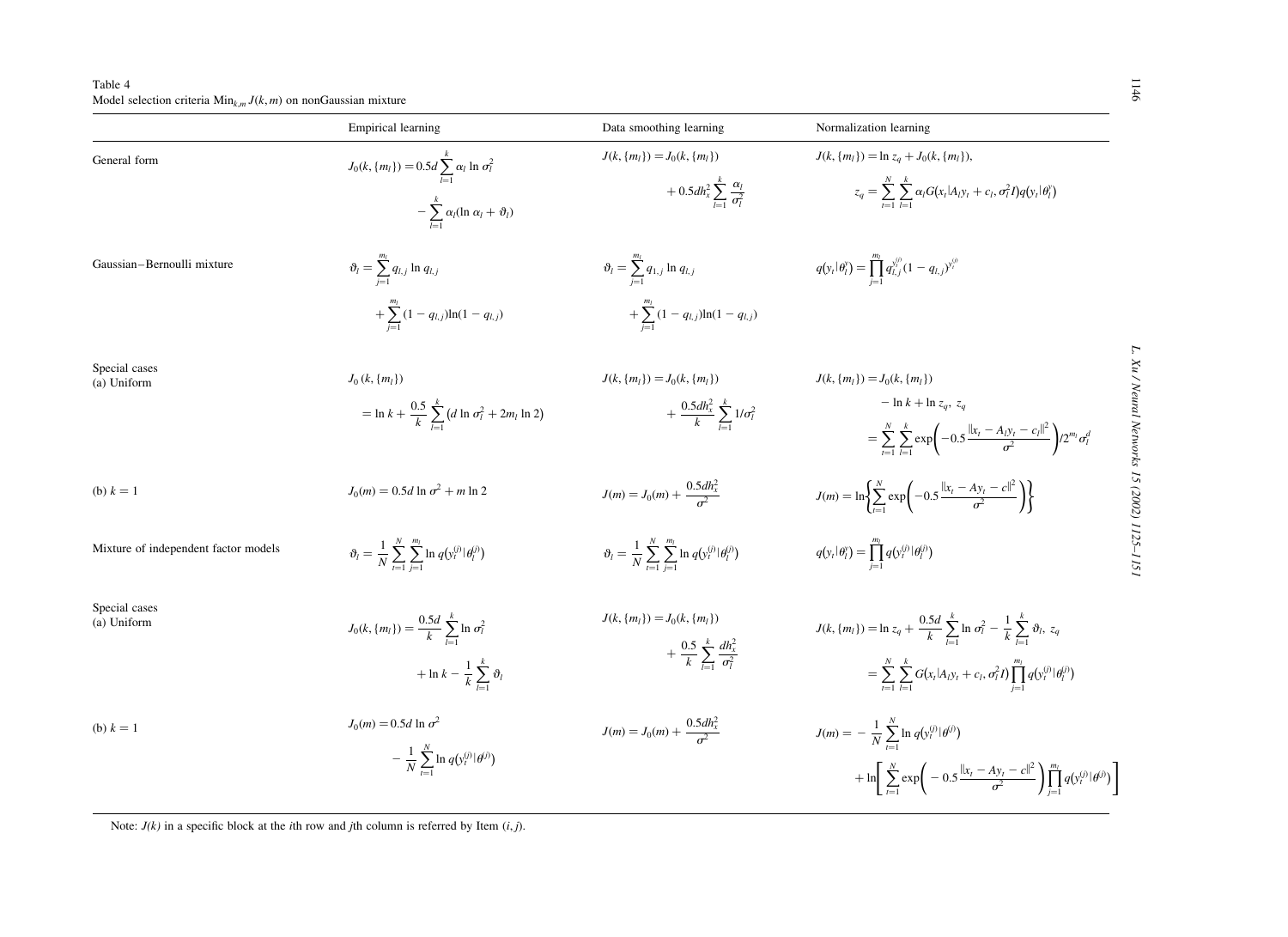[1998](#page-26-0)) or via higher order statistics by an expansion

$$
q(y^{(j)}|\theta_{\ell}^{(j)}) = G(y^{(j)}|0,1)[1 + \beta_3 h_3(y^{(j)})/6 + \beta_4 h_4(y^{(j)})/24],
$$
\n(104)

where  $\beta_3$ ,  $\beta_4$  are unknown coefficients, and  $h_3$ ,  $h_4$  are Hermite polynomials.

With  $q(x|y, \ell)$  still given in Eq. (95), we have that  $q(x|\ell) = \int G(x|A_{\ell}y + c_{\ell}, \sigma_{\ell}^2 I)q(y|\ell)dy$  represents a non-Gaussian density via independent factors via a linear model  $A_{\ell}y + c_{\ell}$ . Then,  $q(x) = \sum_{\ell} \alpha_{\ell} q(x|\ell)$  models all the samples via a mixture of nonGaussian densities with each represented via an independent factor model.

Again, such a mixture can be implemented as a special case of the adaptive learning procedure in [Table 1](#page-8-0), with  $p(y|\ell, x)$  and  $p(\ell|x)$  still given by Eq. (33) but with

$$
d(\ell, x, y) = 0.5 \frac{\|x - A_{\ell}y - c_{\ell}\|^2}{\sigma_{\ell}^2} + 0.5 \ln \sigma_{\ell}^2 - \ln \alpha_{\ell}
$$

$$
- \sum_{j=1}^{m_{\ell}} \ln q(y^{(j)} | \theta_{\ell}^{(j)}).
$$
(105)

In this case, the problem of  $y_{\ell}(x) = \arg \min_{y} d(\ell, x, y)$  is usually a nonlinear continuous optimization problem. We can solve it by anyone of the classic continuous optimization iterative algorithms. When  $q(y^{(j)}|\theta_\ell^{(j)})$  is given by a Gaussian mixture, two types of iterative techniques are given in [Table 2](#page-9-0) of [Xu \(2001a\)](#page-26-0) for solving  $y_{\ell}(x)$  by approximately regarding  $\nabla_{y}d(\ell, x, y) = 0$  as a linear equation. Generally, we can denote all these iterative algorithms by the following iterative operator

$$
y_{\ell}^{\text{new}}(x_t) = ITER(y_{\ell}^{\text{old}}(x_t)).
$$
\n(106)

Then, learning is implemented by the adaptive learning procedure in [Table 1](#page-8-0), with  $y_{t,\ell}$  obtained in Step 1 in help of repeating Eq. (106) for a number of iterations, and with Step 4 made in a way similar to that given in Table  $3(C)$  of [Xu](#page-26-0) [\(2001a\).](#page-26-0)

Again, the computing cost can be reduced in a BI-architecture with  $p(y|x, \ell)$  given by a deterministic mapping  $y_\ell(x) =$  $s(W_{\ell}x + d_{\ell})$ . Similar to Section 4.2, we can update  $y_{\ell}(x) =$  $s(W_{\ell}x + d_{\ell})$  by Eq. (100) but with Eq. (101) replaced by

$$
\phi^{\mathbf{y}} = \left[ \frac{\partial \ln q(\mathbf{y}^{(1)} | \theta_{\ell}^{(1)})}{\partial \mathbf{y}^{(1)}}, \dots, \frac{\partial \ln q(\mathbf{y}^{(m_{\ell})} | \theta_{\ell}^{(m_{\ell})})}{\partial \mathbf{y}^{(m_{\ell})}} \right]^{T}.
$$
 (107)

Particularly, at the special case that  $k = 1$  and  $c = c_{\ell} = 0, d =$  $d_{\ell} = 0, h_{\rm r} = 0$ , we are lead to an extension of LMSER that not only minimizes the reconstruction error in Eq. (102), but also maximizes the following regularized likelihood

$$
\frac{1}{N} \sum_{t=1}^{N} \sum_{j=1}^{m} \ln q(y_t^{(j)} | \theta^{(j)}) - \ln z_q,
$$
\n
$$
z_q = \sum_{t=1}^{N} G(x_t | Ay_t, \sigma^2 I) \prod_{j=1}^{m} q(y_t^{(j)} | \theta^{(j)}),
$$
\n(108)

for y to fit the product of independent densities in Eq. (103).

On one hand, we can interpret that such an extension implements a nonGaussian independent LMSER via minimizing the reconstruction error in Eq. (102) with a regularization by Eq. (108) that enforces the inner representation y coming from a product of independent nonGaussian densities in Eq. (103). On the other hand, from the reason similar to what discussed in Section 4.2,  $\hat{y} = Wx$ implements a ICA task, since the maximization of Eq. (108) enforces y to be independent among its components and  $f(\hat{y})$ in the form of Eq. (99) will not introduce any cross-talk among components.

In comparison with that in Section 4.2, this ICA works on observation x that is generated from real independent sources. This point can be further understood at the special case  $f(r) =$  $r$ . On one hand, the reconstruction error in Eq. (102) is minimized when  $W$  spans a  $m$ -dimensional principal subspace in the space of x, in a sense that the error in Eq.  $(102)$  is the average residual between  $x$  and its orthogonal projection on this principal subspace. On the other hand, the maximization of Eq. (108) searches W that make  $\hat{y} = Wx$  to become independent. As a result, we are lead to a W that either satisfies or trades off both the purposes.

In the cases of  $k > 1$ , implemented by [Table 1](#page-8-0) with Step 4 by Eq. (97) and Step 5 by Eq. (100), a general BIarchitecture by Eq. (39) with  $y_{\ell}(x) = f(W_{\ell}x + d_{\ell})$  acts as both a localized nonGaussian LMSER for modeling a mixture of nonGaussian densities and a competitive ICA on x generated from real independent sources.

Again, from Eq. (28) we can make model selection by the criteria given by the last three rows of [Table 4.](#page-21-0)

## 4.4. Mixture of independent mappings: competitive ICA versus P-ICA

The role of the above discussed competitive ICA can also be understood as mapping samples of  $x$  into  $k$  clusters with each cluster in a representation of least redundant, i.e. in the form of independent components. Moreover, these clusters are described by a mixture of independent densities  $q(y|\ell)$  in Eq. (103).

Similarly, a F-architecture in Section 2.2.3 also performs such a role. Putting  $q(y|\ell)$  from Eq. (103) in Eq. (51), we start at a special case  $k = 1$  and  $z_q = 1$ . In this case, Eq. (51) is simplified into

$$
H(p,q) = \frac{1}{N} \sum_{t=1}^{N} [0.5 \ln |W(x_t)W^{T}(x_t)| + \ln q(y_t)], \qquad (109)
$$

which is exactly the cost function that leads to the nonlinear LPM-ICA algorithm (or particularly the LPM-ICA algorithm at the special case  $f(r) = r$ ) ([Xu, Yang, & Amari,](#page-26-0) [1996; Xu, 1998b; Xu et al., 1998](#page-26-0)). Moreover, when W is full rank and the function form of  $q(y)$  is pre-specified, it becomes simply  $J(W) = (1/N) \sum_{i=1}^{N} [0.5 \ln|WW^T| +$  $\ln q(Wx_t)$ , which is the well known cost obtained from several perspectives [\(Amari, Cichocki, & Yang, 1996; Bell](#page-26-0) [& Sejnowski, 1995; Gaeta & Lacounme, 1990](#page-26-0)).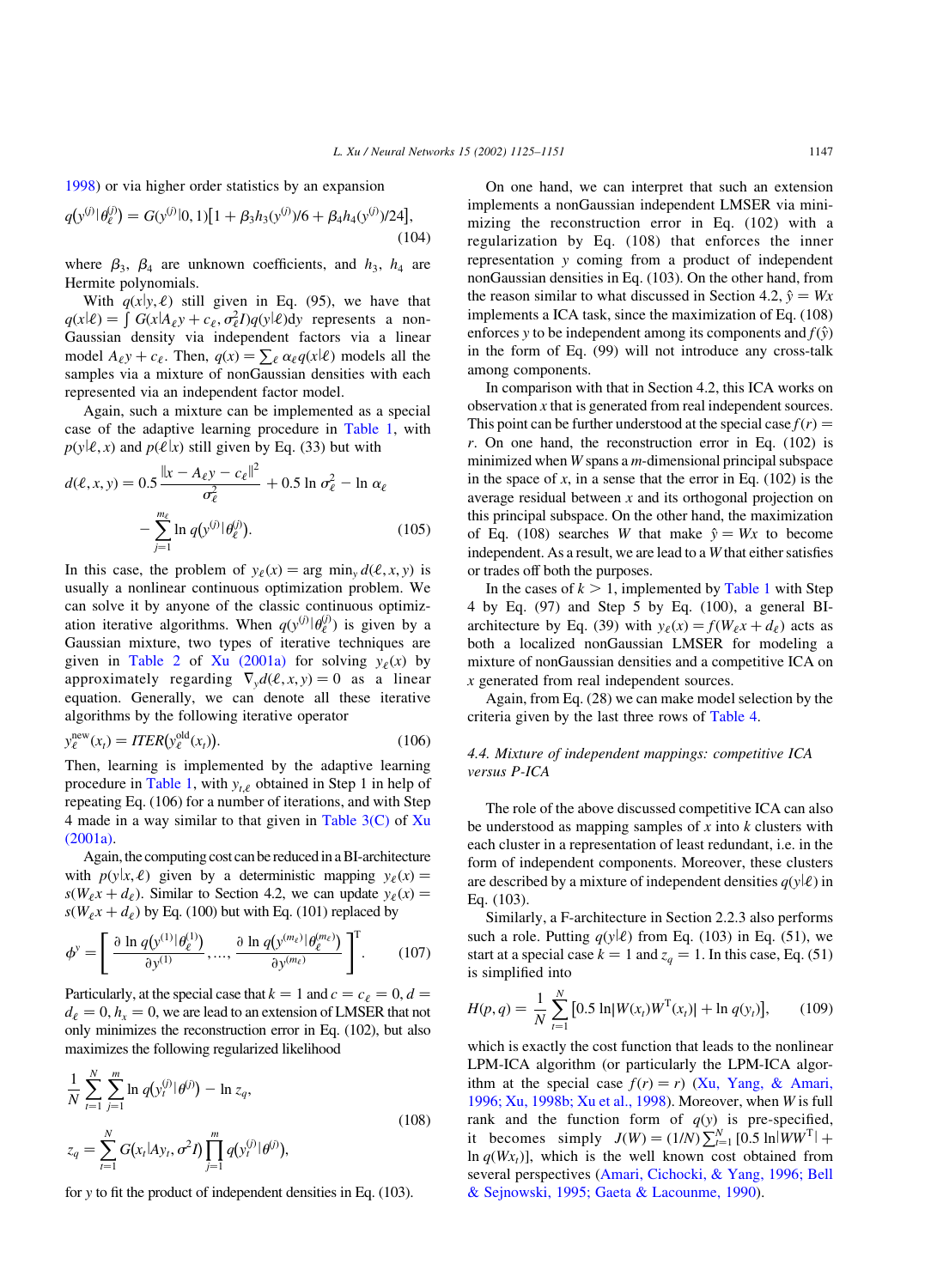Particularly, with  $f(r)$  by Eq. (98) and  $q(y)$  by Eq. (95), we have

$$
W(x) = |WW^{\mathrm{T}}|^{0.5} \prod_{j=1}^{k} q_s(y^{(j)})
$$

with  $q_s(r) = ds(r)/dr$ . Then, it follows from Eq. (109) that

$$
H(p,q) = 0.5 \ln|WW^{\mathrm{T}}|
$$
  
+  $\frac{1}{N} \sum_{t=1}^{N} \sum_{j=1}^{k} [\ln q_s(y_t^{(j)}) + \bar{y}_t^{(j)} \ln q_j + (1 - \bar{y}_t^{(j)}) \ln (1 - q_j)],$ 

where  $y = Wx$  and  $\bar{y} = s(y)$ . Then, we make max  $H(p, q)$ with not only *W* updated by the following natural gradient ascent:

$$
W^{\text{new}} = W^{\text{old}} + \gamma_t (I + \phi^y y^{\text{T}}) W^{\text{old}},
$$
  
\n
$$
q_s'(r) = \frac{dq_s(r)}{dr} = \frac{d^2 s(r)}{dr^2},
$$
  
\n
$$
\phi^y = \left[ q_s'(y^{(1)}) + q_s(y^{(1)}) \ln \frac{q_1^{\text{new}}}{1 - q_1^{\text{new}}}, ..., \frac{q_s'(y^{(k)})}{1 - q_k^{\text{new}}}\right]
$$

but also  $q_i$  updated as in Eq. (97) in order to be applicable to the cases that consist of both super-Gaussian and sub-Gaussian sources, since

$$
\kappa_j = E(\bar{y}^{(j)} - q_j)^4 - 3[E(\bar{y}^{(j)} - q_j)^2]^2 \ge 0
$$
if

$$
q_j > \frac{3+\sqrt{3}}{6}
$$
 or  $q_j < \frac{3-\sqrt{3}}{6}$ ,

and  $\kappa_i < 0$ 

if

$$
\frac{3+\sqrt{3}}{6} \ge q_j \ge \frac{3-\sqrt{3}}{6}.
$$

In a general case with  $k > 1$ , as shortly discussed in [Xu](#page-26-0) [\(2001a\),](#page-26-0) Eq. (51) leads to a competitive ICA algorithm that implements a nonlinear ICA ( or simply ICA for  $f(r) = r$ ) at different locations, which map samples separately to different clusters in a mixture of independent densities  $q(y|\ell)$ . Moreover,  $p_t(\ell)$  can also be given by the soft weighting via Eq. (52), instead of giving by a WTA competition equation (51).

All these types of ICA learning can be implemented by simplifying the adaptive learning procedure in [Table 1.](#page-8-0) For implementing Eq. (51), we get

Step 1: 
$$
\hat{y}_\ell = W_\ell x + d_\ell, \qquad y_t = f(\hat{y}_{\ell_t}),
$$
  
\n $\tau^{\text{new}} = \tau^{\text{old}} + 1,$   
\nStep 2(a): Get  $p_t(\ell)$  by either Eq. (51) for best

harmony or Eq.  $(52)$  for least Kullback divergence;

Step 2(b): 
$$
z_q(t) = z_q(t - 1)
$$

$$
+ \sum_{\ell \in L_t} |W_{\ell}(x_t)W_{\ell}^{\mathrm{T}}(x_t)|^{0.5}q(y_{t,\ell}|\ell),
$$

$$
\gamma_{t,\ell} = \gamma_0 \left[ \frac{p_t(\ell)}{\tau^{\mathrm{new}}} - I(\ell \in L_t)\gamma_{t,\ell}^d \right],
$$

$$
\gamma_{t,\ell}^d = \frac{|W_{\ell}(x_t)W_{\ell}^{\mathrm{T}}(x_t)|^{0.5}q(y_{t,\ell}|\ell)}{z_q(t)},
$$

Step 3 : Same as in Table 1,

Step 4 : Same as in Table 1 with a detailed example

given in Table  $3(C)$  of Xu (2001a),

Step 5: 
$$
d_{\ell_t}^{\text{new}} = d_{\ell_t}^{\text{old}} + \gamma_{t,\ell} D_s(\hat{y}_{\ell}) \phi_y,
$$

$$
W_{\ell_t}^{\text{new}} = W_{\ell_t}^{\text{old}} + \gamma_{t,\ell} \begin{cases} \n[I + D_s(\hat{y}_{\ell}) \phi^y (W_{\ell_t}^{\text{old}} x_t)^T \big] W_{\ell_t}^{\text{old}}, & \text{(a)}\\ \nD_s(\hat{y}_{\ell}) \phi^y x_t^T, & \text{(b)}; \n\end{cases}
$$
\n(110)

where  $D_s(\hat{y}_e)$  and  $\phi^y$  are same as in Eq. (100). On updating W, the choice (a) comes from implementing Eq. (51), while the choice (b) comes from implementing Eq. (53). The former is an extension of Eq.  $(74)$  in Xu  $(2001a)$  and the latter provides another type of ICA learning algorithm that actually implementing a nonlinear Hebbian rule in help of a conscience control via  $\gamma_{t,\ell}$ .

We further compare the above F-architecture based competitive ICA with those competitive ICA implementations by the local LMSER in Sections 4.2 and 4.3. On one hand, one advantage here is saving computing cost on the Ying passage  $q(x|y, \ell)$ . This can be observed by considering a BIarchitecture at the special case  $\sigma^2 = 0$  and  $q(x|y, \ell) =$  $\delta_x(x - x(y))$ . In this case, there is no need to consider the reconstruction error. We only need to consider Eq. (108) where  $z_q = \delta_x(0)z_q^j$ ,  $z_q^v = \sum_{t=1}^{N} \prod_{j=1}^{m} q(y_t^{(j)} | \theta^{(j)})$  and  $\ln \delta_x(0)$  cancels its counterpart  $-\ln \delta_{x}(0)$  that comes from the reconstruction error. As a result, Eq. (108) becomes equivalent to the harmony learning on the F-architecture given in Eq. (53).

On the other hand, such a connection also reveals one key advantage of the competitive ICA implementations by the local LMSER in Sections 4.2 and 4.3, where a reconstruction is generated from  $y_t$  via the Ying passage to best fit the current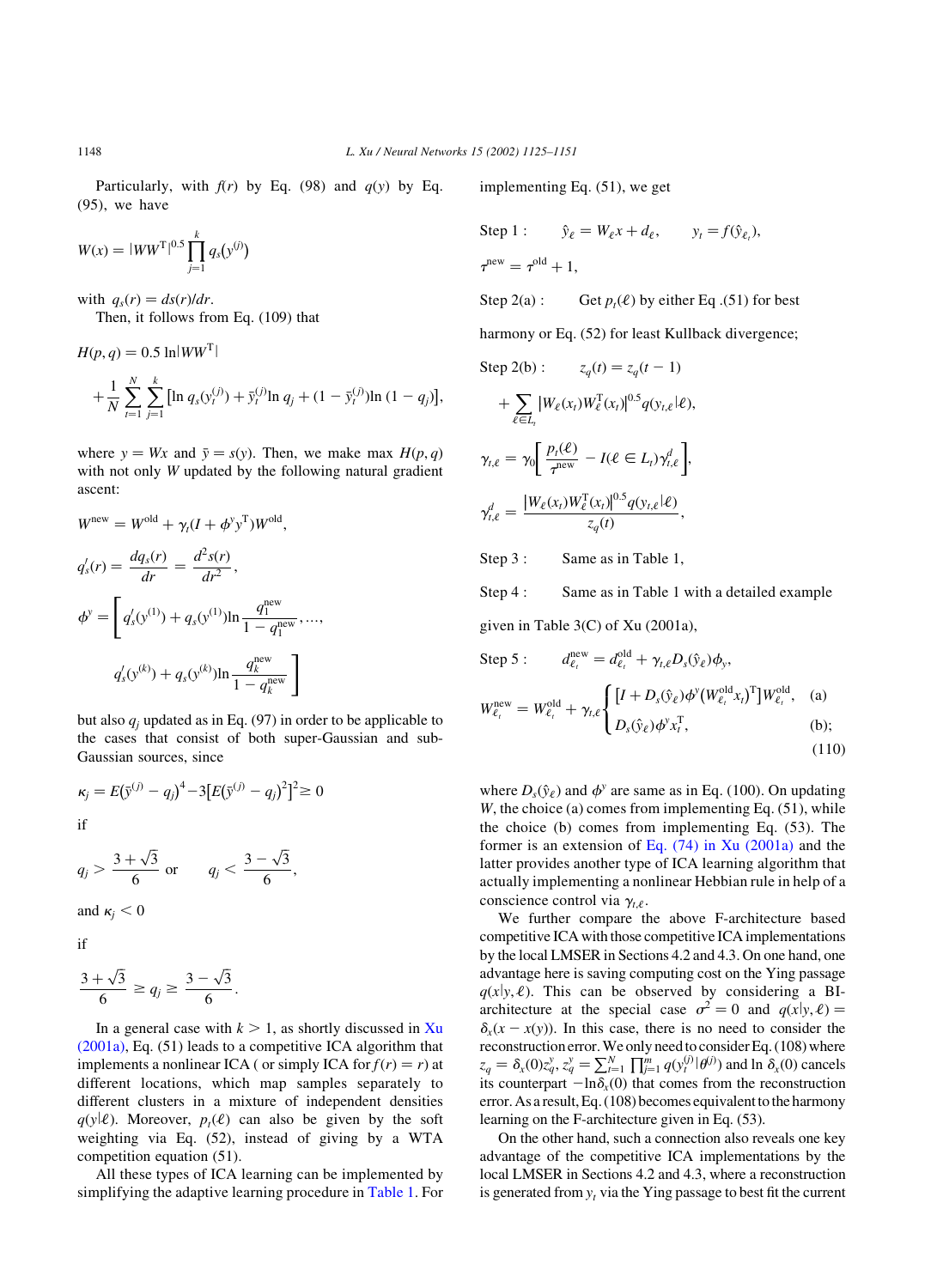observation  $x_t$ . For this best reconstruction, the mapping from  $x_t$  to  $y_t$  must retain the main information about  $x_t$ . This is a feature similar to that of PCA. Actually, LMSER by Eq. (102) indeed implements PCA when  $s(r) = r$ . It is why LMSER is also called nonlinear PCA for a nonlinear  $s(r)$ . Alternatively, it may be better to be called principal ICA (P-ICA)  $(X<sub>u</sub>, 2001a)$ since it retains the principal information about  $x_t$ , in an analog to PCA. This nature makes it not only possible to consider noise in observation and but also make the concept of model selection meaningful.

Unfortunately, the two advantages disappear in the above F-architecture based competitive ICA. Without the Ying passage, there is no concept on which components of y or what kind of y contains the main information of  $x$  since it is only required that  $q(y|\ell)$  is independent among components. As a result, not only noise was not taken into consideration, but also we are not able to determine what is an appropriate dimension for y.

However, during learning by Eq. (110), automatic selection on the cluster number  $k$  is still workable via its learning rule on  $\alpha_{\ell}$ . Also, we can simply set  $\alpha_{\ell} = 1/k$  and select k by Eq. (28) with  $H(p, q)$  given by Eq. (51).

## 5. BYY harmony topological self-organizing

# 5.1. Two computational strategies for topological selforganizing

Up to now, we have discussed BYY harmony learning on several types of finite mixture models  $q(x|\ell)q(\ell), x \in X$ ,  $\ell \in L$ , with  $L = \{1, ..., k\}$  being a nonstructural set. That is, topological relation among individual models has been not considered yet.

We further consider the cases that  $L$  has a given regular d-dimensional lattice topology (e.g. 2D or 3D lattice). Since the label  $\ell$  associated with the observed x is invisible, the dependence structures across different objects are not recoverable. Alternatively, we re-establish a dependence structure according to a general belief that objects locating topologically in a small neighborhood  $N_{\ell}$  should be same or similar to each other. For a knot  $\ell$  on this lattice, its neighborhood  $N_e$  consists of  $2^d$  knots that are directly connected to  $\ell$ .

Given a criterion or measure to judge whether two objects are same or similar, a direct placement of all the objects on such a d-dimensional lattice topology is computationally a NP hard problem. Interestingly, a good approximate solution for this problem is provided by biological brain dynamics of self-organization [\(von der](#page-26-0) [Malsburg, 1973](#page-26-0)), featured by a Mexican hat type interaction, namely, neurons in near neighborhood excite each other with learning, while neurons far away inhibit each other with de-learning.

Computationally, such a dynamic process can be

simplified by certain heuristic strategies. In the following, we consider two typical ones.

(1) One member wins, a family gains. That is, as long as one member wins in the WTA competition, all the members of a family gain regardless whether other members are strong or not. This direction is initialized by a simple and clever technique, i.e., the well known Kohonen selforganizing map ([Kohonen, 1982, 1995](#page-26-0)), that is

$$
\ell_t = \arg \min_{\ell} ||x_t - c_{\ell}||^2,
$$
  
\n
$$
c_{\ell}^{\text{new}} = c_{\ell}^{\text{old}} + \gamma_0 (x_t - c_{\ell}^{\text{old}}), \qquad \forall \ell \in N_{\ell},
$$
\n(111)

where  $N_{\ell_t}$  is a given neighborhood of  $\ell_t$ . In the literatures, a great number of studies have been made on extending Eq. (111). For examples, the Euclidean distance  $||x_t - c_\ell||^2$  has been extended to various other distances, ranging from subspace distance to symbolic distance [\(Kohonen, 2001](#page-26-0)).

Here, we attempt to summarize all the existing studies as special cases of the following general formulation:

Step 1: 
$$
\ell_t = \max_{\ell} [q(x|\ell)q(\ell)],
$$

Step 2: to increase 
$$
q(x|\ell)q(\ell)
$$
,  $\forall \ell \in N_{\ell_1}$  (112)

via updating their parameters:

E.g. when  $q(x|\ell) = G(x|_{\mathcal{C}_{\ell}}, \sigma^2 I)$  and  $q(\ell) = \sum_{j \in L} \frac{1}{k} \delta(\ell - j)$ , Eq. (112) returns back to Eq. (111).

(2) Strongers gain and then teaming together. That is, a number of strongers are picked as winners who not only gain learning but also are teamed together such that they become the neighbors to each other. More specifically, we have

Step 1 : Let  $N_w$  to consist of every  $\ell \in L$  that

corresponds to each of the first  $2^m + 1$  largest ones

(e.g.  $4 + 1$  or  $8 + 1$ ) of  $q(x|\ell)q(\ell)$ ,

Step 2 : Increase  $q(x|\ell), q(\ell), \forall \ell \in N_w$ 

via updating their parameters;

Step 3 : Locate  $\forall \ell \in N_w$  according to their values of

 $q(x|\ell)q(\ell)$  in such a way that the largest locates at  $\ell_t$ ,

and every other  $\ell \in N_w$  that was not in the

neighborhood of  $\ell_t$  is exchanged with a neighbor of  $\ell_t$ 

that does not belong to 
$$
N_w
$$
. (113)

The second strategy is new in the literature. It can speed up self-organization, especially in the early stage of learning. Also, we can combine the first and the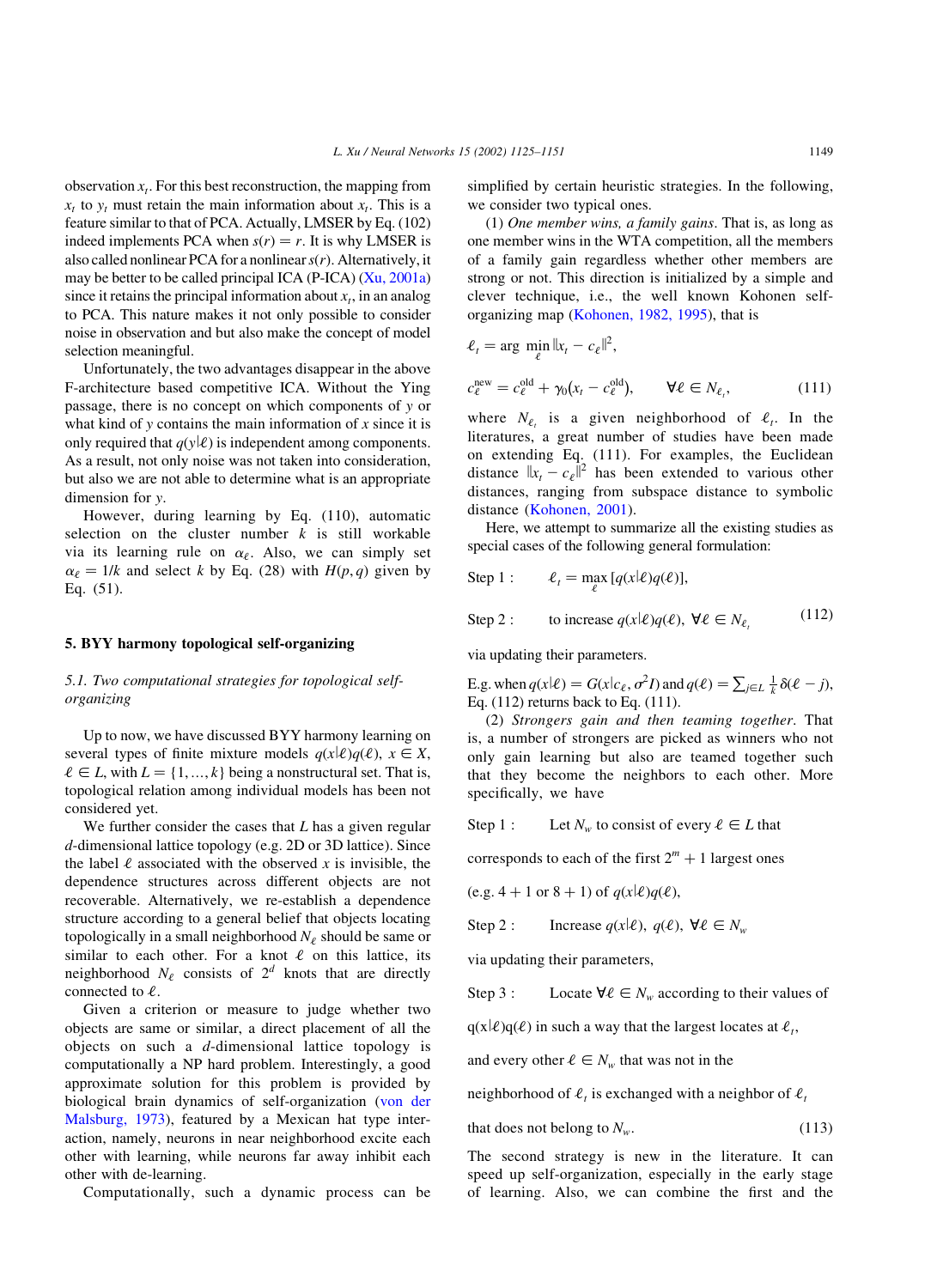<span id="page-25-0"></span>second strategies by using the second in the early stage and subsequently switching to the first.

# 5.2. BYY harmony topological self-organizing

Following a deriving line similar to that used in developing temporal BYY harmony learning in [Xu](#page-26-0) [\(2000\)](#page-26-0), we can obtain a more theoretically justified approach for implementing BYY harmony topological self-organizing, in help of considering  $\mathbf{x} = \{x, \ell\}, \ell \in L$ on a lattice  $L$  and introduce a Markovian property that  $x$ located at  $\ell_t$  relates only to those knots in a small neighborhood of  $\ell_t$ .

However, for simplicity and easy implementation, we would rather adopt the above two strategies to make BYY harmony topological self-organization. Particularly, the first strategy is easy to be added to those learning algorithms introduced in the previous sections.

The key point is to make the following modification, i.e.

$$
p_t(\ell) = \delta_{\ell, \ell_t} = \begin{cases} 1, & \ell = \ell_t, \\ 0, & \text{otherwise}; \end{cases}
$$

is replaced with 
$$
p_t(\ell) = \begin{cases} 1, & \forall \ell \in N_{\ell}, \\ 0, & \text{otherwise}; \end{cases}
$$
 (114)

where  $N_{\ell_t}$  is a given small neighbor of  $\ell_t$ . For a lattice L,  $N_{\ell_t}$ usually consists of  $2^m$  neighbors (e.g. four or eight neighbors) of  $\ell_t$ . All the other parts in the previous learning algorithms remain unchanged, with topological selforganizing implemented during learning.

Several typical topics are listed as follows:

- Elliptic RPCL map. With Eq. (114) used in Section 3.2, the elliptic RPCL learning will also organize those elliptic clusters topologically in a map;
- Structural RPCL based subspace map. With Eq.  $(114)$ used in Section 3.3, by using Eq. (84) we can get learned subspaces to be organized topologically in a map;
- † Gaussian ME map and RBF net map. With Eq. (114) used in Section 3.4 and especially in Eq. (87);
- *LMSER map.* With Eq.  $(114)$  used in Section 4.2;
- † NonGaussian LMSER map. With Eq. (114) used in Section 4.3;
- ICA map. With Eq. (114) used in Section 4.4.

The features of these topological self-organizing maps can be understood from two perspectives. On one hand, inheriting the advantages of the classical Kohonen map, the establishment of topological structure not only further regularizes learning via interaction among neighbors but also makes a fast retrieval of the desired object feasible since the similarity among neighbors acts as an associative key for searching, which are much preferred when applying these learnings for data-mining. Moreover, the performance is more robust in a sense that some damage part are

recoverable from its neighbors. On the other hand, being different from the Kohonen map, not only it has been extended to using various types of models as a unit on the map, but also it combines the advantages of BYY harmony learning, particularly the mechanism of conscience learning and automatic model selection, as described in the previous sections, into topological self-organization.

## 6. Conclusions

Fundamentals of BYY learning have been systemically elaborated, and new advances are obtained on BYY systems with modular inner representations. New results are obtained on not only Gaussian mixture based MSE clustering, elliptic clustering, subspace clustering but also nonGaussian mixture based clustering with each cluster represented via either Bernoulli–Gaussian mixtures or independent real factor models. Moreover, typical algorithms for ICA and competitive ICA are summarized from the perspective of BYY harmony learning, with a comparison made on the P-ICA and competitive P-ICA. Furthermore, new results are obtained on Gaussian ME, RBF net, and Kernel regression. Even further, two strategies are presented for extending all these mixture models into self-organized topological maps. All these results include not only adaptive learning algorithms with model selection automatically made during learning but also model selection criteria for being used in a two phase style learning.

## Acknowledgments

The author would like to express thanks to the reviewers for their comments that improve the original manuscript.

## **References**

- Ahalt, S. C., Krishnamurty, A. K., Chen, P., & Melton, D. E. (1990). Competitive learning algorithms for vector quantization. Neural Networks, 3, 277–291.
- Akaike, H. (1974). A new look at the statistical model identification. IEEE Transactions on Automatic Control, 19, 714–723.
- Amari, S.-I., Cichocki, A., & Yang, H. H. (1996). A new learning algorithm for blind separation of sources. In D. S. Touretzky, et al. (Eds.), Advances in neural information processing, (Vol. 8) (pp. 757–763). Cambridge: MIT Press.
- Bell, A. J., & Sejnowski, T. J. (1995). An information-maximization approach to blind separation and blind de-convolution. Neural Computation, 7, 1129–1159.
- Bishop, C. M. (1995). Training with noise is equivalent to Tikhonov regularization. Neural Computation, 7, 108–116.
- Bozdogan, H. (1987). Model selection and Akaike's information criterion: The general theory and its analytical extension. Psychometrika, 52, 345–370.
- Bozdogan, H., & Ramirez, D. E. (1988). FACAIC: Model selection algorithm for the orthogonal factor model using AIC and FACAIC. Psychometrika, 53(3), 407–415.